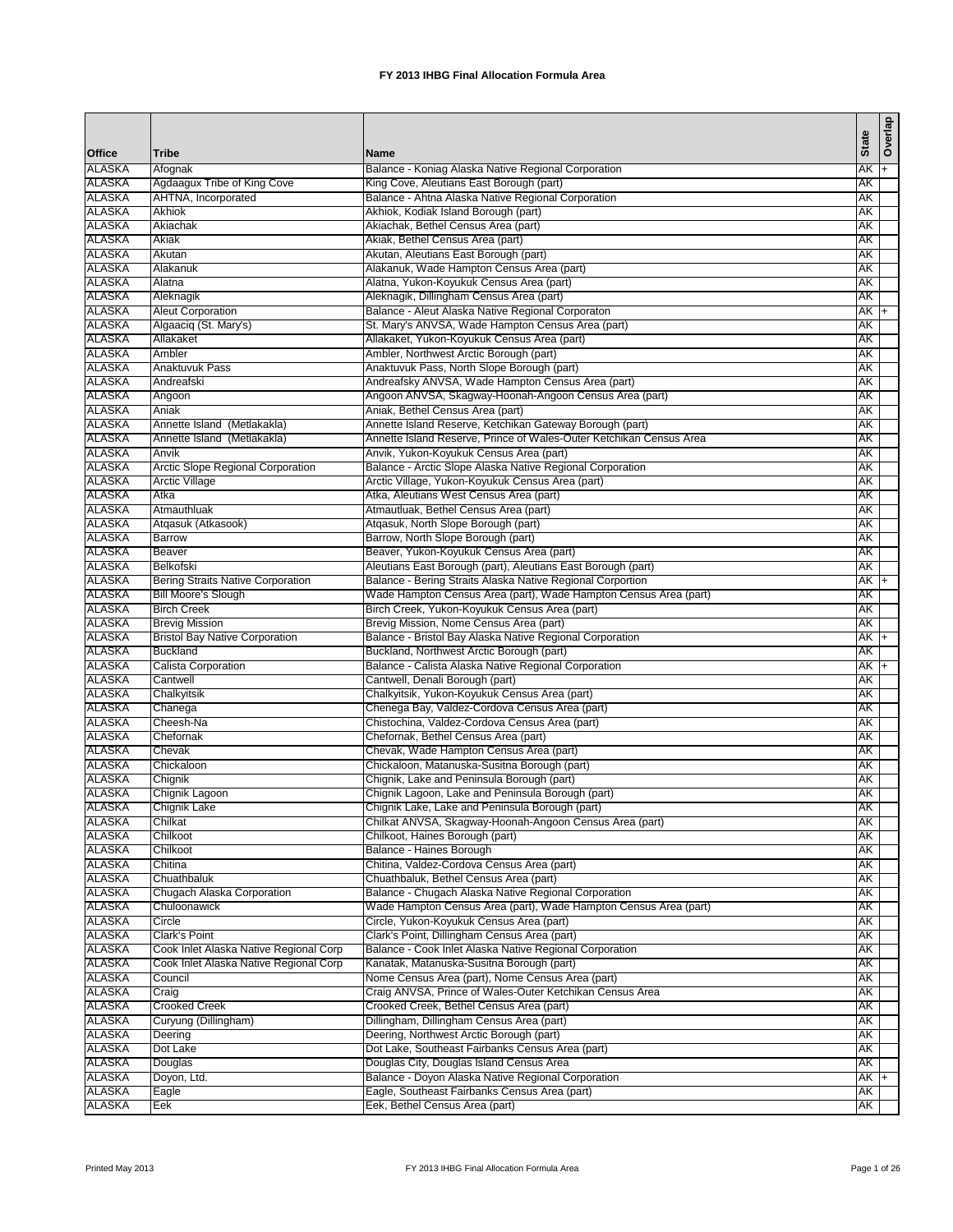|                                |                             |                                                                                                         | <b>State</b> | Overlap |
|--------------------------------|-----------------------------|---------------------------------------------------------------------------------------------------------|--------------|---------|
| <b>Office</b>                  | <b>Tribe</b>                | <b>Name</b>                                                                                             |              |         |
| ALASKA<br><b>ALASKA</b>        | Egegik<br>Eklutna           | Egegik, Lake and Peninsula Borough (part)<br>Eklutna, Anchorage Municipality (part)                     | AΚ<br>AΚ     |         |
| <b>ALASKA</b>                  | Ekuk                        | Dillingham Census Area (part), Dillingham Census Area (part)                                            | AK           |         |
| ALASKA                         | Ekwok                       | Ekwok, Dillingham Census Area (part)                                                                    | АK           |         |
| <b>ALASKA</b>                  | Elim                        | Balance - Nome Census Area                                                                              | $AK +$       |         |
| <b>ALASKA</b>                  | Emmonak                     | Emmonak, Wade Hampton Census Area (part)                                                                | АK           |         |
| ALASKA                         | Evansville (Bettles Field)  | Evansville, Yukon-Koyukuk Census Area (part)                                                            | АK           |         |
| <b>ALASKA</b>                  | Eyak                        | City of Cordova, City of Cordova                                                                        | AΚ           |         |
| <b>ALASKA</b>                  | Eyak                        | Eyak ANVSA, Valdez-Cordova Census Area (part)                                                           | AΚ           |         |
| ALASKA                         | <b>False Pass</b>           | False Pass, Aleutians East Borough (part)                                                               | АK           |         |
| <b>ALASKA</b>                  | Fort Yukon                  | Fort Yukon, Yukon-Koyukuk Census Area (part)                                                            | AΚ           |         |
| ALASKA<br>ALASKA               | Gakona<br>Galena            | Gakona ANVSA, Valdez-Cordova Census Area (part)<br>Galena, Yukon-Koyukuk Census Area (part)             | АK<br>AΚ     |         |
| <b>ALASKA</b>                  | Gambell                     | Gambell, Nome Census Area (part)                                                                        | AΚ           |         |
| <b>ALASKA</b>                  | Georgetown                  | Georgetown, Bethel Census Area (part)                                                                   | AΚ           |         |
| ALASKA                         | Golovin (Chinik)            | Golovin, Nome Census Area (part)                                                                        | АK           |         |
| ALASKA                         | Goodnews Bay                | Goodnews Bay, Bethel Census Area (part)                                                                 | AΚ           |         |
| <b>ALASKA</b>                  | Grayling                    | Grayling, Yukon-Koyukuk Census Area (part)                                                              | AΚ           |         |
| ALASKA                         | Gulkana                     | Gulkana, Valdez-Cordova Census Area (part)                                                              | AΚ           |         |
| <b>ALASKA</b>                  | Hamilton                    | Wade Hampton Census Area (part), Wade Hampton Census Area (part)                                        | AΚ           |         |
| <b>ALASKA</b>                  | <b>Healy Lake</b>           | Healy Lake, Southeast Fairbanks Census Area (part)                                                      | AΚ           |         |
| ALASKA                         | <b>Holy Cross</b>           | Holy Cross, Yukon-Koyukuk Census Area (part)                                                            | AΚ           |         |
| <b>ALASKA</b>                  | Hoonah                      | Hoonah, Skagway-Hoonah-Angoon Census Area (part)                                                        | AΚ           |         |
| <b>ALASKA</b><br>ALASKA        | Hooper Bay<br><b>Hughes</b> | Hooper Bay, Wade Hampton Census Area (part)<br>Hughes, Yukon-Koyukuk Census Area (part)                 | AΚ<br>AΚ     |         |
| ALASKA                         | Huslia                      | Huslia, Yukon-Koyukuk Census Area (part)                                                                | AΚ           |         |
| <b>ALASKA</b>                  | Hydaburg                    | Hydaburg, Prince of Wales-Outer Ketchikan Census Area                                                   | AΚ           |         |
| ALASKA                         | <b>Igiugig</b>              | Igiugig, Lake and Peninsula Borough (part)                                                              | AΚ           |         |
| ALASKA                         | Iliamna                     | Iliamna, Lake and Peninsula Borough (part)                                                              | AΚ           |         |
| <b>ALASKA</b>                  | Inalik (Diomede)            | Inalik, Nome Census Area (part)                                                                         | AΚ           |         |
| ALASKA                         | lqurmuit                    | Russian Mission, Wade Hampton Census Area (part)                                                        | АK           |         |
| ALASKA                         | <b>Ivanof Bay</b>           | Ivanof Bay, Lake and Peninsula Borough (part)                                                           | АK           |         |
| <b>ALASKA</b>                  | Kaguyak                     | Balance - Koniag Alaska Native Regional Corporation                                                     | $AK +$       |         |
| <b>ALASKA</b>                  | Kake                        | Kake ANVSA, Wrangell-Petersburg Census Area (part)                                                      | AΚ           |         |
| ALASKA                         | Kaktovik                    | Kaktovik, North Slope Borough (part)                                                                    | AΚ           |         |
| <b>ALASKA</b><br>ALASKA        | Kalskag                     | Kalskag, Bethel Census Area (part)<br>Kaltag, Yukon-Koyukuk Census Area (part)                          | AΚ<br>AΚ     |         |
| ALASKA                         | Kaltag<br>Kanatak           | Minimum Needs                                                                                           | AΚ           |         |
| <b>ALASKA</b>                  | Karluk                      | Karluk, Kodiak Island Borough (part)                                                                    | AΚ           |         |
| ALASKA                         | Kasigluk                    | Kasigluk, Bethel Census Area (part)                                                                     | АK           |         |
| ALASKA                         | Kassan                      | Kasaan ANVSA, Prince of Wales-Outer Ketchikan Census Area                                               | AΚ           |         |
| <b>ALASKA</b>                  | Kenaitze                    | Kenaitze, Kenai Peninsula Borough (part)                                                                | AΚ           |         |
| ALASKA                         | Ketchikan                   | Balance - Ketchikan Gateway Borough                                                                     | AΚ           |         |
| ALASKA                         | Kiana                       | Kiana, Northwest Arctic Borough (part)                                                                  | АK           |         |
| <b>ALASKA</b>                  | King Island                 | Balance - Nome Census Area                                                                              | AK +         |         |
| <b>ALASKA</b>                  | <b>King Salmon</b>          | Balance - Bristol Bay Alaska Native Regional Corporation                                                | $AK +$       |         |
| ALASKA                         | Kipnuk                      | Kipnuk, Bethel Census Area (part)                                                                       | АK           |         |
| <b>ALASKA</b><br>ALASKA        | Kivalina<br>Klawock         | Kivalina, Northwest Arctic Borough (part)<br>Klawock ANVSA, Prince of Wales-Outer Ketchikan Census Area | AΚ<br>AK     |         |
| ALASKA                         | Kluti Kaah (Copper Center)  | Copper Center, Valdez-Cordova Census Area (part)                                                        | AΚ           |         |
| <b>ALASKA</b>                  | Knik                        | Knik ANVSA, Matanuska-Susitna Borough (part)                                                            | AΚ           |         |
| ALASKA                         | Kobuk                       | Kobuk, Northwest Arctic Borough (part)                                                                  | AK           |         |
| <b>ALASKA</b>                  | Kokhanok                    | Kokhanok, Lake and Peninsula Borough (part)                                                             | AK           |         |
| <b>ALASKA</b>                  | Koliganek                   | New Koliganek, Dillingham Census Area (part)                                                            | АK           |         |
| <b>ALASKA</b>                  | Kongiganak                  | Kongiganak, Bethel Census Area (part)                                                                   | АK           |         |
| ALASKA                         | Koniag, Incorporated        | Balance - Koniag Alaska Native Regional Corporation                                                     | AK I+        |         |
| <b>ALASKA</b>                  | Kotlik                      | Kotlik, Wade Hampton Census Area (part)                                                                 | AΚ           |         |
| <b>ALASKA</b>                  | Kotzebue                    | Kotzebue, Northwest Arctic Borough (part)                                                               | AΚ           |         |
| <b>ALASKA</b><br><b>ALASKA</b> | Koyuk                       | Koyuk, Nome Census Area (part)                                                                          | АK<br>AΚ     |         |
| <b>ALASKA</b>                  | Koyukuk<br>Kwethluk         | Koyukuk, Yukon-Koyukuk Census Area (part)<br>Kwethluk, Bethel Census Area (part)                        | AΚ           |         |
| ALASKA                         | Kwigillingok                | Kwigillingok, Bethel Census Area (part)                                                                 | AΚ           |         |
| ALASKA                         | Kwinhagak (Quinhagak)       | Kwinhagak, Bethel Census Area (part)                                                                    | AΚ           |         |
| <b>ALASKA</b>                  | Larsen Bay                  | Larsen Bay, Kodiak Island Borough (part)                                                                | AΚ           |         |
| ALASKA                         | Lesnoi (Woody Island)       | Balance - Koniag Alaska Native Regional Corporation                                                     | AK I+        |         |
| ALASKA                         | Levelock                    | Levelock, Lake and Peninsula Borough (part)                                                             | АK           |         |
| <b>ALASKA</b>                  | Lime Village                | Bethel Census Area (part), Bethel Census Area (part)                                                    | АK           |         |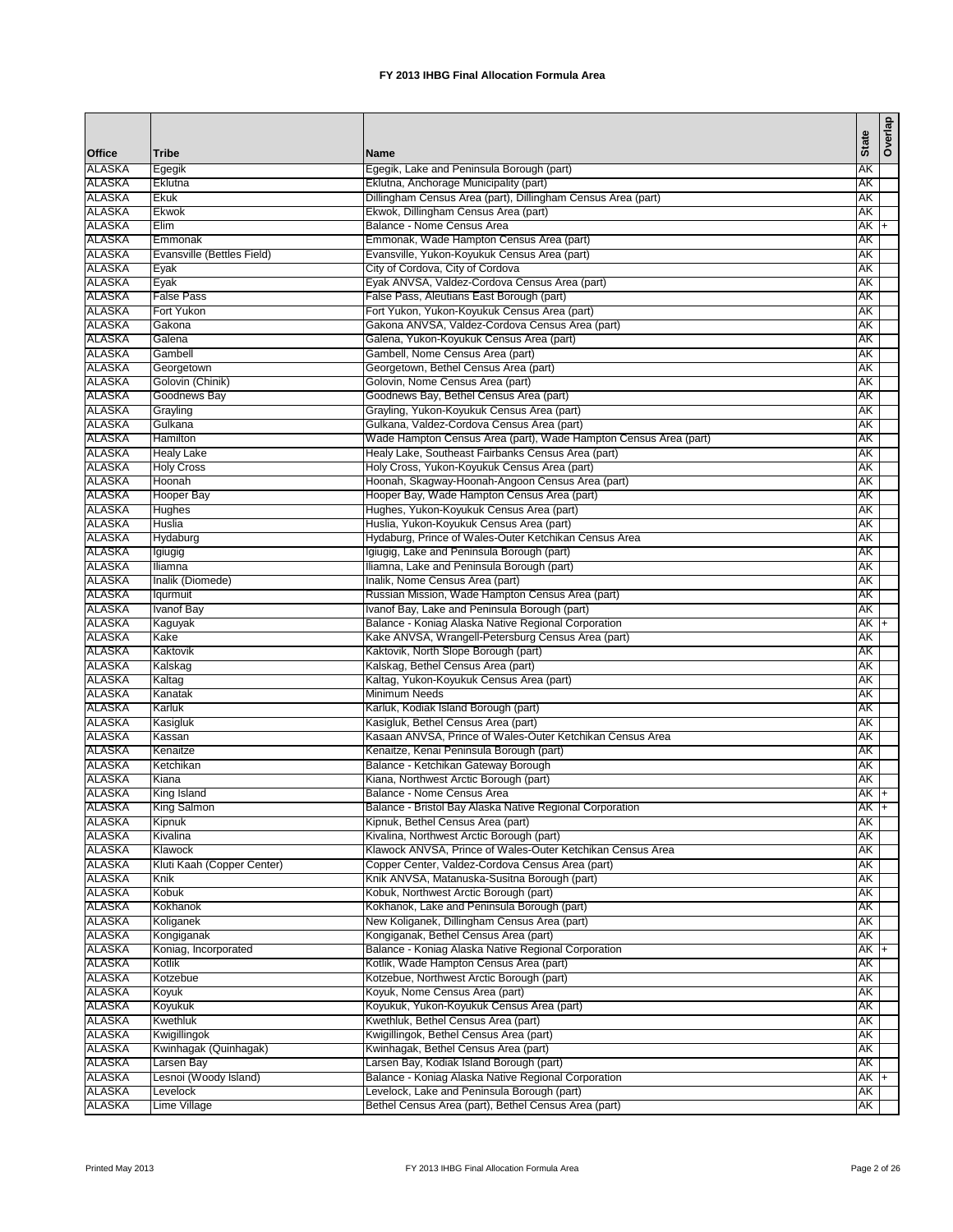| <b>Office</b>                  | <b>Tribe</b>                               | Name                                                                                                                   | <b>State</b>     | Overlap |
|--------------------------------|--------------------------------------------|------------------------------------------------------------------------------------------------------------------------|------------------|---------|
| <b>ALASKA</b>                  | Lower.Kalskag                              | Lower Kalskag, Bethel Census Area (part)                                                                               | AK               |         |
| <b>ALASKA</b>                  | <b>Manley Hot Springs</b>                  | Manley Hot Springs, Yukon-Koyukuk Census Area (part)                                                                   | AΚ               |         |
| ALASKA                         | Manokotak                                  | Manokotak, Dillingham Census Area (part)                                                                               | AΚ               |         |
| ALASKA                         | Marshall                                   | Marshall, Wade Hampton Census Area (part)                                                                              | AΚ               |         |
| <b>ALASKA</b>                  | Mary's Igloo                               | Nome Census Area (part), Nome Census Area (part)                                                                       | AK               |         |
| <b>ALASKA</b>                  | <b>McGrath</b>                             | McGrath, Yukon-Koyukuk Census Area (part)                                                                              | АK               |         |
| ALASKA                         | Mekoryuk                                   | Mekoryuk, Bethel Census Area (part)                                                                                    | АK               |         |
| <b>ALASKA</b>                  | Mentasta                                   | Mentasta Lake, Valdez-Cordova Census Area (part)                                                                       | AK               |         |
| <b>ALASKA</b>                  | Minto<br>Mountain Village (Asa'Carsarmiut) | Minto, Yukon-Koyukuk Census Area (part)                                                                                | AΚ               |         |
| ALASKA<br><b>ALASKA</b>        | Naknek                                     | Mountain Village, Wade Hampton Census Area (part)<br>Naknek, Bristol Bay Borough (part)                                | АK<br><b>AK</b>  |         |
| ALASKA                         | <b>NANA Corporation</b>                    | Balance - NANA Alaska Native Regional Corporation                                                                      | AΚ               |         |
| ALASKA                         | Nanwelek (English Bay)                     | Nanwalek, Kenai Peninsula Borough (part)                                                                               | AK               |         |
| <b>ALASKA</b>                  | Napaimute                                  | Bethel Census Area (part), Bethel Census Area (part)                                                                   | AK               |         |
| <b>ALASKA</b>                  | Napakiak                                   | Napakiak, Bethel Census Area (part)                                                                                    | <b>AK</b>        |         |
| ALASKA                         | Napaskiak                                  | Napaskiak, Bethel Census Area (part)                                                                                   | АK               |         |
| ALASKA                         | Nelson Lagoon                              | Nelson Lagoon, Aleutians East Borough (part)                                                                           | АK               |         |
| <b>ALASKA</b>                  | Nenana                                     | Nenana, Yukon-Koyukuk Census Area (part)                                                                               | AK               |         |
| ALASKA                         | <b>New Stuyahok</b>                        | New Stuyahok, Dillingham Census Area (part)                                                                            | АK               |         |
| <b>ALASKA</b><br><b>ALASKA</b> | Newhalen<br><b>Newtok</b>                  | Newhalen, Lake and Peninsula Borough (part)<br>Newtok, Bethel Census Area (part)                                       | AΚ<br>AΚ         |         |
| ALASKA                         | Nightmute                                  | Nightmute, Bethel Census Area (part)                                                                                   | AΚ               |         |
| ALASKA                         | Nikolai                                    | Nikolai, Yukon-Koyukuk Census Area (part)                                                                              | АK               |         |
| <b>ALASKA</b>                  | Nikolski                                   | Nikolski, Aleutians West Census Area (part)                                                                            | AΚ               |         |
| ALASKA                         | Ninilchik                                  | Ninilchik, Kenai Peninsula Borough (part)                                                                              | AΚ               |         |
| ALASKA                         | Noatak                                     | Noatak, Northwest Arctic Borough (part)                                                                                | AΚ               |         |
| <b>ALASKA</b>                  | Nome                                       | Balance - Nome Census Area                                                                                             | $AK +$           |         |
| ALASKA                         | Nondalton                                  | Nondalton, Lake and Peninsula Borough (part)                                                                           | AK               |         |
| ALASKA                         | Noorvik                                    | Noorvik, Northwest Arctic Borough (part)                                                                               | AK               |         |
| <b>ALASKA</b><br>ALASKA        | Northway<br>Northway                       | Balance - Doyon Alaska Native Regional Corporation                                                                     | $AK +$<br>$AK +$ |         |
| ALASKA                         | Nuiqsut                                    | Northway, Southeast Fairbanks Census Area (part)<br>Nuiqsut, North Slope Borough (part)                                | АK               |         |
| <b>ALASKA</b>                  | Nulato                                     | Nulato, Yukon-Koyukuk Census Area (part)                                                                               | AK               |         |
| <b>ALASKA</b>                  | Nunapitchuk                                | Nunapitchuk, Bethel Census Area (part)                                                                                 | АK               |         |
| ALASKA                         | Ohogamiut                                  | Wade Hampton Census Area (part), Wade Hampton Census Area (part)                                                       | AΚ               |         |
| <b>ALASKA</b>                  | Old Harbor                                 | Old Harbor, Kodiak Island Borough (part)                                                                               | <b>AK</b>        |         |
| ALASKA                         | Orutsararmuit (Bethel)                     | Bethel, Bethel Census Area (part)                                                                                      | AΚ               |         |
| ALASKA                         | Oscarville                                 | Oscarville, Bethel Census Area (part)                                                                                  | AΚ               |         |
| <b>ALASKA</b>                  | Ouzinkie                                   | Ouzinkie, Kodiak Island Borough (part)                                                                                 | AK               |         |
| ALASKA<br><b>ALASKA</b>        | Paimiut<br><b>Pauloff Harbor Village</b>   | Wade Hampton Census Area (part), Wade Hampton Census Area (part)<br>Balance - Aleut Alaska Native Regional Corporation | АK<br>AK +       |         |
| <b>ALASKA</b>                  | Pedro Bay                                  | Pedro Bay, Lake and Peninsula Borough (part)                                                                           | AK               |         |
| <b>ALASKA</b>                  | Perryville                                 | Perryville, Lake and Peninsula Borough (part)                                                                          | AΚ               |         |
| ALASKA                         | Petersburg                                 | Petersburg Census Area, Wrangell-Petersburg Census Area (part)                                                         | AΚ               |         |
| <b>ALASKA</b>                  | <b>Pilot Point</b>                         | Pilot Point ANVSA, Lake and Peninsula Borough (part)                                                                   | AΚ               |         |
| <b>ALASKA</b>                  | <b>Pilot Station</b>                       | Pilot Station, Wade Hampton Census Area (part)                                                                         | AK               |         |
| <b>ALASKA</b>                  | Pitka's Point                              | Pitkas Point, Wade Hampton Census Area (part)                                                                          | АK               |         |
| <b>ALASKA</b>                  | Platinum                                   | Platinum, Bethel Census Area (part)                                                                                    | AΚ               |         |
| ALASKA                         | Point Hope                                 | Point Hope, North Slope Borough (part)                                                                                 | AΚ               |         |
| ALASKA<br><b>ALASKA</b>        | Point Lay<br>Port Graham                   | Point Lay, North Slope Borough (part)<br>Port Graham, Kenai Peninsula Borough (part)                                   | AΚ<br>AΚ         |         |
| ALASKA                         | Port Heiden                                | Port Heiden, Lake and Peninsula Borough (part)                                                                         | AK               |         |
| ALASKA                         | Port Lions                                 | Port Lions, Kodiak Island Borough (part)                                                                               | AK               |         |
| <b>ALASKA</b>                  | Portage Creek                              | Portage Creek, Dillingham Census Area (part)                                                                           | AK               |         |
| ALASKA                         | Qagan Tayagungin (Sand Point)              | Sand Point, Aleutians East Borough (part)                                                                              | АK               |         |
| <b>ALASKA</b>                  | Qawalangin (Unalaska)                      | Unalaska, Aleutians West Census Area (part)                                                                            | АK               |         |
| <b>ALASKA</b>                  | Rampart                                    | Rampart, Yukon-Koyukuk Census Area (part)                                                                              | AK               |         |
| <b>ALASKA</b>                  | <b>Red Devil</b>                           | Red Devil, Bethel Census Area (part)                                                                                   | AK               |         |
| ALASKA                         | Ruby                                       | Ruby, Yukon-Koyukuk Census Area (part)                                                                                 | AΚ               |         |
| <b>ALASKA</b>                  | Saint George                               | St. George, Aleutians West Census Area (part)                                                                          | АK               |         |
| <b>ALASKA</b><br><b>ALASKA</b> | Saint Michael<br>Saint Paul                | St. Michael, Nome Census Area (part)<br>St. Paul ANVSA, Aleutians West Census Area (part)                              | AΚ<br>AΚ         |         |
| ALASKA                         | Salamatoff                                 | Salamatof, Kenai Peninsula Borough (part)                                                                              | AΚ               |         |
| <b>ALASKA</b>                  | Savoonga                                   | Savoonga, Nome Census Area (part)                                                                                      | AΚ               |         |
| ALASKA                         | Saxman                                     | Saxman, Ketchikan Gateway Borough (part)                                                                               | AΚ               |         |
| ALASKA                         | Scammon Bay                                | Scammon Bay, Wade Hampton Census Area (part)                                                                           | АK               |         |
| <b>ALASKA</b>                  | Selawik                                    | Selawik, Northwest Arctic Borough (part)                                                                               | AK               |         |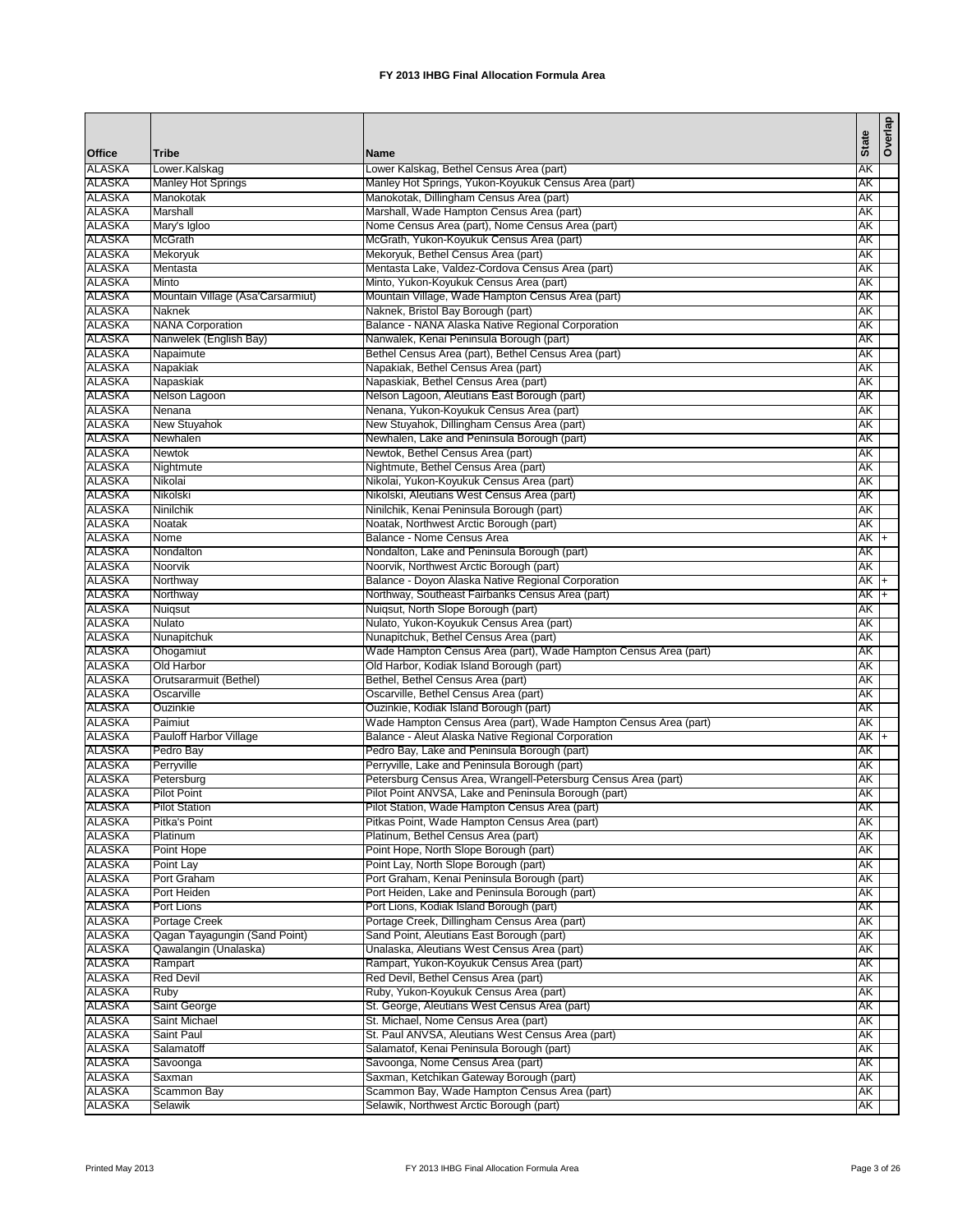| Office<br><b>Tribe</b><br><b>Name</b><br><b>ALASKA</b><br><b>AK</b><br>Seldovia<br>Seldovia, Kenai Peninsula Borough (part)<br><b>ALASKA</b><br>Shageluk, Yukon-Koyukuk Census Area (part)<br>Shageluk<br><b>AK</b><br>Shaktoolik, Nome Census Area (part)<br>Shaktoolik<br>ΆK<br><b>ALASKA</b><br>Sheldon's Point<br>Nunam Iqua, Wade Hampton Census Area (part)<br>AΚ<br><b>ALASKA</b><br>Shishmaref, Nome Census Area (part)<br>AK<br>Shishmaref<br>Shungnak, Northwest Arctic Borough (part)<br>Shungnak<br>ΆK<br><b>ALASKA</b><br>Sitka Tribe (was Baranof Island)<br>Balance - Sitka City and Borough<br>АK<br>Balance - Skagway-Hoonah-Angoon Census Area<br><b>ALASKA</b><br>AK<br>Skagway<br>Sleetmute, Bethel Census Area (part)<br>Sleetmute<br>ΆK<br><b>ALASKA</b><br>Solomon, Nome Census Area (part)<br>AΚ<br>Solomon<br><b>ALASKA</b><br>South Naknek, Bristol Bay Borough (part)<br>AK<br>South Naknek<br>Stebbins, Nome Census Area (part)<br><b>Stebbins</b><br>ΆK<br><b>ALASKA</b><br><b>Stevens Village</b><br>Stevens Village, Yukon-Koyukuk Census Area (part)<br>АK<br>Stony River, Bethel Census Area (part)<br><b>ALASKA</b><br><b>Stony River</b><br>AΚ<br><b>ALASKA</b><br>Sun'ag Tribe of Kodiak<br>Balance - Koniag Alaska Native Regional Corporation<br>$AK +$<br>ALASKA<br>Takotna<br>Takotna, Yukon-Koyukuk Census Area (part)<br>AΚ<br>Tanacross, Southeast Fairbanks Census Area (part)<br>AK<br>Tanacross<br><b>ALASKA</b><br>Tanana, Yukon-Koyukuk Census Area (part)<br>ΑK<br>Tanana<br>Tatitlek, Valdez-Cordova Census Area (part)<br>ALASKA<br><b>Tatitlek</b><br>AΚ<br><b>ALASKA</b><br>Tazlina, Valdez-Cordova Census Area (part)<br>AK<br>Tazlina<br><b>ALASKA</b><br>Telida, Yukon-Koyukuk Census Area (part)<br>AK<br>Telida<br><b>ALASKA</b><br>Teller, Nome Census Area (part)<br>AΚ<br>Teller<br>Tetlin, Southeast Fairbanks Census Area (part)<br>AK<br>Tetlin<br><b>ALASKA</b><br>Balance - Sealaska Alaska Native Regional Corporation<br>Tlingit-Haida Central Council<br>AK<br><b>ALASKA</b><br>Togiak, Dillingham Census Area (part)<br>AΚ<br>Togiak<br>Toksook Bay-Nunakauyarmuit Tribe<br>Toksook Bay, Bethel Census Area (part)<br>AK<br><b>ALASKA</b><br>Tuluksak, Bethel Census Area (part)<br>Tuluksak<br>ΑK<br>Tuntutuliak, Bethel Census Area (part)<br>ALASKA<br>Tuntutuliak<br>АK<br>Tununak, Bethel Census Area (part)<br>AK<br>Tununak<br><b>ALASKA</b><br>Twin Hills, Dillingham Census Area (part)<br><b>Twin Hills</b><br>АK<br>ALASKA<br>Tyonek, Kenai Peninsula Borough (part)<br>АK<br>Tyonek<br>Ugashik, Lake and Peninsula Borough (part)<br>AK<br>Ugashik<br><b>ALASKA</b><br>Balance - Calista Alaska Native Regional Corporation<br><b>Umkumiute</b><br>$AK +$<br>ALASKA<br>Unalakleet, Nome Census Area (part)<br>AΚ<br>Unalakleet<br>Balance - Aleut Alaska Native Regional Corporation<br>AK +<br>Unga<br><b>ALASKA</b><br>Balance Doyon Alaska Native Regional Corporation<br>$AK +$<br>Venetie<br>ALASKA<br>Wainwright, North Slope Borough (part)<br>AΚ<br>Wainwright<br>Wales, Nome Census Area (part)<br>Wales<br>AΚ<br>White Mountain, Nome Census Area (part)<br><b>ALASKA</b><br><b>White Mountain</b><br>ΑK<br>ALASKA<br>Wrangell Census Area, Wrangell-Petersburg Census Area (part)<br>Wrangell<br>AΚ<br>Yakutat ANVSA, Yakutat City and Borough (part)<br>AK<br>Yakutat |               |  |              |         |
|---------------------------------------------------------------------------------------------------------------------------------------------------------------------------------------------------------------------------------------------------------------------------------------------------------------------------------------------------------------------------------------------------------------------------------------------------------------------------------------------------------------------------------------------------------------------------------------------------------------------------------------------------------------------------------------------------------------------------------------------------------------------------------------------------------------------------------------------------------------------------------------------------------------------------------------------------------------------------------------------------------------------------------------------------------------------------------------------------------------------------------------------------------------------------------------------------------------------------------------------------------------------------------------------------------------------------------------------------------------------------------------------------------------------------------------------------------------------------------------------------------------------------------------------------------------------------------------------------------------------------------------------------------------------------------------------------------------------------------------------------------------------------------------------------------------------------------------------------------------------------------------------------------------------------------------------------------------------------------------------------------------------------------------------------------------------------------------------------------------------------------------------------------------------------------------------------------------------------------------------------------------------------------------------------------------------------------------------------------------------------------------------------------------------------------------------------------------------------------------------------------------------------------------------------------------------------------------------------------------------------------------------------------------------------------------------------------------------------------------------------------------------------------------------------------------------------------------------------------------------------------------------------------------------------------------------------------------------------------------------------------------------------------------------------------------------------------------------------------------------------------------------------------------------------------------------------------------------------------------------------------------------------------------------------------------------------------------------------------------------|---------------|--|--------------|---------|
|                                                                                                                                                                                                                                                                                                                                                                                                                                                                                                                                                                                                                                                                                                                                                                                                                                                                                                                                                                                                                                                                                                                                                                                                                                                                                                                                                                                                                                                                                                                                                                                                                                                                                                                                                                                                                                                                                                                                                                                                                                                                                                                                                                                                                                                                                                                                                                                                                                                                                                                                                                                                                                                                                                                                                                                                                                                                                                                                                                                                                                                                                                                                                                                                                                                                                                                                                                     |               |  | <b>State</b> | Overlap |
|                                                                                                                                                                                                                                                                                                                                                                                                                                                                                                                                                                                                                                                                                                                                                                                                                                                                                                                                                                                                                                                                                                                                                                                                                                                                                                                                                                                                                                                                                                                                                                                                                                                                                                                                                                                                                                                                                                                                                                                                                                                                                                                                                                                                                                                                                                                                                                                                                                                                                                                                                                                                                                                                                                                                                                                                                                                                                                                                                                                                                                                                                                                                                                                                                                                                                                                                                                     |               |  |              |         |
|                                                                                                                                                                                                                                                                                                                                                                                                                                                                                                                                                                                                                                                                                                                                                                                                                                                                                                                                                                                                                                                                                                                                                                                                                                                                                                                                                                                                                                                                                                                                                                                                                                                                                                                                                                                                                                                                                                                                                                                                                                                                                                                                                                                                                                                                                                                                                                                                                                                                                                                                                                                                                                                                                                                                                                                                                                                                                                                                                                                                                                                                                                                                                                                                                                                                                                                                                                     |               |  |              |         |
|                                                                                                                                                                                                                                                                                                                                                                                                                                                                                                                                                                                                                                                                                                                                                                                                                                                                                                                                                                                                                                                                                                                                                                                                                                                                                                                                                                                                                                                                                                                                                                                                                                                                                                                                                                                                                                                                                                                                                                                                                                                                                                                                                                                                                                                                                                                                                                                                                                                                                                                                                                                                                                                                                                                                                                                                                                                                                                                                                                                                                                                                                                                                                                                                                                                                                                                                                                     | <b>ALASKA</b> |  |              |         |
|                                                                                                                                                                                                                                                                                                                                                                                                                                                                                                                                                                                                                                                                                                                                                                                                                                                                                                                                                                                                                                                                                                                                                                                                                                                                                                                                                                                                                                                                                                                                                                                                                                                                                                                                                                                                                                                                                                                                                                                                                                                                                                                                                                                                                                                                                                                                                                                                                                                                                                                                                                                                                                                                                                                                                                                                                                                                                                                                                                                                                                                                                                                                                                                                                                                                                                                                                                     |               |  |              |         |
|                                                                                                                                                                                                                                                                                                                                                                                                                                                                                                                                                                                                                                                                                                                                                                                                                                                                                                                                                                                                                                                                                                                                                                                                                                                                                                                                                                                                                                                                                                                                                                                                                                                                                                                                                                                                                                                                                                                                                                                                                                                                                                                                                                                                                                                                                                                                                                                                                                                                                                                                                                                                                                                                                                                                                                                                                                                                                                                                                                                                                                                                                                                                                                                                                                                                                                                                                                     |               |  |              |         |
|                                                                                                                                                                                                                                                                                                                                                                                                                                                                                                                                                                                                                                                                                                                                                                                                                                                                                                                                                                                                                                                                                                                                                                                                                                                                                                                                                                                                                                                                                                                                                                                                                                                                                                                                                                                                                                                                                                                                                                                                                                                                                                                                                                                                                                                                                                                                                                                                                                                                                                                                                                                                                                                                                                                                                                                                                                                                                                                                                                                                                                                                                                                                                                                                                                                                                                                                                                     | <b>ALASKA</b> |  |              |         |
|                                                                                                                                                                                                                                                                                                                                                                                                                                                                                                                                                                                                                                                                                                                                                                                                                                                                                                                                                                                                                                                                                                                                                                                                                                                                                                                                                                                                                                                                                                                                                                                                                                                                                                                                                                                                                                                                                                                                                                                                                                                                                                                                                                                                                                                                                                                                                                                                                                                                                                                                                                                                                                                                                                                                                                                                                                                                                                                                                                                                                                                                                                                                                                                                                                                                                                                                                                     |               |  |              |         |
|                                                                                                                                                                                                                                                                                                                                                                                                                                                                                                                                                                                                                                                                                                                                                                                                                                                                                                                                                                                                                                                                                                                                                                                                                                                                                                                                                                                                                                                                                                                                                                                                                                                                                                                                                                                                                                                                                                                                                                                                                                                                                                                                                                                                                                                                                                                                                                                                                                                                                                                                                                                                                                                                                                                                                                                                                                                                                                                                                                                                                                                                                                                                                                                                                                                                                                                                                                     |               |  |              |         |
|                                                                                                                                                                                                                                                                                                                                                                                                                                                                                                                                                                                                                                                                                                                                                                                                                                                                                                                                                                                                                                                                                                                                                                                                                                                                                                                                                                                                                                                                                                                                                                                                                                                                                                                                                                                                                                                                                                                                                                                                                                                                                                                                                                                                                                                                                                                                                                                                                                                                                                                                                                                                                                                                                                                                                                                                                                                                                                                                                                                                                                                                                                                                                                                                                                                                                                                                                                     | <b>ALASKA</b> |  |              |         |
|                                                                                                                                                                                                                                                                                                                                                                                                                                                                                                                                                                                                                                                                                                                                                                                                                                                                                                                                                                                                                                                                                                                                                                                                                                                                                                                                                                                                                                                                                                                                                                                                                                                                                                                                                                                                                                                                                                                                                                                                                                                                                                                                                                                                                                                                                                                                                                                                                                                                                                                                                                                                                                                                                                                                                                                                                                                                                                                                                                                                                                                                                                                                                                                                                                                                                                                                                                     |               |  |              |         |
|                                                                                                                                                                                                                                                                                                                                                                                                                                                                                                                                                                                                                                                                                                                                                                                                                                                                                                                                                                                                                                                                                                                                                                                                                                                                                                                                                                                                                                                                                                                                                                                                                                                                                                                                                                                                                                                                                                                                                                                                                                                                                                                                                                                                                                                                                                                                                                                                                                                                                                                                                                                                                                                                                                                                                                                                                                                                                                                                                                                                                                                                                                                                                                                                                                                                                                                                                                     |               |  |              |         |
|                                                                                                                                                                                                                                                                                                                                                                                                                                                                                                                                                                                                                                                                                                                                                                                                                                                                                                                                                                                                                                                                                                                                                                                                                                                                                                                                                                                                                                                                                                                                                                                                                                                                                                                                                                                                                                                                                                                                                                                                                                                                                                                                                                                                                                                                                                                                                                                                                                                                                                                                                                                                                                                                                                                                                                                                                                                                                                                                                                                                                                                                                                                                                                                                                                                                                                                                                                     | <b>ALASKA</b> |  |              |         |
|                                                                                                                                                                                                                                                                                                                                                                                                                                                                                                                                                                                                                                                                                                                                                                                                                                                                                                                                                                                                                                                                                                                                                                                                                                                                                                                                                                                                                                                                                                                                                                                                                                                                                                                                                                                                                                                                                                                                                                                                                                                                                                                                                                                                                                                                                                                                                                                                                                                                                                                                                                                                                                                                                                                                                                                                                                                                                                                                                                                                                                                                                                                                                                                                                                                                                                                                                                     |               |  |              |         |
|                                                                                                                                                                                                                                                                                                                                                                                                                                                                                                                                                                                                                                                                                                                                                                                                                                                                                                                                                                                                                                                                                                                                                                                                                                                                                                                                                                                                                                                                                                                                                                                                                                                                                                                                                                                                                                                                                                                                                                                                                                                                                                                                                                                                                                                                                                                                                                                                                                                                                                                                                                                                                                                                                                                                                                                                                                                                                                                                                                                                                                                                                                                                                                                                                                                                                                                                                                     |               |  |              |         |
|                                                                                                                                                                                                                                                                                                                                                                                                                                                                                                                                                                                                                                                                                                                                                                                                                                                                                                                                                                                                                                                                                                                                                                                                                                                                                                                                                                                                                                                                                                                                                                                                                                                                                                                                                                                                                                                                                                                                                                                                                                                                                                                                                                                                                                                                                                                                                                                                                                                                                                                                                                                                                                                                                                                                                                                                                                                                                                                                                                                                                                                                                                                                                                                                                                                                                                                                                                     |               |  |              |         |
|                                                                                                                                                                                                                                                                                                                                                                                                                                                                                                                                                                                                                                                                                                                                                                                                                                                                                                                                                                                                                                                                                                                                                                                                                                                                                                                                                                                                                                                                                                                                                                                                                                                                                                                                                                                                                                                                                                                                                                                                                                                                                                                                                                                                                                                                                                                                                                                                                                                                                                                                                                                                                                                                                                                                                                                                                                                                                                                                                                                                                                                                                                                                                                                                                                                                                                                                                                     |               |  |              |         |
|                                                                                                                                                                                                                                                                                                                                                                                                                                                                                                                                                                                                                                                                                                                                                                                                                                                                                                                                                                                                                                                                                                                                                                                                                                                                                                                                                                                                                                                                                                                                                                                                                                                                                                                                                                                                                                                                                                                                                                                                                                                                                                                                                                                                                                                                                                                                                                                                                                                                                                                                                                                                                                                                                                                                                                                                                                                                                                                                                                                                                                                                                                                                                                                                                                                                                                                                                                     | <b>ALASKA</b> |  |              |         |
|                                                                                                                                                                                                                                                                                                                                                                                                                                                                                                                                                                                                                                                                                                                                                                                                                                                                                                                                                                                                                                                                                                                                                                                                                                                                                                                                                                                                                                                                                                                                                                                                                                                                                                                                                                                                                                                                                                                                                                                                                                                                                                                                                                                                                                                                                                                                                                                                                                                                                                                                                                                                                                                                                                                                                                                                                                                                                                                                                                                                                                                                                                                                                                                                                                                                                                                                                                     |               |  |              |         |
|                                                                                                                                                                                                                                                                                                                                                                                                                                                                                                                                                                                                                                                                                                                                                                                                                                                                                                                                                                                                                                                                                                                                                                                                                                                                                                                                                                                                                                                                                                                                                                                                                                                                                                                                                                                                                                                                                                                                                                                                                                                                                                                                                                                                                                                                                                                                                                                                                                                                                                                                                                                                                                                                                                                                                                                                                                                                                                                                                                                                                                                                                                                                                                                                                                                                                                                                                                     |               |  |              |         |
|                                                                                                                                                                                                                                                                                                                                                                                                                                                                                                                                                                                                                                                                                                                                                                                                                                                                                                                                                                                                                                                                                                                                                                                                                                                                                                                                                                                                                                                                                                                                                                                                                                                                                                                                                                                                                                                                                                                                                                                                                                                                                                                                                                                                                                                                                                                                                                                                                                                                                                                                                                                                                                                                                                                                                                                                                                                                                                                                                                                                                                                                                                                                                                                                                                                                                                                                                                     |               |  |              |         |
|                                                                                                                                                                                                                                                                                                                                                                                                                                                                                                                                                                                                                                                                                                                                                                                                                                                                                                                                                                                                                                                                                                                                                                                                                                                                                                                                                                                                                                                                                                                                                                                                                                                                                                                                                                                                                                                                                                                                                                                                                                                                                                                                                                                                                                                                                                                                                                                                                                                                                                                                                                                                                                                                                                                                                                                                                                                                                                                                                                                                                                                                                                                                                                                                                                                                                                                                                                     |               |  |              |         |
|                                                                                                                                                                                                                                                                                                                                                                                                                                                                                                                                                                                                                                                                                                                                                                                                                                                                                                                                                                                                                                                                                                                                                                                                                                                                                                                                                                                                                                                                                                                                                                                                                                                                                                                                                                                                                                                                                                                                                                                                                                                                                                                                                                                                                                                                                                                                                                                                                                                                                                                                                                                                                                                                                                                                                                                                                                                                                                                                                                                                                                                                                                                                                                                                                                                                                                                                                                     |               |  |              |         |
|                                                                                                                                                                                                                                                                                                                                                                                                                                                                                                                                                                                                                                                                                                                                                                                                                                                                                                                                                                                                                                                                                                                                                                                                                                                                                                                                                                                                                                                                                                                                                                                                                                                                                                                                                                                                                                                                                                                                                                                                                                                                                                                                                                                                                                                                                                                                                                                                                                                                                                                                                                                                                                                                                                                                                                                                                                                                                                                                                                                                                                                                                                                                                                                                                                                                                                                                                                     | <b>ALASKA</b> |  |              |         |
|                                                                                                                                                                                                                                                                                                                                                                                                                                                                                                                                                                                                                                                                                                                                                                                                                                                                                                                                                                                                                                                                                                                                                                                                                                                                                                                                                                                                                                                                                                                                                                                                                                                                                                                                                                                                                                                                                                                                                                                                                                                                                                                                                                                                                                                                                                                                                                                                                                                                                                                                                                                                                                                                                                                                                                                                                                                                                                                                                                                                                                                                                                                                                                                                                                                                                                                                                                     |               |  |              |         |
|                                                                                                                                                                                                                                                                                                                                                                                                                                                                                                                                                                                                                                                                                                                                                                                                                                                                                                                                                                                                                                                                                                                                                                                                                                                                                                                                                                                                                                                                                                                                                                                                                                                                                                                                                                                                                                                                                                                                                                                                                                                                                                                                                                                                                                                                                                                                                                                                                                                                                                                                                                                                                                                                                                                                                                                                                                                                                                                                                                                                                                                                                                                                                                                                                                                                                                                                                                     |               |  |              |         |
|                                                                                                                                                                                                                                                                                                                                                                                                                                                                                                                                                                                                                                                                                                                                                                                                                                                                                                                                                                                                                                                                                                                                                                                                                                                                                                                                                                                                                                                                                                                                                                                                                                                                                                                                                                                                                                                                                                                                                                                                                                                                                                                                                                                                                                                                                                                                                                                                                                                                                                                                                                                                                                                                                                                                                                                                                                                                                                                                                                                                                                                                                                                                                                                                                                                                                                                                                                     | <b>ALASKA</b> |  |              |         |
|                                                                                                                                                                                                                                                                                                                                                                                                                                                                                                                                                                                                                                                                                                                                                                                                                                                                                                                                                                                                                                                                                                                                                                                                                                                                                                                                                                                                                                                                                                                                                                                                                                                                                                                                                                                                                                                                                                                                                                                                                                                                                                                                                                                                                                                                                                                                                                                                                                                                                                                                                                                                                                                                                                                                                                                                                                                                                                                                                                                                                                                                                                                                                                                                                                                                                                                                                                     |               |  |              |         |
|                                                                                                                                                                                                                                                                                                                                                                                                                                                                                                                                                                                                                                                                                                                                                                                                                                                                                                                                                                                                                                                                                                                                                                                                                                                                                                                                                                                                                                                                                                                                                                                                                                                                                                                                                                                                                                                                                                                                                                                                                                                                                                                                                                                                                                                                                                                                                                                                                                                                                                                                                                                                                                                                                                                                                                                                                                                                                                                                                                                                                                                                                                                                                                                                                                                                                                                                                                     |               |  |              |         |
|                                                                                                                                                                                                                                                                                                                                                                                                                                                                                                                                                                                                                                                                                                                                                                                                                                                                                                                                                                                                                                                                                                                                                                                                                                                                                                                                                                                                                                                                                                                                                                                                                                                                                                                                                                                                                                                                                                                                                                                                                                                                                                                                                                                                                                                                                                                                                                                                                                                                                                                                                                                                                                                                                                                                                                                                                                                                                                                                                                                                                                                                                                                                                                                                                                                                                                                                                                     | <b>ALASKA</b> |  |              |         |
|                                                                                                                                                                                                                                                                                                                                                                                                                                                                                                                                                                                                                                                                                                                                                                                                                                                                                                                                                                                                                                                                                                                                                                                                                                                                                                                                                                                                                                                                                                                                                                                                                                                                                                                                                                                                                                                                                                                                                                                                                                                                                                                                                                                                                                                                                                                                                                                                                                                                                                                                                                                                                                                                                                                                                                                                                                                                                                                                                                                                                                                                                                                                                                                                                                                                                                                                                                     |               |  |              |         |
|                                                                                                                                                                                                                                                                                                                                                                                                                                                                                                                                                                                                                                                                                                                                                                                                                                                                                                                                                                                                                                                                                                                                                                                                                                                                                                                                                                                                                                                                                                                                                                                                                                                                                                                                                                                                                                                                                                                                                                                                                                                                                                                                                                                                                                                                                                                                                                                                                                                                                                                                                                                                                                                                                                                                                                                                                                                                                                                                                                                                                                                                                                                                                                                                                                                                                                                                                                     |               |  |              |         |
|                                                                                                                                                                                                                                                                                                                                                                                                                                                                                                                                                                                                                                                                                                                                                                                                                                                                                                                                                                                                                                                                                                                                                                                                                                                                                                                                                                                                                                                                                                                                                                                                                                                                                                                                                                                                                                                                                                                                                                                                                                                                                                                                                                                                                                                                                                                                                                                                                                                                                                                                                                                                                                                                                                                                                                                                                                                                                                                                                                                                                                                                                                                                                                                                                                                                                                                                                                     | <b>ALASKA</b> |  |              |         |
|                                                                                                                                                                                                                                                                                                                                                                                                                                                                                                                                                                                                                                                                                                                                                                                                                                                                                                                                                                                                                                                                                                                                                                                                                                                                                                                                                                                                                                                                                                                                                                                                                                                                                                                                                                                                                                                                                                                                                                                                                                                                                                                                                                                                                                                                                                                                                                                                                                                                                                                                                                                                                                                                                                                                                                                                                                                                                                                                                                                                                                                                                                                                                                                                                                                                                                                                                                     |               |  |              |         |
|                                                                                                                                                                                                                                                                                                                                                                                                                                                                                                                                                                                                                                                                                                                                                                                                                                                                                                                                                                                                                                                                                                                                                                                                                                                                                                                                                                                                                                                                                                                                                                                                                                                                                                                                                                                                                                                                                                                                                                                                                                                                                                                                                                                                                                                                                                                                                                                                                                                                                                                                                                                                                                                                                                                                                                                                                                                                                                                                                                                                                                                                                                                                                                                                                                                                                                                                                                     |               |  |              |         |
|                                                                                                                                                                                                                                                                                                                                                                                                                                                                                                                                                                                                                                                                                                                                                                                                                                                                                                                                                                                                                                                                                                                                                                                                                                                                                                                                                                                                                                                                                                                                                                                                                                                                                                                                                                                                                                                                                                                                                                                                                                                                                                                                                                                                                                                                                                                                                                                                                                                                                                                                                                                                                                                                                                                                                                                                                                                                                                                                                                                                                                                                                                                                                                                                                                                                                                                                                                     | <b>ALASKA</b> |  |              |         |
|                                                                                                                                                                                                                                                                                                                                                                                                                                                                                                                                                                                                                                                                                                                                                                                                                                                                                                                                                                                                                                                                                                                                                                                                                                                                                                                                                                                                                                                                                                                                                                                                                                                                                                                                                                                                                                                                                                                                                                                                                                                                                                                                                                                                                                                                                                                                                                                                                                                                                                                                                                                                                                                                                                                                                                                                                                                                                                                                                                                                                                                                                                                                                                                                                                                                                                                                                                     |               |  |              |         |
|                                                                                                                                                                                                                                                                                                                                                                                                                                                                                                                                                                                                                                                                                                                                                                                                                                                                                                                                                                                                                                                                                                                                                                                                                                                                                                                                                                                                                                                                                                                                                                                                                                                                                                                                                                                                                                                                                                                                                                                                                                                                                                                                                                                                                                                                                                                                                                                                                                                                                                                                                                                                                                                                                                                                                                                                                                                                                                                                                                                                                                                                                                                                                                                                                                                                                                                                                                     |               |  |              |         |
|                                                                                                                                                                                                                                                                                                                                                                                                                                                                                                                                                                                                                                                                                                                                                                                                                                                                                                                                                                                                                                                                                                                                                                                                                                                                                                                                                                                                                                                                                                                                                                                                                                                                                                                                                                                                                                                                                                                                                                                                                                                                                                                                                                                                                                                                                                                                                                                                                                                                                                                                                                                                                                                                                                                                                                                                                                                                                                                                                                                                                                                                                                                                                                                                                                                                                                                                                                     | <b>ALASKA</b> |  |              |         |
|                                                                                                                                                                                                                                                                                                                                                                                                                                                                                                                                                                                                                                                                                                                                                                                                                                                                                                                                                                                                                                                                                                                                                                                                                                                                                                                                                                                                                                                                                                                                                                                                                                                                                                                                                                                                                                                                                                                                                                                                                                                                                                                                                                                                                                                                                                                                                                                                                                                                                                                                                                                                                                                                                                                                                                                                                                                                                                                                                                                                                                                                                                                                                                                                                                                                                                                                                                     |               |  |              |         |
|                                                                                                                                                                                                                                                                                                                                                                                                                                                                                                                                                                                                                                                                                                                                                                                                                                                                                                                                                                                                                                                                                                                                                                                                                                                                                                                                                                                                                                                                                                                                                                                                                                                                                                                                                                                                                                                                                                                                                                                                                                                                                                                                                                                                                                                                                                                                                                                                                                                                                                                                                                                                                                                                                                                                                                                                                                                                                                                                                                                                                                                                                                                                                                                                                                                                                                                                                                     |               |  |              |         |
|                                                                                                                                                                                                                                                                                                                                                                                                                                                                                                                                                                                                                                                                                                                                                                                                                                                                                                                                                                                                                                                                                                                                                                                                                                                                                                                                                                                                                                                                                                                                                                                                                                                                                                                                                                                                                                                                                                                                                                                                                                                                                                                                                                                                                                                                                                                                                                                                                                                                                                                                                                                                                                                                                                                                                                                                                                                                                                                                                                                                                                                                                                                                                                                                                                                                                                                                                                     | <b>ALASKA</b> |  |              |         |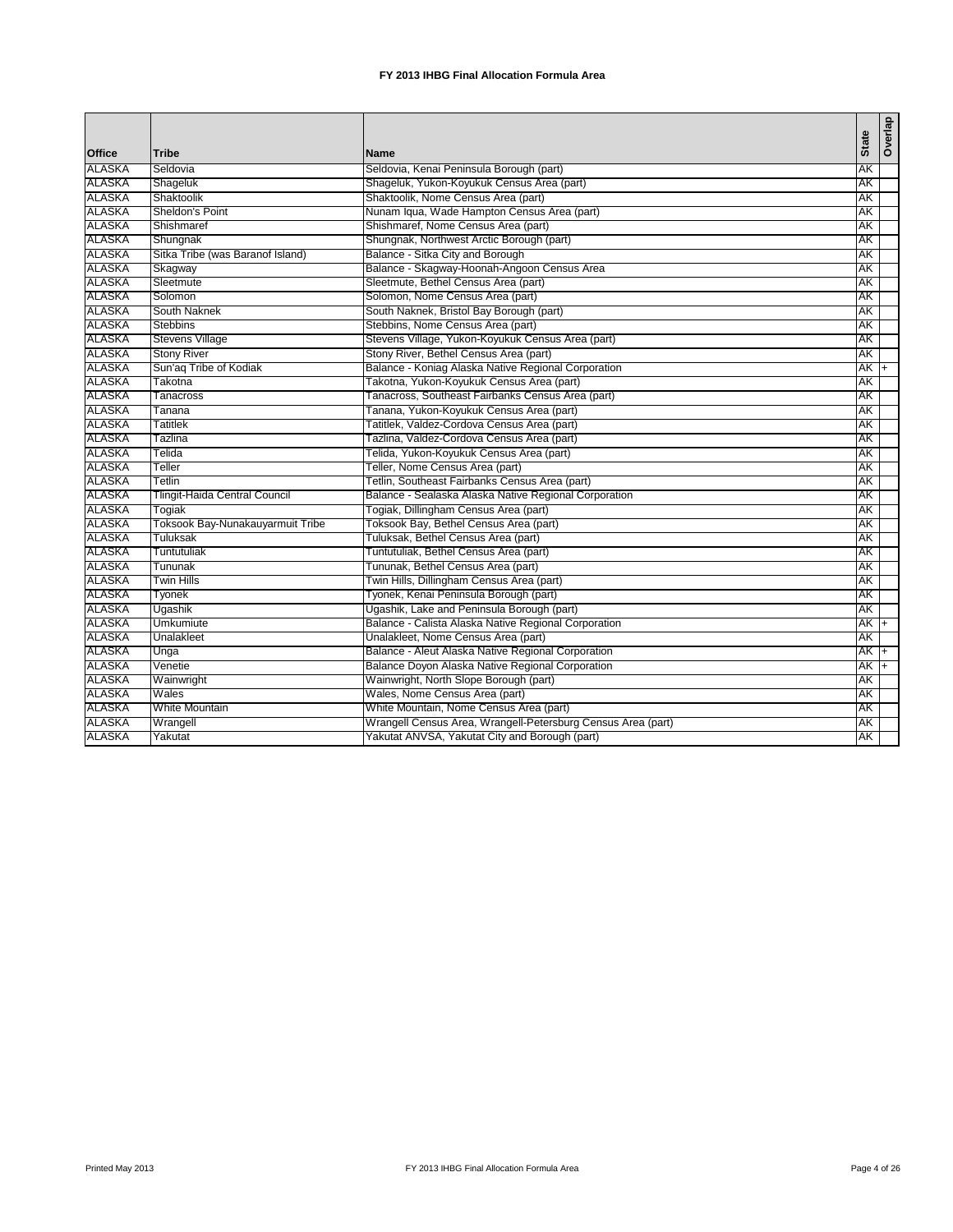|                                  |                                                   |                                                                              | <b>State</b> | Overlap        |
|----------------------------------|---------------------------------------------------|------------------------------------------------------------------------------|--------------|----------------|
| <b>Office</b>                    | <b>Tribe</b>                                      | Name                                                                         |              |                |
| <b>CHICAGO</b>                   | Aroostook Band of Micmac                          | Aroostook Band of Micmac, Aroostook County (part)                            | ME           | $+$            |
| <b>CHICAGO</b><br><b>CHICAGO</b> | Aroostook Band of Micmac<br><b>Bad River Band</b> | Balance - Aroostook County<br>Bad River Reservation, Ashland County (part)   | ME<br>WI     | $\overline{+}$ |
| <b>CHICAGO</b>                   | <b>Bad River Band</b>                             | <b>Balance - Ashland County</b>                                              | WI           |                |
| <b>CHICAGO</b>                   | <b>Bad River Band</b>                             | Bad River Reservation, Iron County (part)                                    | WI           |                |
| <b>CHICAGO</b>                   | <b>Bad River Band</b>                             | Balance - Iron County                                                        | WI           |                |
| <b>CHICAGO</b>                   | Bay Mills Indian Community                        | Bay Mills Reservation and Off-Reservation Trust Land, Chippewa County (part) | MI           | $+$            |
| <b>CHICAGO</b>                   | Bay Mills Indian Community                        | Balance - Chippewa County                                                    | MI           | $\ddot{}$      |
| <b>CHICAGO</b>                   | Boise Forte Band of Minnesota Chippewa            | Bois Forte Reservation, Itasca County (part)                                 | <b>MN</b>    |                |
| <b>CHICAGO</b>                   | Boise Forte Band of Minnesota Chippewa            | Bois Forte Reservation, Koochiching County (part)                            | <b>MN</b>    |                |
| <b>CHICAGO</b>                   | Boise Forte Band of Minnesota Chippewa            | Bois Forte Reservation, St. Louis County (part)                              | <b>MN</b>    |                |
| <b>CHICAGO</b><br><b>CHICAGO</b> | Catawba Indian Tribe<br>Catawba Indian Tribe      | Balance - Cabarrus County<br><b>Balance - Cleveland County</b>               | NC<br>NC     |                |
| <b>CHICAGO</b>                   | Catawba Indian Tribe                              | <b>Balance - Gaston County</b>                                               | NC           |                |
| <b>CHICAGO</b>                   | Catawba Indian Tribe                              | Balance - Mecklenburg County                                                 | NC           |                |
| <b>CHICAGO</b>                   | Catawba Indian Tribe                              | <b>Balance - Rutherford County</b>                                           | NС           |                |
| <b>CHICAGO</b>                   | Catawba Indian Tribe                              | <b>Balance - Union County</b>                                                | NC           |                |
| <b>CHICAGO</b>                   | Catawba Indian Tribe                              | Balance - Abbeville County                                                   | SC           |                |
| <b>CHICAGO</b>                   | Catawba Indian Tribe                              | Balance - Aiken County                                                       | SC           |                |
| <b>CHICAGO</b>                   | Catawba Indian Tribe                              | Balance - Allendale County                                                   | <b>SC</b>    |                |
| <b>CHICAGO</b>                   | Catawba Indian Tribe                              | Balance - Anderson County                                                    | SC           |                |
| <b>CHICAGO</b>                   | Catawba Indian Tribe                              | Balance - Bamberg County                                                     | SC           |                |
| <b>CHICAGO</b>                   | Catawba Indian Tribe                              | <b>Balance - Barnwell County</b>                                             | SC           |                |
| <b>CHICAGO</b>                   | Catawba Indian Tribe                              | <b>Balance - Beaufort County</b>                                             | SC           |                |
| <b>CHICAGO</b><br><b>CHICAGO</b> | Catawba Indian Tribe<br>Catawba Indian Tribe      | <b>Balance - Berkeley County</b><br>Balance - Calhoun County                 | SC<br>SC     |                |
| <b>CHICAGO</b>                   | Catawba Indian Tribe                              | Balance - Charleston County                                                  | SC           |                |
| <b>CHICAGO</b>                   | Catawba Indian Tribe                              | Balance - Cherokee County                                                    | SC           |                |
| <b>CHICAGO</b>                   | Catawba Indian Tribe                              | <b>Balance - Chester County</b>                                              | SC           |                |
| <b>CHICAGO</b>                   | Catawba Indian Tribe                              | Balance - Chesterfield County                                                | <b>SC</b>    |                |
| <b>CHICAGO</b>                   | Catawba Indian Tribe                              | Balance - Clarendon County                                                   | SC           |                |
| <b>CHICAGO</b>                   | Catawba Indian Tribe                              | <b>Balance - Colleton County</b>                                             | SC           |                |
| <b>CHICAGO</b>                   | Catawba Indian Tribe                              | Balance - Darlington County                                                  | SC           |                |
| <b>CHICAGO</b>                   | Catawba Indian Tribe                              | Balance - Dillon County                                                      | SC           |                |
| <b>CHICAGO</b>                   | Catawba Indian Tribe                              | <b>Balance - Dorchester County</b>                                           | SC           |                |
| <b>CHICAGO</b><br><b>CHICAGO</b> | Catawba Indian Tribe                              | Balance - Edgefield County                                                   | SC           |                |
| <b>CHICAGO</b>                   | Catawba Indian Tribe<br>Catawba Indian Tribe      | <b>Balance - Fairfield County</b><br><b>Balance - Florence County</b>        | SC<br>SC     |                |
| <b>CHICAGO</b>                   | Catawba Indian Tribe                              | Balance - Georgetown County                                                  | SC           |                |
| <b>CHICAGO</b>                   | Catawba Indian Tribe                              | Balance - Greenville County                                                  | SC           |                |
| <b>CHICAGO</b>                   | Catawba Indian Tribe                              | Balance - Greenwood County                                                   | SC           |                |
| <b>CHICAGO</b>                   | Catawba Indian Tribe                              | Balance - Hampton County                                                     | SC           |                |
| <b>CHICAGO</b>                   | Catawba Indian Tribe                              | <b>Balance - Horry County</b>                                                | SC           |                |
| <b>CHICAGO</b>                   | Catawba Indian Tribe                              | <b>Balance - Jasper County</b>                                               | SC           |                |
| <b>CHICAGO</b>                   | Catawba Indian Tribe                              | Balance - Kershaw County                                                     | SC           |                |
| <b>CHICAGO</b>                   | Catawba Indian Tribe                              | Balance - Lancaster County                                                   | <b>SC</b>    |                |
| <b>CHICAGO</b>                   | Catawba Indian Tribe                              | Balance - Laurens County                                                     | SC<br>SC     |                |
| <b>CHICAGO</b><br><b>CHICAGO</b> | Catawba Indian Tribe<br>Catawba Indian Tribe      | Balance - Lee County<br>Balance - Lexington County                           | SC           |                |
| <b>CHICAGO</b>                   | Catawba Indian Tribe                              | Balance - McCormick County                                                   | SC           |                |
| <b>CHICAGO</b>                   | Catawba Indian Tribe                              | <b>Balance - Marion County</b>                                               | SC           |                |
| <b>CHICAGO</b>                   | Catawba Indian Tribe                              | Balance - Marlboro County                                                    | SC           |                |
| <b>CHICAGO</b>                   | Catawba Indian Tribe                              | <b>Balance - Newberry County</b>                                             | SC           |                |
| <b>CHICAGO</b>                   | Catawba Indian Tribe                              | Balance - Oconee County                                                      | SC           |                |
| <b>CHICAGO</b>                   | Catawba Indian Tribe                              | Balance - Orangeburg County                                                  | SC           |                |
| <b>CHICAGO</b>                   | Catawba Indian Tribe                              | Balance - Pickens County                                                     | SC           |                |
| <b>CHICAGO</b>                   | Catawba Indian Tribe                              | <b>Balance - Richland County</b>                                             | <b>SC</b>    |                |
| <b>CHICAGO</b>                   | Catawba Indian Tribe                              | Balance - Saluda County                                                      | <b>SC</b>    |                |
| <b>CHICAGO</b><br><b>CHICAGO</b> | Catawba Indian Tribe<br>Catawba Indian Tribe      | Balance - Spartanburg County<br><b>Balance - Sumter County</b>               | SC<br>SC     |                |
| <b>CHICAGO</b>                   | Catawba Indian Tribe                              | Balance - Union County                                                       | <b>SC</b>    |                |
| <b>CHICAGO</b>                   | Catawba Indian Tribe                              | Balance - Williamsburg County                                                | SC           |                |
| <b>CHICAGO</b>                   | Catawba Indian Tribe                              | Catawba Reservation, York County (part)                                      | SC           |                |
| <b>CHICAGO</b>                   | Catawba Indian Tribe                              | Balance - York County                                                        | <b>SC</b>    |                |
| <b>CHICAGO</b>                   | Cayuga Nation                                     | Cayuga Nation, Cayuga County (part)                                          | NΥ           |                |
| <b>CHICAGO</b>                   | Cayuga Nation                                     | Balance - Erie County                                                        | NY           |                |
| <b>CHICAGO</b>                   | Cayuga Nation                                     | Cayuga Nation, Seneca County (part)                                          | NY           |                |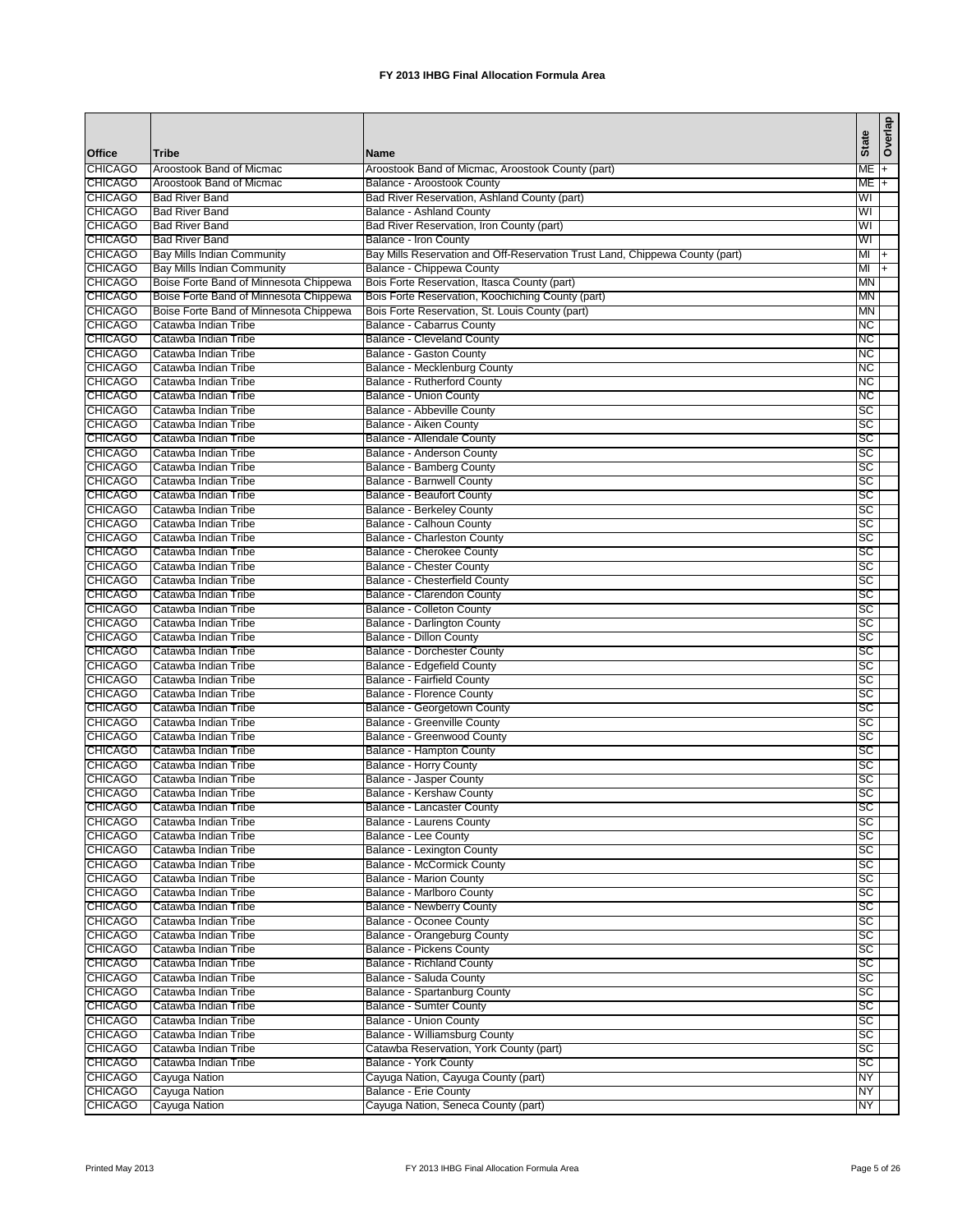| Office                           | <b>Tribe</b>                                               | <b>Name</b>                                                                                                                        | <b>State</b>      | Overlap        |
|----------------------------------|------------------------------------------------------------|------------------------------------------------------------------------------------------------------------------------------------|-------------------|----------------|
| <b>CHICAGO</b>                   | <b>Coharie State Tribe</b>                                 | Coharie, Duplin County (part)                                                                                                      | NС                |                |
| <b>CHICAGO</b>                   | <b>Coharie State Tribe</b>                                 | Coharie, Harnett County (part)                                                                                                     | <b>NC</b>         |                |
| <b>CHICAGO</b>                   | <b>Coharie State Tribe</b>                                 | Coharie, Sampson County (part)                                                                                                     | NC                |                |
| <b>CHICAGO</b>                   | <b>Coharie State Tribe</b>                                 | Coharie, Wayne County (part)                                                                                                       | ИC                |                |
| <b>CHICAGO</b>                   | Eastern Cherokee                                           | Eastern Cherokee Reservation, Cherokee County (part)                                                                               | <b>NC</b>         |                |
| <b>CHICAGO</b>                   | <b>Eastern Cherokee</b>                                    | Eastern Cherokee Reservation, Graham County (part)                                                                                 | NС                |                |
| <b>CHICAGO</b>                   | Eastern Cherokee                                           | Eastern Cherokee Reservation, Haywood County (part)                                                                                | NС                |                |
| <b>CHICAGO</b>                   | <b>Eastern Cherokee</b>                                    | Eastern Cherokee Reservation, Jackson County (part)                                                                                | <b>NC</b>         |                |
| <b>CHICAGO</b><br><b>CHICAGO</b> | Eastern Cherokee<br>Fond Du Lac Band of Minnesota Chippewa | Eastern Cherokee Reservation, Swain County (part)<br>Fond du Lac Reservation and Off-Reservation Trust Land, Carlton County (part) | NС<br><b>MN</b>   |                |
| <b>CHICAGO</b>                   | Fond Du Lac Band of Minnesota Chippewa                     | Balance - Carlton County                                                                                                           | <b>MN</b>         |                |
| <b>CHICAGO</b>                   | Fond Du Lac Band of Minnesota Chippewa                     | Fond du Lac Reservation and Off-Reservation Trust Land, St. Louis County (part)                                                    | ΜN                |                |
| <b>CHICAGO</b>                   | Fond Du Lac Band of Minnesota Chippewa                     | Balance - St. Louis County                                                                                                         | ΜN                |                |
| <b>CHICAGO</b>                   | Fond Du Lac Band of Minnesota Chippewa                     | Fond du Lac Reservation and Off-Reservation Trust Land, Douglas County (part)                                                      | WI                |                |
| <b>CHICAGO</b>                   | Forest County Potawatami                                   | Forest County Potawatomi Community and Off-Reservation Trust Land, Forest County (part)                                            | WI                | $+$            |
| <b>CHICAGO</b>                   | <b>Forest County Potawatami</b>                            | Balance - Forest County                                                                                                            | $WI +$            |                |
| <b>CHICAGO</b>                   | <b>Forest County Potawatami</b>                            | Forest County Potawatomi Community and Off-Reservation Trust Land, Milwaukee County (part)                                         | WI                | T+             |
| <b>CHICAGO</b>                   | Forest County Potawatami                                   | Forest County Potawatomi Community and Off-Reservation Trust Land, Oconto County (part)                                            | $W1 +$            |                |
| <b>CHICAGO</b>                   | Grand Portage Band of Minn. Chippewa                       | Grand Portage Reservation and Off-Reservation Trust Land, Cook County (part)                                                       | MN                |                |
| <b>CHICAGO</b>                   | Grand Portage Band of Minn. Chippewa                       | Balance - Cook County                                                                                                              | <b>MN</b>         |                |
| <b>CHICAGO</b>                   | <b>Grand Traverse Band</b>                                 | Grand Traverse Reservation and Off-Reservation Trust Land, Antrim County (part)                                                    | MI                | l+             |
| <b>CHICAGO</b><br><b>CHICAGO</b> | <b>Grand Traverse Band</b><br><b>Grand Traverse Band</b>   | Balance - Antrim County<br>Grand Traverse Reservation and Off-Reservation Trust Land, Benzie County (part)                         | MI<br>MI          | $ +$           |
| <b>CHICAGO</b>                   | <b>Grand Traverse Band</b>                                 | Balance - Benzie County                                                                                                            | MI                | I+<br>l+       |
| <b>CHICAGO</b>                   | <b>Grand Traverse Band</b>                                 | Grand Traverse Reservation and Off-Reservation Trust Land, Charlevoix County (part)                                                | MI                | $\overline{+}$ |
| <b>CHICAGO</b>                   | <b>Grand Traverse Band</b>                                 | Balance - Charlevoix County                                                                                                        | MI                | $ +$           |
| <b>CHICAGO</b>                   | <b>Grand Traverse Band</b>                                 | Grand Traverse Reservation and Off-Reservation Trust Land, Grand Traverse County (part)                                            | MI                | $ + $          |
| <b>CHICAGO</b>                   | <b>Grand Traverse Band</b>                                 | <b>Balance - Grand Traverse County</b>                                                                                             | MI                | $\overline{+}$ |
| <b>CHICAGO</b>                   | <b>Grand Traverse Band</b>                                 | Grand Traverse Reservation and Off-Reservation Trust Land, Leelanau County (part)                                                  | MI                | ᡏᠮ             |
| <b>CHICAGO</b>                   | <b>Grand Traverse Band</b>                                 | Balance - Leelanau County                                                                                                          | MI                | $ + $          |
| <b>CHICAGO</b>                   | <b>Grand Traverse Band</b>                                 | <b>Balance - Manistee County</b>                                                                                                   | MI                | T+             |
| <b>CHICAGO</b>                   | Haliwa-Saponi State Tribe                                  | Haliwa-Saponi, Franklin County (part)                                                                                              | ИC                |                |
| <b>CHICAGO</b>                   | Haliwa-Saponi State Tribe                                  | Haliwa-Saponi, Halifax County (part)                                                                                               | <b>NC</b>         |                |
| <b>CHICAGO</b>                   | Haliwa-Saponi State Tribe                                  | Haliwa-Saponi, Nash County (part)                                                                                                  | NС                |                |
| <b>CHICAGO</b><br><b>CHICAGO</b> | Haliwa-Saponi State Tribe<br>Hannahville Community         | Haliwa-Saponi, Warren County (part)<br>Hannahville Community and Off-Reservation Trust Land, Delta County (part)                   | NС<br>MI          |                |
| <b>CHICAGO</b>                   | <b>Hannahville Community</b>                               | Hannahville Community and Off-Reservation Trust Land, Menominee County (part)                                                      | MI                |                |
| <b>CHICAGO</b>                   | <b>Ho-Chunk Nation</b>                                     | Houston County Trust Lands, Houston County (part)                                                                                  | <b>MN</b>         |                |
| <b>CHICAGO</b>                   | <b>Ho-Chunk Nation</b>                                     | Ho-Chunk Reservation and Off-Reservation Trust Land, Adams County (part)                                                           | WI                |                |
| <b>CHICAGO</b>                   | <b>Ho-Chunk Nation</b>                                     | Balance - Adams County                                                                                                             | WI                |                |
| <b>CHICAGO</b>                   | <b>Ho-Chunk Nation</b>                                     | Ho-Chunk Reservation and Off-Reservation Trust Land, Clark County (part)                                                           | WI                |                |
| <b>CHICAGO</b>                   | <b>Ho-Chunk Nation</b>                                     | Balance - Clark County                                                                                                             | WI                |                |
| <b>CHICAGO</b>                   | <b>Ho-Chunk Nation</b>                                     | Balance - Columbia County                                                                                                          | WI                |                |
| <b>CHICAGO</b>                   | <b>Ho-Chunk Nation</b>                                     | Ho-Chunk Reservation and Off-Reservation Trust Land, Crawford County (part)                                                        | WI                |                |
| <b>CHICAGO</b>                   | <b>Ho-Chunk Nation</b>                                     | Balance - Crawford County                                                                                                          | WI                |                |
| <b>CHICAGO</b>                   | Ho-Chunk Nation                                            | Ho-Chunk Reservation and Off-Reservation Trust Land, Dane County (part)                                                            | WI                |                |
| <b>CHICAGO</b><br><b>CHICAGO</b> | Ho-Chunk Nation<br>Ho-Chunk Nation                         | Balance - Dane County<br>Balance - Eau Claire County                                                                               | WI<br>WI          |                |
| <b>CHICAGO</b>                   | Ho-Chunk Nation                                            | Ho-Chunk Reservation and Off-Reservation Trust Land, Jackson County (part)                                                         | WI                |                |
| <b>CHICAGO</b>                   | Ho-Chunk Nation                                            | Balance - Jackson County                                                                                                           | WI                |                |
| <b>CHICAGO</b>                   | <b>Ho-Chunk Nation</b>                                     | Ho-Chunk Reservation and Off-Reservation Trust Land, Juneau County (part)                                                          | WI                |                |
| <b>CHICAGO</b>                   | Ho-Chunk Nation                                            | Balance - Juneau County                                                                                                            | WI                |                |
| <b>CHICAGO</b>                   | Ho-Chunk Nation                                            | Ho-Chunk Reservation and Off-Reservation Trust Land, La Crosse County (part)                                                       | WI                |                |
| <b>CHICAGO</b>                   | Ho-Chunk Nation                                            | Balance - La Crosse County                                                                                                         | WI                |                |
| <b>CHICAGO</b>                   | <b>Ho-Chunk Nation</b>                                     | Ho-Chunk Reservation and Off-Reservation Trust Land, Marathon County (part)                                                        | WI                |                |
| <b>CHICAGO</b>                   | <b>Ho-Chunk Nation</b>                                     | Ho-Chunk Reservation and Off-Reservation Trust Land, Monroe County (part)                                                          | WI                |                |
| <b>CHICAGO</b>                   | <b>Ho-Chunk Nation</b>                                     | Balance - Monroe County                                                                                                            | WI                |                |
| <b>CHICAGO</b>                   | <b>Ho-Chunk Nation</b>                                     | Ho-Chunk Reservation and Off-Reservation Trust Land, Sauk County (part)                                                            | WI                |                |
| <b>CHICAGO</b>                   | <b>Ho-Chunk Nation</b>                                     | Balance - Sauk County                                                                                                              | WI                |                |
| <b>CHICAGO</b><br><b>CHICAGO</b> | <b>Ho-Chunk Nation</b><br><b>Ho-Chunk Nation</b>           | Ho-Chunk Reservation and Off-Reservation Trust Land, Shawano County (part)<br>Balance - Shawano County                             | WI<br>WI          |                |
| <b>CHICAGO</b>                   | <b>Ho-Chunk Nation</b>                                     | Balance - Trempealeau County                                                                                                       | WI                |                |
| <b>CHICAGO</b>                   | <b>Ho-Chunk Nation</b>                                     | <b>Balance - Vernon County</b>                                                                                                     | WI                |                |
| <b>CHICAGO</b>                   | <b>Ho-Chunk Nation</b>                                     | Ho-Chunk Reservation and Off-Reservation Trust Land, Wood County (part)                                                            | WI                |                |
| <b>CHICAGO</b>                   | <b>Ho-Chunk Nation</b>                                     | Balance - Wood County                                                                                                              | WI                |                |
| <b>CHICAGO</b>                   | <b>Houlton Band of Maliseets</b>                           | Houlton Maliseets Trust Land, Aroostook County (part)                                                                              | ME <sub>1</sub> + |                |
| <b>CHICAGO</b>                   | <b>Houlton Band of Maliseets</b>                           | Balance - Aroostook County                                                                                                         | $ME +$            |                |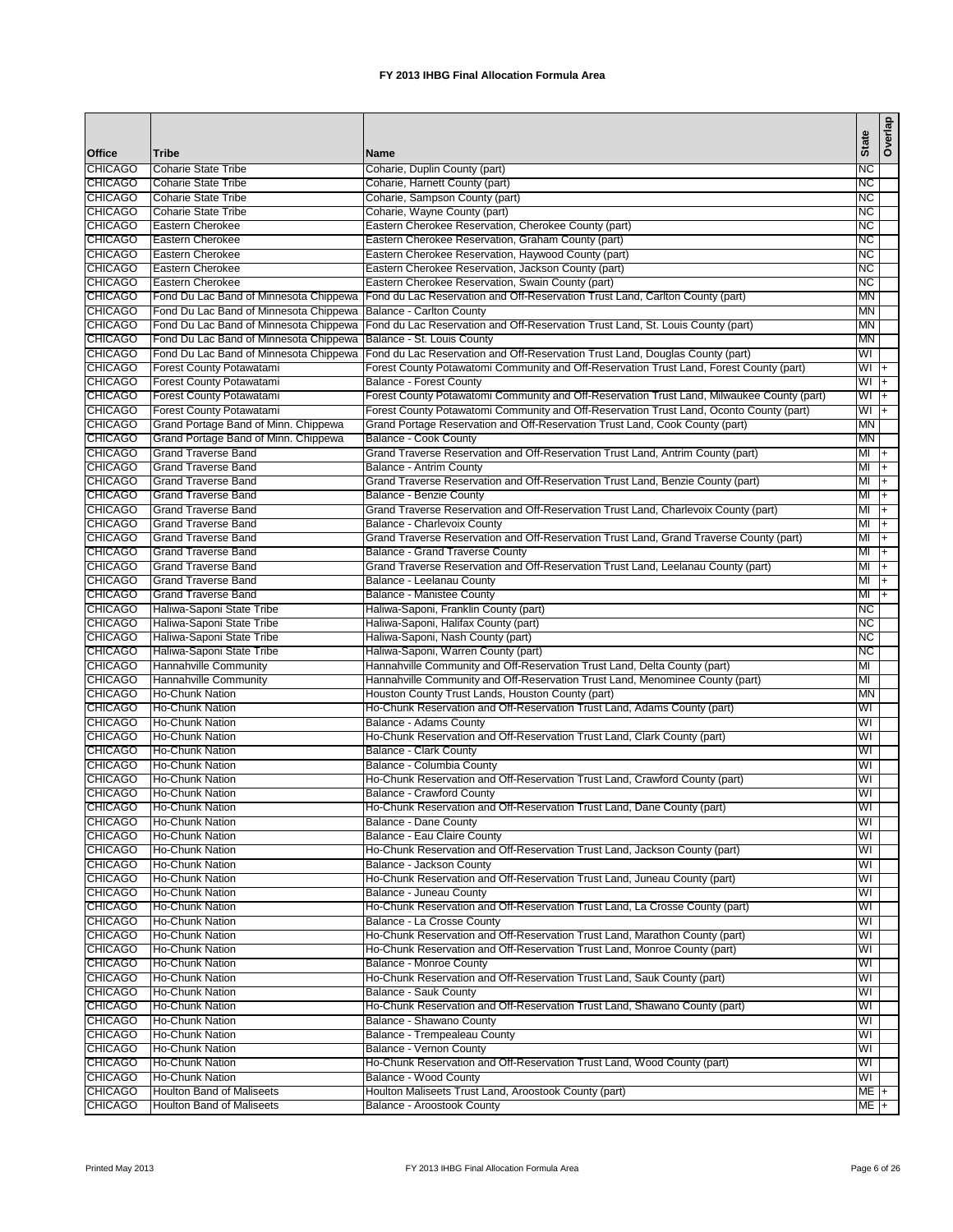|                                  |                                                                                |                                                                                                              |              | Overlap        |
|----------------------------------|--------------------------------------------------------------------------------|--------------------------------------------------------------------------------------------------------------|--------------|----------------|
| Office                           | <b>Tribe</b>                                                                   | <b>Name</b>                                                                                                  | <b>State</b> |                |
| <b>CHICAGO</b>                   | Huron Band of Potawatomi                                                       | Huron Potawatomi Reservation, Calhoun County (part)                                                          | MI           |                |
| <b>CHICAGO</b>                   | Huron Band of Potawatomi                                                       | Balance - Calhoun County                                                                                     | MI           |                |
| <b>CHICAGO</b>                   | Keweenaw Bay Indian Community                                                  | L'Anse Reservation and Off-Reservation Trust Land, Baraga County (part)                                      | $M +$        |                |
| <b>CHICAGO</b>                   | Keweenaw Bay Indian Community                                                  | Balance - Baraga County                                                                                      | $M +$        |                |
| <b>CHICAGO</b>                   | Keweenaw Bay Indian Community                                                  | L'Anse Reservation and Off-Reservation Trust Land, Marquette County (part)                                   | MI           | $ +$           |
| <b>CHICAGO</b>                   | Keweenaw Bay Indian Community                                                  | Balance - Marquette County                                                                                   | MI           | $\overline{+}$ |
| <b>CHICAGO</b>                   | Keweenaw Bay Indian Community                                                  | Ontonagon County (part), Ontonagon County (part)                                                             | MI           | $\overline{+}$ |
| <b>CHICAGO</b>                   | Lac Courte Oreilles                                                            | Lac Courte Oreilles Reservation and Off-Reservation Trust Land, Burnett County (part)                        | WI           |                |
| <b>CHICAGO</b>                   | Lac Courte Oreilles                                                            | Lac Courte Oreilles Reservation and Off-Reservation Trust Land, Sawyer County (part)                         | WI           |                |
| <b>CHICAGO</b>                   | Lac Courte Oreilles                                                            | <b>Balance - Sawyer County</b>                                                                               | WI           |                |
| <b>CHICAGO</b>                   | Lac Courte Oreilles                                                            | Lac Courte Oreilles Reservation and Off-Reservation Trust Land, Washburn County (part)                       | WI           |                |
| <b>CHICAGO</b>                   | Lac Du Flambeau Band                                                           | Lac du Flambeau Reservation, Iron County (part)                                                              | WI           |                |
| <b>CHICAGO</b>                   | Lac Du Flambeau Band                                                           | Lac du Flambeau Reservation, Oneida County (part)                                                            | WI           |                |
| <b>CHICAGO</b>                   | Lac Du Flambeau Band                                                           | Lac du Flambeau Reservation, Vilas County (part)                                                             | WI           |                |
| <b>CHICAGO</b>                   | Lac Du Flambeau Band                                                           | Balance -- Vilas County                                                                                      | WI           |                |
| <b>CHICAGO</b>                   | Lac Vieux Desert Band                                                          | Lac Vieux Desert Reservation, Gogebic County (part)                                                          | MI           |                |
| <b>CHICAGO</b>                   | Leech Lake Band of Minnesota Chippewa                                          | Balance - Beltrami County, Balance - Beltrami County (half)                                                  | <b>MN</b>    |                |
| <b>CHICAGO</b>                   | Leech Lake Band of Minnesota Chippewa                                          | Leech Lake Reservation and Off-Reservation Trust Land, Beltrami County (part)                                | MN           |                |
| <b>CHICAGO</b>                   | Leech Lake Band of Minnesota Chippewa                                          | Leech Lake Reservation and Off-Reservation Trust Land, Cass County (part)                                    | ΜN           |                |
| <b>CHICAGO</b>                   | Leech Lake Band of Minnesota Chippewa                                          | Leech Lake Reservation and Off-Reservation Trust Land, Hubbard County (part)                                 | MN           |                |
| <b>CHICAGO</b>                   | Leech Lake Band of Minnesota Chippewa                                          | Leech Lake Reservation and Off-Reservation Trust Land, Itasca County (part)                                  | MN           |                |
| <b>CHICAGO</b>                   | Little River Band of Ottawa                                                    | Balance - Lake County                                                                                        | MI           |                |
| <b>CHICAGO</b>                   | Little River Band of Ottawa                                                    | Manistee County (part), Manistee County (part)                                                               | MI           |                |
| <b>CHICAGO</b>                   | Little River Band of Ottawa                                                    | Balance - Mason County                                                                                       | MI           |                |
| <b>CHICAGO</b>                   | Little River Band of Ottawa                                                    | <b>Balance - Wexford County</b>                                                                              | MI           |                |
| <b>CHICAGO</b>                   | Little Traverse Bay Band                                                       | Balance - Charlevoix County                                                                                  | MI           | $ +$           |
| <b>CHICAGO</b>                   | Little Traverse Bay Band                                                       | Balance - Cheboygan County                                                                                   | MI           | l+             |
| <b>CHICAGO</b>                   | Little Traverse Bay Band                                                       | Emmet County, Emmet County (part)                                                                            | $M +$        |                |
| <b>CHICAGO</b>                   | Little Traverse Bay Band                                                       | Balance - Emmet County                                                                                       | ΜI           | $ +$           |
| <b>CHICAGO</b>                   | <b>Lower Sioux</b>                                                             | Lower Sioux Reservation, Redwood County (part)                                                               | <b>MN</b>    |                |
| <b>CHICAGO</b>                   | <b>Lower Sioux</b>                                                             | Balance - Redwood County                                                                                     | <b>MN</b>    |                |
| <b>CHICAGO</b>                   | <b>Lumbee State Tribe</b>                                                      | Lumbee, Cumberland County (part)                                                                             | NС           |                |
| <b>CHICAGO</b>                   | Lumbee State Tribe                                                             | Balance - Cumberland County                                                                                  | <b>NC</b>    |                |
| <b>CHICAGO</b>                   | Lumbee State Tribe                                                             | Lumbee, Hoke County (part)                                                                                   | NС           |                |
| <b>CHICAGO</b>                   | Lumbee State Tribe                                                             | Lumbee, Robeson County                                                                                       | ИC           |                |
| <b>CHICAGO</b>                   | Lumbee State Tribe                                                             | Lumbee, Scotland County                                                                                      | <b>NC</b>    |                |
| <b>CHICAGO</b>                   | <b>Mashantucket Pequot</b>                                                     | Mashantucket Pequot Reservation and Off-Reservation Trust Land, New London County (part)                     | СT           |                |
| <b>CHICAGO</b>                   | Mashpee Wampanoag                                                              | Balance - Barnstable County                                                                                  | MA           |                |
| <b>CHICAGO</b>                   | Match-e-be-nash-she-wish Band of Potta                                         | Balance - Allegan County                                                                                     | MI           | l+             |
| <b>CHICAGO</b>                   | Match-e-be-nash-she-wish Band of Potta                                         | <b>Balance - Barry County</b>                                                                                | MI           | Ŧ              |
| <b>CHICAGO</b>                   | Match-e-be-nash-she-wish Band of Potta                                         | Balance - Kalamazoo County                                                                                   | MI           | $ + $          |
| <b>CHICAGO</b>                   | Match-e-be-nash-she-wish Band of Potta                                         | Balance - Kent County                                                                                        | MI           | $+$            |
| <b>CHICAGO</b>                   | Match-e-be-nash-she-wish Band of Potta                                         | Balance - Ottawa County                                                                                      | MI           | $ + $          |
| <b>CHICAGO</b>                   | Menominee Indian Tribe                                                         | Menominee Reservation and Off-Reservation Trust Land, Menominee County (part)                                | WI           |                |
| <b>CHICAGO</b>                   | Miccosukee Tribe                                                               | Broward County (part), Broward County (part)                                                                 | FL           |                |
| <b>CHICAGO</b>                   | Miccosukee Tribe                                                               | Miami-Dade County (part), Miami-Dade County (part)                                                           | FL           |                |
| <b>CHICAGO</b>                   | Mille Lacs Band of Minnesota Chippewa                                          | Mille Lacs Reservation and Off-Reservation Trust Land, Aitkin County (part)                                  | <b>MN</b>    |                |
|                                  |                                                                                |                                                                                                              |              |                |
| <b>CHICAGO</b><br><b>CHICAGO</b> | Mille Lacs Band of Minnesota Chippewa<br>Mille Lacs Band of Minnesota Chippewa | Mille Lacs Reservation and Off-Reservation Trust Land, Crow Wing County (part)<br>Balance - Crow Wing County | MN<br>MN     |                |
|                                  |                                                                                |                                                                                                              |              |                |
| <b>CHICAGO</b>                   | Mille Lacs Band of Minnesota Chippewa                                          | Mille Lacs Reservation and Off-Reservation Trust Land, Mille Lacs County (part)                              | MN           |                |
| <b>CHICAGO</b>                   | Mille Lacs Band of Minnesota Chippewa                                          | Balance - Mille Lacs County                                                                                  | <b>MN</b>    |                |
| <b>CHICAGO</b>                   | Mille Lacs Band of Minnesota Chippewa                                          | Mille Lacs Reservation and Off-Reservation Trust Land, Pine County (part)                                    | MΝ           |                |
| <b>CHICAGO</b>                   | Mille Lacs Band of Minnesota Chippewa                                          | Balance - Pine County                                                                                        | <b>MN</b>    |                |
| <b>CHICAGO</b>                   | Mississippi Choctaw Tribe                                                      | Mississippi Choctaw Reservation and Off-Reservation Trust Land, Attala County (part)                         | <b>MS</b>    |                |
| <b>CHICAGO</b>                   | Mississippi Choctaw Tribe                                                      | Mississippi Choctaw Reservation and Off-Reservation Trust Land, Jackson County (part)                        | ΜS           |                |
| <b>CHICAGO</b>                   | Mississippi Choctaw Tribe                                                      | Balance - Jackson County                                                                                     | ΜS           |                |
| <b>CHICAGO</b>                   | Mississippi Choctaw Tribe                                                      | <b>Balance - Jasper County</b>                                                                               | MS           |                |
| <b>CHICAGO</b>                   | Mississippi Choctaw Tribe                                                      | Mississippi Choctaw Reservation and Off-Reservation Trust Land, Jones County (part)                          | <b>MS</b>    |                |
| <b>CHICAGO</b>                   | Mississippi Choctaw Tribe                                                      | Balance - Jones County                                                                                       | ΜS           |                |
| <b>CHICAGO</b>                   | Mississippi Choctaw Tribe                                                      | Mississippi Choctaw Reservation and Off-Reservation Trust Land, Kemper County (part)                         | ΜS           |                |
| <b>CHICAGO</b>                   | Mississippi Choctaw Tribe                                                      | Balance - Kemper County                                                                                      | MS           |                |
| <b>CHICAGO</b>                   | Mississippi Choctaw Tribe                                                      | Mississippi Choctaw Reservation and Off-Reservation Trust Land, Leake County (part)                          | ΜS           |                |
| <b>CHICAGO</b>                   | Mississippi Choctaw Tribe                                                      | Balance - Leake County                                                                                       | ΜS           |                |
| <b>CHICAGO</b>                   | Mississippi Choctaw Tribe                                                      | Mississippi Choctaw Reservation and Off-Reservation Trust Land, Neshoba County (part)                        | <b>MS</b>    |                |
| <b>CHICAGO</b>                   | Mississippi Choctaw Tribe                                                      | Balance - Neshoba County                                                                                     | ΜS           |                |
| <b>CHICAGO</b>                   | Mississippi Choctaw Tribe                                                      | Mississippi Choctaw Reservation and Off-Reservation Trust Land, Newton County (part)                         | МS           |                |
| <b>CHICAGO</b>                   | Mississippi Choctaw Tribe                                                      | Balance - Newton County                                                                                      | <b>MS</b>    |                |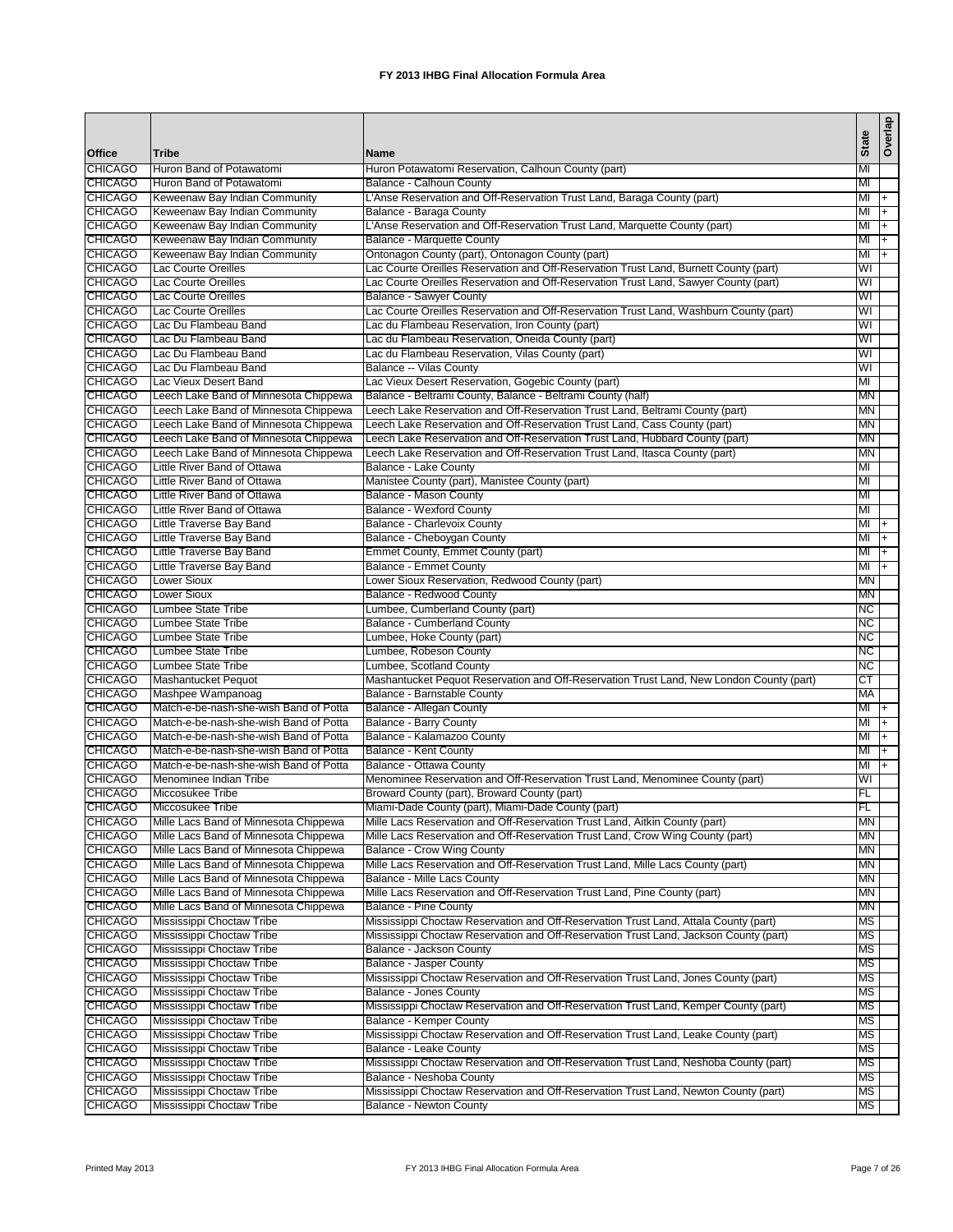|                                  |                                                              |                                                                                                                                                               | <b>State</b>    | Overlap |
|----------------------------------|--------------------------------------------------------------|---------------------------------------------------------------------------------------------------------------------------------------------------------------|-----------------|---------|
| Office                           | <b>Tribe</b>                                                 | Name                                                                                                                                                          |                 |         |
| <b>CHICAGO</b>                   | Mississippi Choctaw Tribe                                    | Mississippi Choctaw Reservation and Off-Reservation Trust Land, Scott County (part)                                                                           | ΜS              |         |
| <b>CHICAGO</b>                   | Mississippi Choctaw Tribe                                    | <b>Balance - Scott County</b>                                                                                                                                 | MS              |         |
| <b>CHICAGO</b><br><b>CHICAGO</b> | Mississippi Choctaw Tribe<br>Mississippi Choctaw Tribe       | Mississippi Choctaw Reservation and Off-Reservation Trust Land, Winston County (part)<br><b>Balance - Winston County</b>                                      | ΜS<br>MS        |         |
| <b>CHICAGO</b>                   | Mississippi Choctaw Tribe                                    | Balance - Lauderdale County                                                                                                                                   | TN              |         |
| <b>CHICAGO</b>                   | <b>MOWA Band of Choctaw Indians</b>                          | MOWA Choctaw, Mobile County (part)                                                                                                                            | AL              |         |
| <b>CHICAGO</b>                   | <b>MOWA Band of Choctaw Indians</b>                          | MOWA Choctaw, Washington County (part)                                                                                                                        | AL              |         |
| <b>CHICAGO</b>                   | <b>MOWA Band of Choctaw Indians</b>                          | Balance - Washington County                                                                                                                                   | AL              |         |
| <b>CHICAGO</b>                   | Narragansett Tribe                                           | Narragansett Reservation, Washington County (part)                                                                                                            | RI              |         |
| <b>CHICAGO</b>                   | Narragansett Tribe                                           | Balance - Washington County                                                                                                                                   | RI              |         |
| <b>CHICAGO</b>                   | Oneida Nation of New York                                    | Balance - Chenango County                                                                                                                                     | NY              |         |
| <b>CHICAGO</b><br><b>CHICAGO</b> | Oneida Nation of New York                                    | <b>Balance - Cortland County</b>                                                                                                                              | NY              |         |
| <b>CHICAGO</b>                   | Oneida Nation of New York<br>Oneida Nation of New York       | Balance - Herkimer County                                                                                                                                     | NY<br>NY        |         |
| <b>CHICAGO</b>                   | Oneida Nation of New York                                    | Oneida (NY) Reservation, Madison County (part)<br>Balance - Madison County                                                                                    | NY              |         |
| <b>CHICAGO</b>                   | Oneida Nation of New York                                    | Balance - Oneida County                                                                                                                                       | NY              |         |
| <b>CHICAGO</b>                   | Oneida Nation of New York                                    | Balance - Onondaga County                                                                                                                                     | NY              |         |
| <b>CHICAGO</b>                   | Oneida Tribe                                                 | Oneida (WI) Reservation and Off-Reservation Trust Land, Brown County (part)                                                                                   | WI              |         |
| <b>CHICAGO</b>                   | Oneida Tribe                                                 | <b>Balance - Brown County</b>                                                                                                                                 | WI              |         |
| <b>CHICAGO</b>                   | Oneida Tribe                                                 | Oneida (WI) Reservation and Off-Reservation Trust Land, Outagamie County (part)                                                                               | WI              |         |
| <b>CHICAGO</b>                   | Oneida Tribe                                                 | Balance - Outagamie County                                                                                                                                    | WI              |         |
| <b>CHICAGO</b>                   | Onondaga Nation                                              | Onondaga Reservation, Onondaga County (part)                                                                                                                  | NY              |         |
| <b>CHICAGO</b>                   | Passamaquoddy Indian Tribe                                   | Indian Township Reservation, Washington County (part)                                                                                                         | ME              |         |
| <b>CHICAGO</b>                   | Penobscot Tribe                                              | Penobscot Reservation and Off-Reservation Trust Land, Aroostook County (part)                                                                                 | ME              |         |
| <b>CHICAGO</b><br><b>CHICAGO</b> | <b>Penobscot Tribe</b><br><b>Penobscot Tribe</b>             | Penobscot Reservation and Off-Reservation Trust Land, Franklin County (part)<br>Penobscot Reservation and Off-Reservation Trust Land, Penobscot County (part) | ME<br>ME        |         |
| <b>CHICAGO</b>                   | Penobscot Tribe                                              | Balance - Penobscot County                                                                                                                                    | ME              |         |
| <b>CHICAGO</b>                   | <b>Penobscot Tribe</b>                                       | Penobscot Reservation and Off-Reservation Trust Land, Piscataquis County (part)                                                                               | ME              |         |
| <b>CHICAGO</b>                   | <b>Pleasant Point</b>                                        | Franklin County (part), Franklin County (part)                                                                                                                | ME              |         |
| <b>CHICAGO</b>                   | <b>Pleasant Point</b>                                        | Hancock County (part), Hancock County (part)                                                                                                                  | ME              |         |
| <b>CHICAGO</b>                   | <b>Pleasant Point</b>                                        | Penobscot County (part), Penobscot County (part)                                                                                                              | ME              |         |
| <b>CHICAGO</b>                   | <b>Pleasant Point</b>                                        | Somerset County (part), Somerset County (part)                                                                                                                | ME              |         |
| <b>CHICAGO</b>                   | <b>Pleasant Point</b>                                        | Pleasant Point Reservation, Washington County (part)                                                                                                          | <b>ME</b>       |         |
| <b>CHICAGO</b>                   | <b>Pleasant Point</b>                                        | Washington County (part), Washington County (part)                                                                                                            | ME              |         |
| <b>CHICAGO</b><br><b>CHICAGO</b> | <b>Pleasant Point</b>                                        | Balance - Washington County                                                                                                                                   | ME              |         |
| <b>CHICAGO</b>                   | Poarch Band of Creek Indians<br>Poarch Band of Creek Indians | Balance - Baldwin County<br>Poarch Creek Reservation and Off-Reservation Trust Land, Elmore County (part)                                                     | AL<br>AL        |         |
| <b>CHICAGO</b>                   | Poarch Band of Creek Indians                                 | Poarch Creek Reservation and Off-Reservation Trust Land, Escambia County (part)                                                                               | AL              |         |
| <b>CHICAGO</b>                   | Poarch Band of Creek Indians                                 | Balance - Escambia County                                                                                                                                     | AL              |         |
| <b>CHICAGO</b>                   | Poarch Band of Creek Indians                                 | Balance - Mobile County                                                                                                                                       | AL              |         |
| <b>CHICAGO</b>                   | Poarch Band of Creek Indians                                 | Poarch Creek Reservation and Off-Reservation Trust Land, Monroe County (part)                                                                                 | AL              |         |
| <b>CHICAGO</b>                   | Poarch Band of Creek Indians                                 | <b>Balance - Monroe County</b>                                                                                                                                | <b>AL</b>       |         |
| <b>CHICAGO</b>                   | Poarch Band of Creek Indians                                 | Poarch Creek Reservation and Off-Reservation Trust Land, Montgomery County (part)                                                                             | AL              |         |
| <b>CHICAGO</b>                   | Poarch Band of Creek Indians                                 | Poarch Creek Reservation and Off-Reservation Trust Land, Escambia County (part)                                                                               | FL              |         |
| <b>CHICAGO</b>                   | Poarch Band of Creek Indians                                 | Balance - Escambia County                                                                                                                                     | FL              |         |
| <b>CHICAGO</b><br><b>CHICAGO</b> | Pokagon Band of Potawatomi<br>Pokagon Band of Potawatomi     | <b>Balance - Elkhart County</b><br>Balance - Kosciusko County                                                                                                 | $IN +$<br>IN    | $ + $   |
| <b>CHICAGO</b>                   | Pokagon Band of Potawatomi                                   | Balance - LaPorte County                                                                                                                                      | IN              | $ + $   |
| <b>CHICAGO</b>                   | Pokagon Band of Potawatomi                                   | <b>Balance - Marshall County</b>                                                                                                                              | IN              | I+      |
| <b>CHICAGO</b>                   | Pokagon Band of Potawatomi                                   | Pokagon Band of Potawatomi, St. Joseph County (part)                                                                                                          | IN              | l+      |
| <b>CHICAGO</b>                   | Pokagon Band of Potawatomi                                   | Balance - St. Joseph County                                                                                                                                   | IN              | $ +$    |
| <b>CHICAGO</b>                   | Pokagon Band of Potawatomi                                   | <b>Balance - Starke County</b>                                                                                                                                | IN              | $ + $   |
| <b>CHICAGO</b>                   | Pokagon Band of Potawatomi                                   | Pokagon Band of Potawatomi, Allegan County (part)                                                                                                             | $M +$           |         |
| <b>CHICAGO</b>                   | Pokagon Band of Potawatomi                                   | Balance - Allegan County                                                                                                                                      | MI              | $ +$    |
| <b>CHICAGO</b>                   | Pokagon Band of Potawatomi                                   | Pokagon Band of Potawatomi, Berrien County (part)                                                                                                             | $M +$           |         |
| <b>CHICAGO</b><br><b>CHICAGO</b> | Pokagon Band of Potawatomi                                   | <b>Balance - Berrien County</b><br>Pokagon Band of Potawatomi, Cass County (part)                                                                             | $M$ +<br>$M +$  |         |
| <b>CHICAGO</b>                   | Pokagon Band of Potawatomi<br>Pokagon Band of Potawatomi     | Balance - Cass County                                                                                                                                         | $M$ +           |         |
| <b>CHICAGO</b>                   | Pokagon Band of Potawatomi                                   | Pokagon Band of Potawatomi, Van Buren County (part)                                                                                                           | $M +$           |         |
| <b>CHICAGO</b>                   | Pokagon Band of Potawatomi                                   | Balance - Van Buren County                                                                                                                                    | MI <sub>+</sub> |         |
| <b>CHICAGO</b>                   | Red Cliff Band of Lake Superior Chippe                       | Red Cliff Reservation and Off-Reservation Trust Land, Bayfield County (part)                                                                                  | WI              |         |
| <b>CHICAGO</b>                   | Red Lake Band of Chippewa                                    | Balance - Beltrami County, Balance - Beltrami County (half)                                                                                                   | МN              |         |
| <b>CHICAGO</b>                   | Red Lake Band of Chippewa                                    | Red Lake Reservation, Beltrami County (part)                                                                                                                  | МN              |         |
| <b>CHICAGO</b>                   | Red Lake Band of Chippewa                                    | Red Lake Reservation, Clearwater County (part)                                                                                                                | MN              |         |
| <b>CHICAGO</b>                   | Red Lake Band of Chippewa                                    | Red Lake Reservation, Koochiching County (part)                                                                                                               | МN              |         |
| <b>CHICAGO</b>                   | Red Lake Band of Chippewa                                    | Red Lake Reservation, Lake of the Woods County (part)                                                                                                         | ΜN              |         |
| <b>CHICAGO</b>                   | Red Lake Band of Chippewa                                    | Red Lake Reservation, Marshall County (part)                                                                                                                  | MN              |         |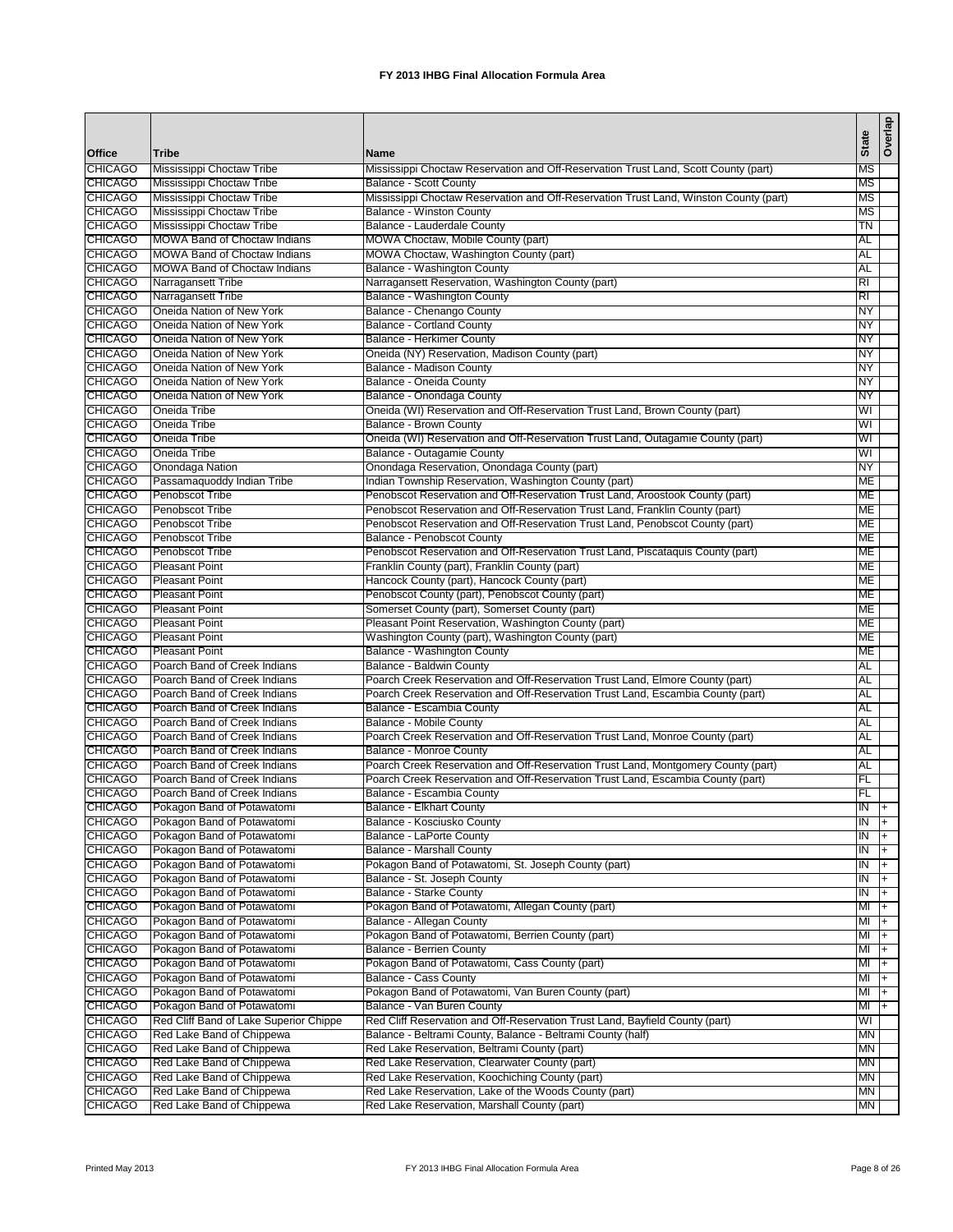|                                  |                                                    |                                                                                                                                         | <b>State</b> | Overlap        |
|----------------------------------|----------------------------------------------------|-----------------------------------------------------------------------------------------------------------------------------------------|--------------|----------------|
| Office<br><b>CHICAGO</b>         | <b>Tribe</b><br>Red Lake Band of Chippewa          | <b>Name</b><br>Red Lake Reservation, Pennington County (part)                                                                           | MN           |                |
| <b>CHICAGO</b>                   | Red Lake Band of Chippewa                          | Red Lake Reservation, Polk County (part)                                                                                                | <b>MN</b>    |                |
| <b>CHICAGO</b>                   | Red Lake Band of Chippewa                          | Red Lake Reservation, Red Lake County (part)                                                                                            | ΜN           |                |
| <b>CHICAGO</b>                   | Red Lake Band of Chippewa                          | Red Lake Reservation, Roseau County (part)                                                                                              | ΜN           |                |
| <b>CHICAGO</b>                   | Sac & Fox Tribe                                    | Sac and Fox/Meskwaki Reservation and Off-Reservation Trust Land, Tama County (part)                                                     | IA           |                |
| <b>CHICAGO</b>                   | Saginaw Chippewa                                   | Isabella Reservation and Trust Lands, Arenac County (part)                                                                              | MI           |                |
| <b>CHICAGO</b>                   | Saginaw Chippewa                                   | <b>Balance-Arenac County</b>                                                                                                            | MI           |                |
| <b>CHICAGO</b>                   | Saginaw Chippewa                                   | <b>Balance-Gladwin County</b>                                                                                                           | MI           |                |
| <b>CHICAGO</b>                   | Saginaw Chippewa                                   | <b>Balance-Gratiot County</b>                                                                                                           | MI           |                |
| <b>CHICAGO</b>                   | Saginaw Chippewa                                   | Isabella Reservation and Trust Lands, Isabella County (part)                                                                            | MI           |                |
| <b>CHICAGO</b>                   | Saginaw Chippewa                                   | Balance-Isabella County                                                                                                                 | MI           |                |
| <b>CHICAGO</b>                   | Saginaw Chippewa                                   | <b>Balance-Mecosta County</b>                                                                                                           | MI           |                |
| <b>CHICAGO</b>                   | Saginaw Chippewa                                   | <b>Balance-Midland County</b>                                                                                                           | MI           |                |
| <b>CHICAGO</b>                   | Saginaw Chippewa                                   | <b>Balance-Montcalm County</b>                                                                                                          | MI           |                |
| <b>CHICAGO</b>                   | Saginaw Chippewa                                   | <b>Balance-Osceola County</b>                                                                                                           | MI           |                |
| <b>CHICAGO</b>                   | Saint Croix Chippewa                               | St. Croix Reservation and Off-Reservation Trust Land, Barron County (part)                                                              | WI           |                |
| <b>CHICAGO</b>                   | Saint Croix Chippewa                               | St. Croix Reservation and Off-Reservation Trust Land, Burnett County (part)                                                             | WI           |                |
| <b>CHICAGO</b>                   | Saint Croix Chippewa                               | St. Croix Reservation and Off-Reservation Trust Land, Polk County (part)                                                                | WI           |                |
| <b>CHICAGO</b>                   | Sault Ste. Marie Tribe                             | Sault Ste. Marie Reservation and Off-Reservation Trust Land, Alger County (part)                                                        | MI           | $\overline{+}$ |
| <b>CHICAGO</b>                   | Sault Ste. Marie Tribe                             | Balance - Alger County                                                                                                                  | MI           | l+             |
| <b>CHICAGO</b><br><b>CHICAGO</b> | Sault Ste. Marie Tribe<br>Sault Ste. Marie Tribe   | Sault Ste. Marie Reservation and Off-Reservation Trust Land, Chippewa County (part)                                                     | MI<br>MI     | l+             |
| <b>CHICAGO</b>                   | Sault Ste. Marie Tribe                             | Balance - Chippewa County<br>Sault Ste. Marie Reservation and Off-Reservation Trust Land, Delta County (part)                           | MI           | $ +$<br>I+     |
| <b>CHICAGO</b>                   | Sault Ste. Marie Tribe                             | Balance - Delta County                                                                                                                  | MI           | l+             |
| <b>CHICAGO</b>                   | Sault Ste. Marie Tribe                             | Sault Ste. Marie Reservation and Off-Reservation Trust Land, Luce County (part)                                                         | MI           | $\overline{+}$ |
| <b>CHICAGO</b>                   | Sault Ste. Marie Tribe                             | Balance - Luce County                                                                                                                   | MI           | $ +$           |
| <b>CHICAGO</b>                   | Sault Ste. Marie Tribe                             | Sault Ste. Marie Reservation and Off-Reservation Trust Land, Mackinac County (part)                                                     | MI           | F              |
| <b>CHICAGO</b>                   | Sault Ste. Marie Tribe                             | Balance - Mackinac County                                                                                                               | MI           | $\overline{+}$ |
| <b>CHICAGO</b>                   | Sault Ste. Marie Tribe                             | Sault Ste. Marie Reservation and Off-Reservation Trust Land, Marquette County (part)                                                    | MI           | ᡏᠮ             |
| <b>CHICAGO</b>                   | Sault Ste. Marie Tribe                             | <b>Balance - Marquette County</b>                                                                                                       | MI           | $ + $          |
| <b>CHICAGO</b>                   | Sault Ste. Marie Tribe                             | Sault Ste. Marie Reservation and Off-Reservation Trust Land, Schoolcraft County (part)                                                  | MI           | $ + $          |
| <b>CHICAGO</b>                   | Sault Ste. Marie Tribe                             | <b>Balance - Schoolcraft County</b>                                                                                                     | MI           | $\overline{+}$ |
| <b>CHICAGO</b>                   | Seminole Tribe                                     | Big Cypress Reservation, Broward County (part)                                                                                          | FL           |                |
| <b>CHICAGO</b>                   | Seminole Tribe                                     | Broward County (part), Broward County (part)                                                                                            | FL           |                |
| <b>CHICAGO</b>                   | Seminole Tribe                                     | Hollywood Reservation, Broward County (part)                                                                                            | FL           |                |
| <b>CHICAGO</b>                   | Seminole Tribe                                     | Immokalee Reservation, Collier County (part)                                                                                            | FL           |                |
| <b>CHICAGO</b>                   | Seminole Tribe                                     | Brighton Reservation, Glades County (part)                                                                                              | FL           |                |
| <b>CHICAGO</b>                   | Seminole Tribe                                     | Big Cypress Reservation, Hendry County (part)                                                                                           | FL           |                |
| <b>CHICAGO</b>                   | Seminole Tribe                                     | Hillsborough County (part), Hillsborough County (part)                                                                                  | FL           |                |
| <b>CHICAGO</b>                   | Seminole Tribe                                     | St. Lucie County (part), St. Lucie County (part)                                                                                        | FL           |                |
| <b>CHICAGO</b>                   | Seneca Nation of New York                          | Oil Springs Reservation, Allegany County (part)                                                                                         | ΝY           |                |
| <b>CHICAGO</b>                   | Seneca Nation of New York                          | Allegany Reservation, Cattaraugus County (part)                                                                                         | ΝY           |                |
| <b>CHICAGO</b>                   | Seneca Nation of New York                          | Cattaraugus Reservation, Cattaraugus County (part)                                                                                      | NY           |                |
| <b>CHICAGO</b>                   | Seneca Nation of New York                          | Oil Springs Reservation, Cattaraugus County (part)                                                                                      | ΝY           |                |
| <b>CHICAGO</b>                   | Seneca Nation of New York                          | Cattaraugus Reservation, Chautauqua County (part)                                                                                       | NY           |                |
| <b>CHICAGO</b>                   | Seneca Nation of New York<br><b>Shakopee Sioux</b> | Cattaraugus Reservation, Erie County (part)<br>Shakopee Mdewakanton Sioux Community and Off-Reservation Trust Land, Scott County (part) | NY<br>MN     |                |
| <b>CHICAGO</b><br><b>CHICAGO</b> | Shinnecock Indian Reservation                      | Shinnecock, Suffolk County (part)                                                                                                       | NY           |                |
| <b>CHICAGO</b>                   | Sokagoan Chippewa Tribe                            | Sokaogon Chippewa Community and Off-Reservation Trust Land, Forest County (part)                                                        | WI +         |                |
| <b>CHICAGO</b>                   | Sokagoan Chippewa Tribe                            | Balance - Forest County                                                                                                                 | WI +         |                |
| <b>CHICAGO</b>                   | St. Regis Mohawk Tribe                             | St. Regis Mohawk Reservation, Franklin County (part)                                                                                    | NY           |                |
| <b>CHICAGO</b>                   | St. Regis Mohawk Tribe                             | Balance - Franklin County                                                                                                               | NY           |                |
| <b>CHICAGO</b>                   | St. Regis Mohawk Tribe                             | Balance - St. Lawrence County                                                                                                           | NY           |                |
| <b>CHICAGO</b>                   | Stockbridge-Munsee Tribe                           | Stockbridge-Munsee Community, Shawano County (part)                                                                                     | WI           |                |
| <b>CHICAGO</b>                   | Tonawanda Band of Senecas                          | Tonawanda Reservation, Erie County (part)                                                                                               | ΝY           |                |
| <b>CHICAGO</b>                   | Tonawanda Band of Senecas                          | Tonawanda Reservation, Genesee County (part)                                                                                            | ΝY           |                |
| <b>CHICAGO</b>                   | Tonawanda Band of Senecas                          | Tonawanda Reservation, Niagara County (part)                                                                                            | NY           |                |
| <b>CHICAGO</b>                   | <b>Tuscarora Nation</b>                            | Tuscarora Reservation, Niagara County (part)                                                                                            | NY           |                |
| <b>CHICAGO</b>                   | <b>Upper Sioux Indian Community</b>                | Balance - Chippewa County                                                                                                               | MN           |                |
| <b>CHICAGO</b>                   | <b>Upper Sioux Indian Community</b>                | <b>Balance - Renville County</b>                                                                                                        | МN           |                |
| <b>CHICAGO</b>                   | <b>Upper Sioux Indian Community</b>                | Upper Sioux Reservation, Yellow Medicine County (part)                                                                                  | <b>MN</b>    |                |
| <b>CHICAGO</b>                   | Upper Sioux Indian Community                       | Balance - Yellow Medicine County                                                                                                        | МN           |                |
| <b>CHICAGO</b>                   | Waccamaw Siouan State Tribe                        | Waccamaw-Siouan, Bladen County (part)                                                                                                   | NС           |                |
| <b>CHICAGO</b>                   | Waccamaw Siouan State Tribe                        | Waccamaw-Siouan, Columbus County (part)                                                                                                 | <b>NC</b>    |                |
| <b>CHICAGO</b>                   | Wampanoag Tribe                                    | Wampanoag-Gay Head TDSA, Dukes County (part)                                                                                            | МA           |                |
| <b>CHICAGO</b>                   | Wampanoag Tribe                                    | Balance - Dukes County                                                                                                                  | МA           |                |
| <b>CHICAGO</b>                   | White Earth Band of Minnesota Chippewa             | White Earth Reservation and Off-Reservation Trust Land, Becker County (part)                                                            | MN           |                |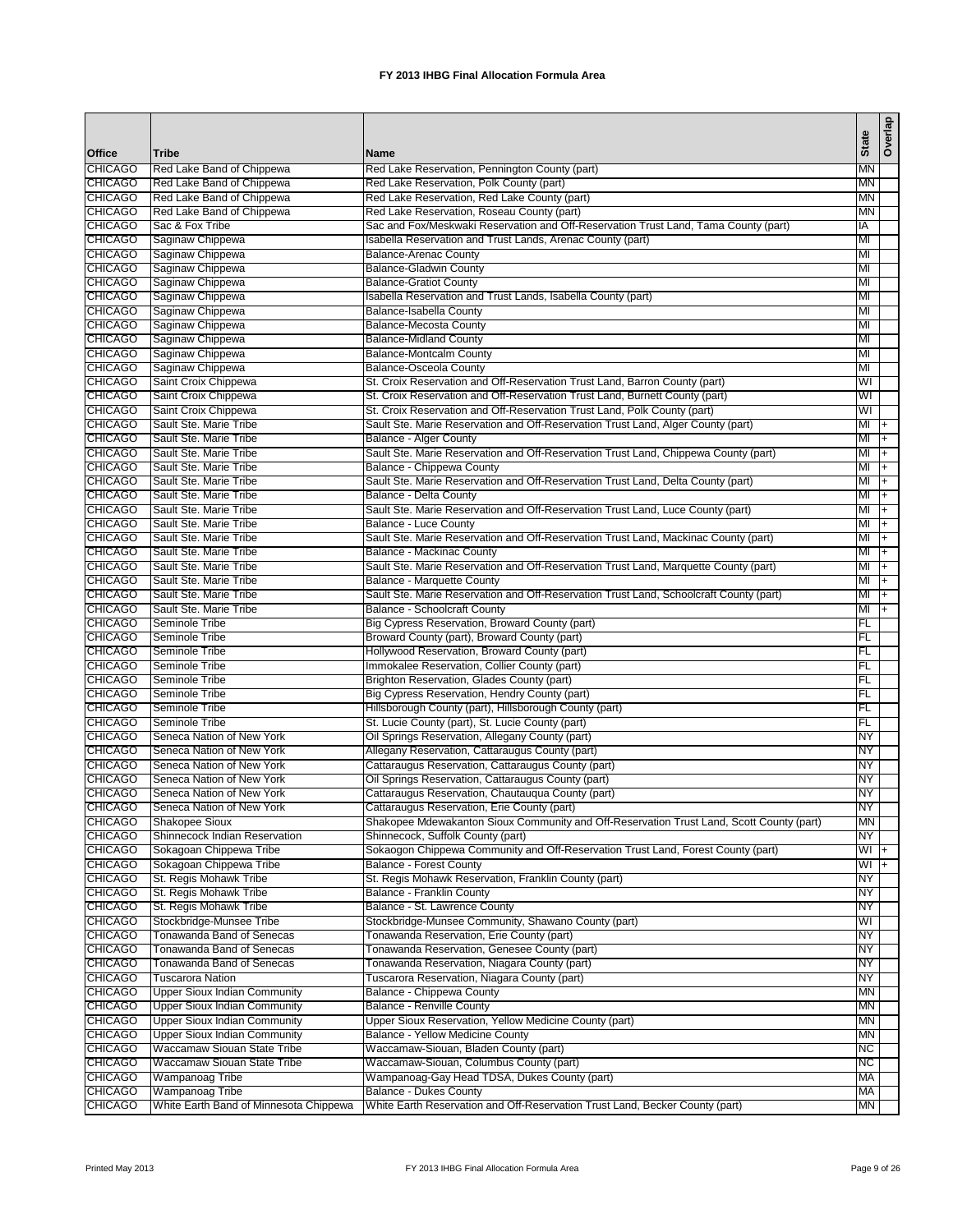| <b>Office</b>  | Tribe                                                              | <b>Name</b>                                                                                                             | <b>State</b> | ൦ |
|----------------|--------------------------------------------------------------------|-------------------------------------------------------------------------------------------------------------------------|--------------|---|
| <b>CHICAGO</b> | White Earth Band of Minnesota Chippewa                             | Balance - Becker County                                                                                                 | <b>IMN</b>   |   |
| <b>CHICAGO</b> |                                                                    | White Earth Band of Minnesota Chippewa White Earth Reservation and Off-Reservation Trust Land, Clearwater County (part) | <b>MN</b>    |   |
| <b>CHICAGO</b> | White Earth Band of Minnesota Chippewa Balance - Clearwater County |                                                                                                                         | MN           |   |
| <b>CHICAGO</b> |                                                                    | White Earth Band of Minnesota Chippewa   White Earth Reservation and Off-Reservation Trust Land, Mahnomen County        | <b>IMN</b>   |   |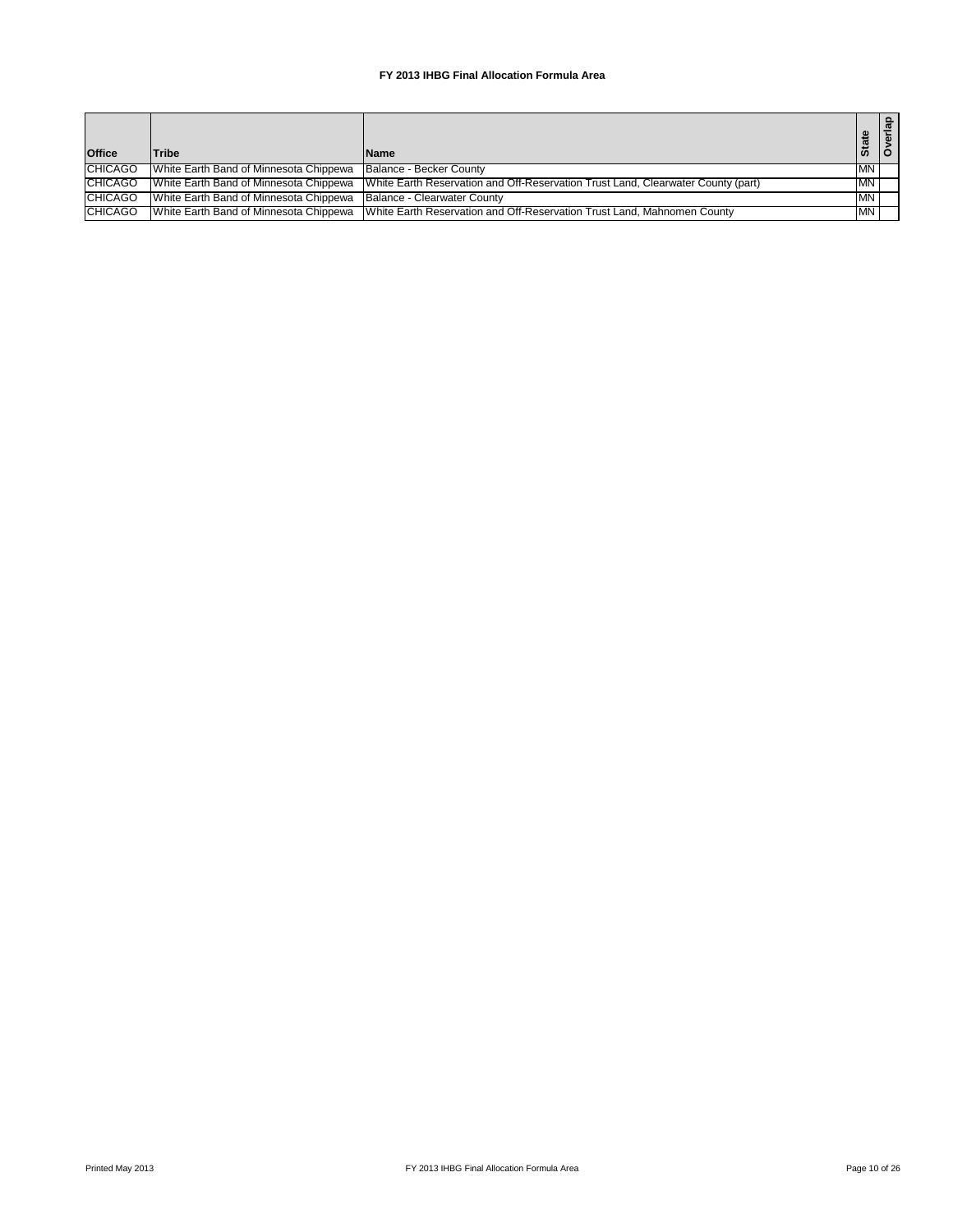|                                |                                                                                  |                                                                                                                                                               | <b>State</b>     | Overlap        |
|--------------------------------|----------------------------------------------------------------------------------|---------------------------------------------------------------------------------------------------------------------------------------------------------------|------------------|----------------|
| <b>Office</b>                  | <b>Tribe</b>                                                                     | <b>Name</b>                                                                                                                                                   |                  |                |
| <b>DENVER</b>                  | <b>Blackfeet Tribe</b>                                                           | Blackfeet Reservation and Off-Reservation Trust Land, Glacier County (part)                                                                                   | МT               |                |
| <b>DENVER</b><br><b>DENVER</b> | <b>Blackfeet Tribe</b><br><b>Cheyenne River Sioux</b>                            | Blackfeet Reservation and Off-Reservation Trust Land, Pondera County (part)<br>Cheyenne River Reservation and Off-Reservation Trust Land, Dewey County (part) | MT<br>SD         |                |
| <b>DENVER</b>                  | <b>Cheyenne River Sioux</b>                                                      | Cheyenne River Reservation and Off-Reservation Trust Land, Haakon County (part)                                                                               | SD               |                |
| <b>DENVER</b>                  | <b>Cheyenne River Sioux</b>                                                      | Cheyenne River Reservation and Off-Reservation Trust Land, Meade County (part)                                                                                | SD               |                |
| <b>DENVER</b>                  | <b>Cheyenne River Sioux</b>                                                      | Cheyenne River Reservation and Off-Reservation Trust Land, Stanley County (part)                                                                              | SD               |                |
| <b>DENVER</b>                  | <b>Cheyenne River Sioux</b>                                                      | Cheyenne River Reservation and Off-Reservation Trust Land, Ziebach County (part)                                                                              | SD               |                |
| <b>DENVER</b>                  | <b>Crow Creek Sioux</b>                                                          | Crow Creek Reservation, Buffalo County (part)                                                                                                                 | SD               |                |
| <b>DENVER</b>                  | <b>Crow Creek Sioux</b>                                                          | Crow Creek Reservation, Hughes County (part)                                                                                                                  | SD               |                |
| <b>DENVER</b>                  | <b>Crow Creek Sioux</b>                                                          | Crow Creek Reservation, Hyde County (part)                                                                                                                    | SD               |                |
| <b>DENVER</b>                  | <b>Crow Tribe</b>                                                                | Crow Reservation and Off-Reservation Trust Land, Big Horn County (part)                                                                                       | MT               |                |
| <b>DENVER</b><br><b>DENVER</b> | <b>Crow Tribe</b><br><b>Crow Tribe</b>                                           | Balance -- Big Horn County<br>Crow Reservation and Off-Reservation Trust Land, Treasure County (part)                                                         | МT<br>МT         |                |
| <b>DENVER</b>                  | <b>Crow Tribe</b>                                                                | Crow Reservation and Off-Reservation Trust Land, Yellowstone County (part)                                                                                    | МT               |                |
| <b>DENVER</b>                  | <b>Flandreau Santee Sioux</b>                                                    | Flandreau Reservation, Moody County (part)                                                                                                                    | SD               |                |
| <b>DENVER</b>                  | Fort Belknap Indian Community                                                    | Fort Belknap Reservation and Off-Reservation Trust Land, Blaine County (part)                                                                                 | MT               |                |
| <b>DENVER</b>                  | Fort Belknap Indian Community                                                    | Fort Belknap Reservation and Off-Reservation Trust Land, Phillips County (part)                                                                               | MT               |                |
| <b>DENVER</b>                  | Fort Peck Assiniboine and Sioux                                                  | Fort Peck Reservation and Off-Reservation Trust Land, Daniels County (part)                                                                                   | MT               |                |
| <b>DENVER</b>                  | Fort Peck Assiniboine and Sioux                                                  | Fort Peck Reservation and Off-Reservation Trust Land, Roosevelt County (part)                                                                                 | МT               |                |
| <b>DENVER</b>                  | Fort Peck Assiniboine and Sioux                                                  | Fort Peck Reservation and Off-Reservation Trust Land, Sheridan County (part)                                                                                  | MT               |                |
| <b>DENVER</b>                  | Fort Peck Assiniboine and Sioux                                                  | Fort Peck Reservation and Off-Reservation Trust Land, Valley County (part)                                                                                    | MT               |                |
| <b>DENVER</b><br><b>DENVER</b> | Ft. Berthold Affiliated Tribes<br><b>Ft. Berthold Affiliated Tribes</b>          | Fort Berthold Reservation, Dunn County (part)<br>Fort Berthold Reservation, McKenzie County (part)                                                            | ND<br>ND         |                |
| <b>DENVER</b>                  | Ft. Berthold Affiliated Tribes                                                   | Fort Berthold Reservation, McLean County (part)                                                                                                               | <b>ND</b>        |                |
| <b>DENVER</b>                  | <b>Ft. Berthold Affiliated Tribes</b>                                            | Fort Berthold Reservation, Mercer County (part)                                                                                                               | ND               |                |
| <b>DENVER</b>                  | Ft. Berthold Affiliated Tribes                                                   | Fort Berthold Reservation, Mountrail County (part)                                                                                                            | ND               |                |
| <b>DENVER</b>                  | Ft. Berthold Affiliated Tribes                                                   | Fort Berthold Reservation, Ward County (part)                                                                                                                 | ND.              |                |
| <b>DENVER</b>                  | <b>Goshute Reservation</b>                                                       | Balance - Ada County                                                                                                                                          | ID               | $+$            |
| <b>DENVER</b>                  | <b>Goshute Reservation</b>                                                       | <b>Balance - Canyon County</b>                                                                                                                                | ID               | $+$            |
| <b>DENVER</b>                  | <b>Goshute Reservation</b>                                                       | <b>Balance - Elmore County</b>                                                                                                                                | ID               | $+$            |
| <b>DENVER</b>                  | <b>Goshute Reservation</b>                                                       | Balance - Owyhee County                                                                                                                                       | ID               | l+             |
| <b>DENVER</b>                  | <b>Goshute Reservation</b>                                                       | Balance - Elko County                                                                                                                                         | NV               | T+             |
| <b>DENVER</b>                  | <b>Goshute Reservation</b>                                                       | Balance - Eureka County                                                                                                                                       | <b>NV</b>        | l+             |
| <b>DENVER</b><br><b>DENVER</b> | <b>Goshute Reservation</b><br><b>Goshute Reservation</b>                         | Community of Winnemucca<br>Balance - Lander County                                                                                                            | NV<br>NV         | $+$<br>$+$     |
| <b>DENVER</b>                  | <b>Goshute Reservation</b>                                                       | Balance - Nye County                                                                                                                                          | N <sub>V</sub>   | $\overline{+}$ |
| <b>DENVER</b>                  | <b>Goshute Reservation</b>                                                       | Goshute Reservation, White Pine County (part)                                                                                                                 | $NVI +$          |                |
| <b>DENVER</b>                  | <b>Goshute Reservation</b>                                                       | Balance - White Pine County                                                                                                                                   | NV               | l+             |
| <b>DENVER</b>                  | <b>Goshute Reservation</b>                                                       | Goshute Reservation, Juab County (part)                                                                                                                       | $UT$ +           |                |
| <b>DENVER</b>                  | <b>Goshute Reservation</b>                                                       | Goshute Reservation, Tooele County (part)                                                                                                                     | UT               | l+             |
| <b>DENVER</b>                  | <b>Goshute Reservation</b>                                                       | Balance - Tooele County                                                                                                                                       | NV               | $ +$           |
| <b>DENVER</b>                  | Lower Brule Sioux                                                                | Lower Brule Reservation and Off-Reservation Trust Land, Lyman County (part)                                                                                   | SD               |                |
| <b>DENVER</b>                  | <b>Lower Brule Sioux</b>                                                         | Lower Brule Reservation and Off-Reservation Trust Land, Stanley County (part)                                                                                 | SD               |                |
| <b>DENVER</b><br><b>DENVER</b> | Northern Arapahoe<br>Northern Arapahoe                                           | Wind River Reservation and Off-Reservation Trust Land<br>Cities of Lander and Riverton                                                                        | $WY +$<br>$WY +$ |                |
| <b>DENVER</b>                  | Northern Cheyenne                                                                | Northern Cheyenne Reservation and Off-Reservation Trust Land, Big Horn County (part)                                                                          | <b>MT</b>        |                |
| <b>DENVER</b>                  | Northern Cheyenne                                                                | Northern Cheyenne Reservation and Off-Reservation Trust Land, Rosebud County (part)                                                                           | MT               |                |
| <b>DENVER</b>                  | Northern Cheyenne                                                                | Northern Cheyenne Reservation and Off-Reservation Trust Land, Meade County (part)                                                                             | SD               |                |
| <b>DENVER</b>                  | NW Band of Shoshone Nation                                                       | <b>Balance - Power County</b>                                                                                                                                 | ĪD               |                |
| <b>DENVER</b>                  | NW Band of Shoshone Nation                                                       | Box Elder County (part), Box Elder County (part)                                                                                                              | UT               |                |
| <b>DENVER</b>                  | NW Band of Shoshone Nation                                                       | Balance - Box Elder County                                                                                                                                    | UT               |                |
| <b>DENVER</b>                  | Oglala Sioux of Pine Ridge Reservation                                           | Pine Ridge Reservation and Off-Reservation Trust Land, Sheridan County (part)                                                                                 | NE               |                |
| <b>DENVER</b>                  | Oglala Sioux of Pine Ridge Reservation                                           | Pine Ridge Reservation and Off-Reservation Trust Land, Bennett County (part)                                                                                  | <b>SD</b>        |                |
| <b>DENVER</b><br><b>DENVER</b> | Oglala Sioux of Pine Ridge Reservation<br>Oglala Sioux of Pine Ridge Reservation | Pine Ridge Reservation and Off-Reservation Trust Land, Jackson County (part)<br>Pine Ridge Reservation and Off-Reservation Trust Land, Shannon County         | SD<br>SD         |                |
| <b>DENVER</b>                  | Omaha Tribe                                                                      | Omaha Reservation, Monona County (part)                                                                                                                       | IA               |                |
| <b>DENVER</b>                  | Omaha Tribe                                                                      | Omaha Reservation, Burt County (part)                                                                                                                         | <b>NE</b>        |                |
| <b>DENVER</b>                  | Omaha Tribe                                                                      | Omaha Reservation, Cuming County (part)                                                                                                                       | NE               |                |
| <b>DENVER</b>                  | Omaha Tribe                                                                      | Omaha Reservation, Thurston County (part)                                                                                                                     | NE               |                |
| <b>DENVER</b>                  | Ponca Tribe of Nebraska                                                          | Balance - Pottawattamie County                                                                                                                                | IA               |                |
| <b>DENVER</b>                  | Ponca Tribe of Nebraska                                                          | Balance - Woodbury County                                                                                                                                     | IA               |                |
| <b>DENVER</b>                  | Ponca Tribe of Nebraska                                                          | Balance - Boyd County                                                                                                                                         | NE               |                |
| <b>DENVER</b>                  | Ponca Tribe of Nebraska                                                          | Balance - Burt County                                                                                                                                         | NE               |                |
| <b>DENVER</b>                  | Ponca Tribe of Nebraska                                                          | Balance - Douglas County                                                                                                                                      | NE               |                |
| <b>DENVER</b><br><b>DENVER</b> | Ponca Tribe of Nebraska<br>Ponca Tribe of Nebraska                               | Balance - Hall County<br>Balance - Holt County                                                                                                                | NE<br>NE         |                |
| <b>DENVER</b>                  | Ponca Tribe of Nebraska                                                          | Balance - Knox County                                                                                                                                         | NE               |                |
|                                |                                                                                  |                                                                                                                                                               |                  |                |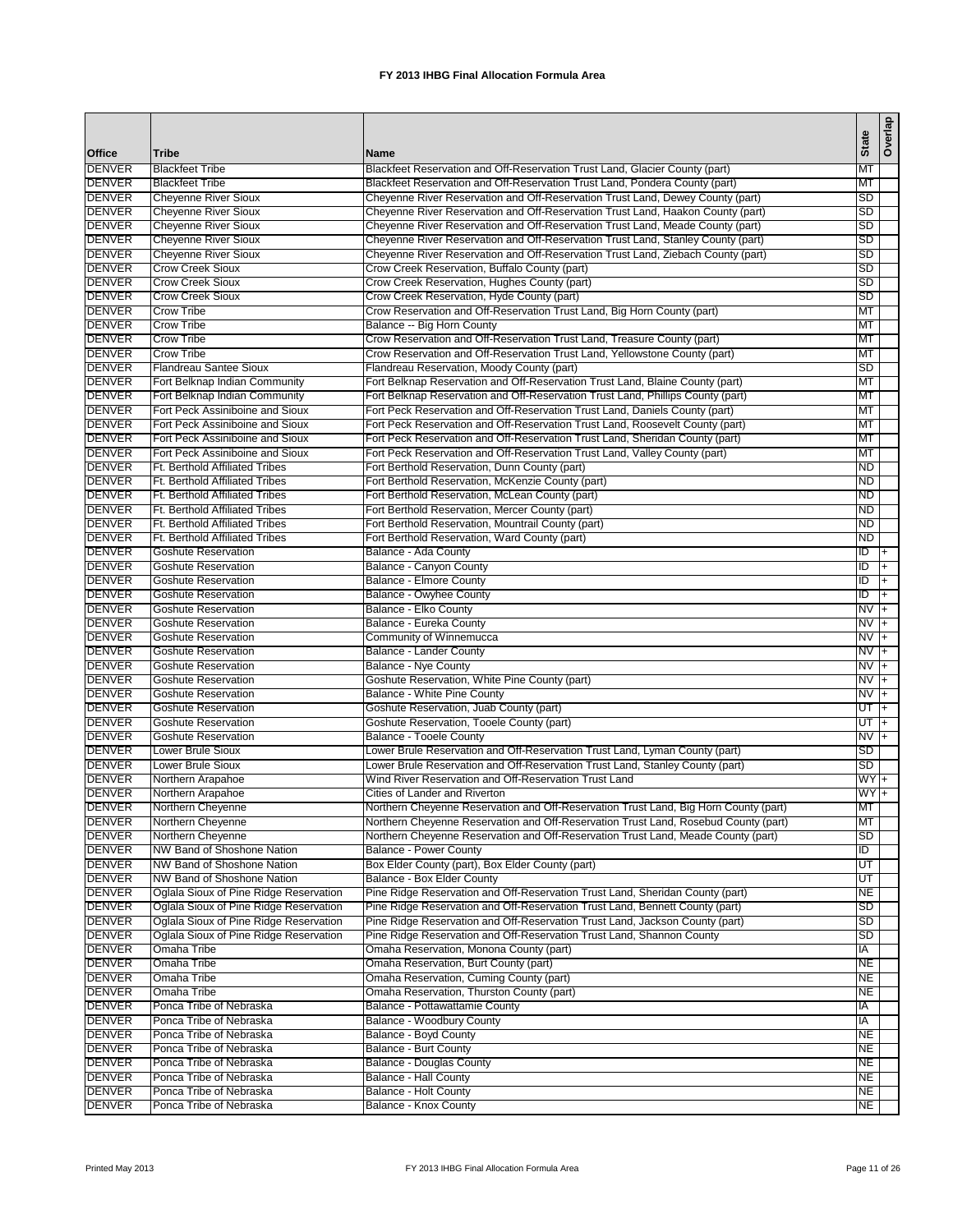| <b>Office</b>                  | <b>Tribe</b>                                                         | <b>Name</b>                                                                                                                                                           | <b>State</b>    | Overlap |
|--------------------------------|----------------------------------------------------------------------|-----------------------------------------------------------------------------------------------------------------------------------------------------------------------|-----------------|---------|
| <b>DENVER</b>                  | Ponca Tribe of Nebraska                                              | <b>Balance - Lancaster County</b>                                                                                                                                     | NE              |         |
| <b>DENVER</b>                  | Ponca Tribe of Nebraska                                              | Balance - Madison County                                                                                                                                              | <b>NE</b>       |         |
| <b>DENVER</b>                  | Ponca Tribe of Nebraska                                              | <b>Balance - Platte County</b>                                                                                                                                        | NE              |         |
| <b>DENVER</b>                  | Ponca Tribe of Nebraska                                              | <b>Balance - Sarpy County</b>                                                                                                                                         | NE              |         |
| <b>DENVER</b>                  | Ponca Tribe of Nebraska                                              | <b>Balance - Stanton County</b>                                                                                                                                       | <b>NE</b>       |         |
| <b>DENVER</b>                  | Ponca Tribe of Nebraska                                              | Balance - Wayne County                                                                                                                                                | NE              |         |
| <b>DENVER</b><br><b>DENVER</b> | Ponca Tribe of Nebraska                                              | Balance - Charles Mix County                                                                                                                                          | SD              |         |
| <b>DENVER</b>                  | Rocky Boy Chippewa-Cree<br>Rocky Boy Chippewa-Cree                   | Rocky Boy's Reservation and Off-Reservation Trust Land, Chouteau County (part)<br>Rocky Boy's Reservation and Trust Lands, Hill County (part)                         | MT<br>МT        |         |
| <b>DENVER</b>                  | <b>Rosebud Sioux</b>                                                 | Rosebud Reservation and Off-Reservation Trust Land, Gregory County (part)                                                                                             | SD              |         |
| <b>DENVER</b>                  | <b>Rosebud Sioux</b>                                                 | Rosebud Reservation and Off-Reservation Trust Land, Lyman County (part)                                                                                               | SD              |         |
| <b>DENVER</b>                  | <b>Rosebud Sioux</b>                                                 | Rosebud Reservation and Off-Reservation Trust Land, Mellette County (part)                                                                                            | SD              |         |
| <b>DENVER</b>                  | <b>Rosebud Sioux</b>                                                 | Rosebud Reservation and Trust Lands, Todd County                                                                                                                      | SD              |         |
| <b>DENVER</b>                  | <b>Rosebud Sioux</b>                                                 | Rosebud Reservation and Off-Reservation Trust Land, Tripp County (part)                                                                                               | SD              |         |
| <b>DENVER</b>                  | Salish and Kootenai Tribes                                           | Flathead Reservation, Flathead County (part)                                                                                                                          | МT              |         |
| <b>DENVER</b>                  | Salish and Kootenai Tribes                                           | Flathead Reservation, Lake County (part)                                                                                                                              | МT              |         |
| <b>DENVER</b>                  | Salish and Kootenai Tribes                                           | Flathead Reservation, Missoula County (part)                                                                                                                          | МT              |         |
| <b>DENVER</b>                  | Salish and Kootenai Tribes                                           | Flathead Reservation, Sanders County (part)                                                                                                                           | MT              |         |
| <b>DENVER</b>                  | <b>Santee Sioux Tribe</b>                                            | Santee Reservation, Knox County (part)                                                                                                                                | NE              |         |
| <b>DENVER</b>                  | Shoshone Tribe of the Wind River Reser                               | Wind River Reservation and Off-Reservation Trust Land, Fremont County (part)                                                                                          | WY <sub>+</sub> |         |
| <b>DENVER</b>                  | Shoshone Tribe of the Wind River Reser                               | Wind River Reservation and Off-Reservation Trust Land, Hot Springs County (part)                                                                                      | WY <sub>+</sub> |         |
| <b>DENVER</b>                  | Sisseton-Wahpeton Oyate                                              | Lake Traverse Reservation, Richland County (part)                                                                                                                     | ND              |         |
| <b>DENVER</b>                  | Sisseton-Wahpeton Oyate                                              | Lake Traverse Reservation, Sargent County (part)                                                                                                                      | ND              |         |
| <b>DENVER</b>                  | Sisseton-Wahpeton Oyate                                              | Lake Traverse Reservation, Codington County (part)                                                                                                                    | SD              |         |
| <b>DENVER</b>                  | Sisseton-Wahpeton Oyate                                              | Lake Traverse Reservation, Day County (part)                                                                                                                          | SD              |         |
| <b>DENVER</b>                  | Sisseton-Wahpeton Oyate                                              | Lake Traverse Reservation, Grant County (part)                                                                                                                        | SD              |         |
| <b>DENVER</b>                  | Sisseton-Wahpeton Oyate                                              | Lake Traverse Reservation, Marshall County (part)                                                                                                                     | <b>SD</b>       |         |
| <b>DENVER</b>                  | Sisseton-Wahpeton Oyate                                              | Lake Traverse Reservation, Roberts County (part)                                                                                                                      | SD              |         |
| <b>DENVER</b>                  | Skull Valley Band of Goshute                                         | Skull Valley Reservation, Tooele County (part)                                                                                                                        | UT              |         |
| <b>DENVER</b>                  | Southern Ute Tribe                                                   | Southern Ute Reservation, Archuleta County (part)                                                                                                                     | $\overline{c}$  |         |
| <b>DENVER</b>                  | Southern Ute Tribe                                                   | Southern Ute Reservation, La Plata County (part)                                                                                                                      | co              |         |
| <b>DENVER</b>                  | Southern Ute Tribe                                                   | Southern Ute Reservation, Montezuma County (part)                                                                                                                     | CO              |         |
| <b>DENVER</b><br><b>DENVER</b> | Spirit Lake Sioux Tribe                                              | Spirit Lake Reservation, Benson County (part)                                                                                                                         | <b>ND</b><br>ND |         |
| <b>DENVER</b>                  | Spirit Lake Sioux Tribe<br>Spirit Lake Sioux Tribe                   | Spirit Lake Reservation, Eddy County (part)<br>Spirit Lake Reservation, Nelson County (part)                                                                          | ND              |         |
| <b>DENVER</b>                  | <b>Spirit Lake Sioux Tribe</b>                                       | Spirit Lake Reservation, Ramsey County (part)                                                                                                                         | <b>ND</b>       |         |
| <b>DENVER</b>                  | Spirit Lake Sioux Tribe                                              | Spirit Lake Reservation, Wells County (part)                                                                                                                          | ND              |         |
| <b>DENVER</b>                  | <b>Standing Rock Sioux</b>                                           | <b>Standing Rock Reservation, Sioux County</b>                                                                                                                        | ND              |         |
| <b>DENVER</b>                  | <b>Standing Rock Sioux</b>                                           | <b>Standing Rock Reservation, Corson County</b>                                                                                                                       | SD              |         |
| <b>DENVER</b>                  | <b>Standing Rock Sioux</b>                                           | Standing Rock Reservation, Dewey County (part)                                                                                                                        | SD              |         |
| <b>DENVER</b>                  | <b>Standing Rock Sioux</b>                                           | Standing Rock Reservation, Ziebach County (part)                                                                                                                      | SD              |         |
| <b>DENVER</b>                  | Turtle Mountain Band of Chippewa                                     | Turtle Mountain Reservation and Off-Reservation Trust Land, Blaine County (part)                                                                                      | MT              |         |
| <b>DENVER</b>                  | Turtle Mountain Band of Chippewa                                     | Turtle Mountain Reservation and Off-Reservation Trust Land, Carter County (part)                                                                                      | МT              |         |
| <b>DENVER</b>                  | Turtle Mountain Band of Chippewa                                     | Turtle Mountain Reservation and Off-Reservation Trust Land, Chouteau County (part)                                                                                    | МT              |         |
| <b>DENVER</b>                  | Turtle Mountain Band of Chippewa                                     | Turtle Mountain Reservation and Off-Reservation Trust Land, Daniels County (part)                                                                                     | МT              |         |
| <b>DENVER</b>                  | Turtle Mountain Band of Chippewa                                     | Turtle Mountain Reservation and Off-Reservation Trust Land, Fergus County (part)                                                                                      | МT              |         |
| <b>DENVER</b>                  | Turtle Mountain Band of Chippewa                                     | Turtle Mountain Reservation and Off-Reservation Trust Land, Hill County (part)                                                                                        | MT              |         |
| <b>DENVER</b>                  | Turtle Mountain Band of Chippewa                                     | Turtle Mountain Reservation and Off-Reservation Trust Land, Liberty County (part)                                                                                     | MT              |         |
| <b>DENVER</b>                  | Turtle Mountain Band of Chippewa                                     | Turtle Mountain Reservation and Off-Reservation Trust Land, McCone County (part)                                                                                      | МT              |         |
| <b>DENVER</b>                  | Turtle Mountain Band of Chippewa                                     | Turtle Mountain Reservation and Off-Reservation Trust Land, Phillips County (part)                                                                                    | МT              |         |
| <b>DENVER</b>                  | Turtle Mountain Band of Chippewa                                     | Turtle Mountain Reservation and Off-Reservation Trust Land, Richland County (part)                                                                                    | MT              |         |
| DENVER                         | Turtle Mountain Band of Chippewa                                     | <b>Balance - Richland County</b>                                                                                                                                      | МT              |         |
| <b>DENVER</b>                  | Turtle Mountain Band of Chippewa                                     | Turtle Mountain Reservation and Off-Reservation Trust Land, Roosevelt County (part)                                                                                   | МT              |         |
| <b>DENVER</b>                  | Turtle Mountain Band of Chippewa                                     | Balance - Roosevelt County                                                                                                                                            | MT              |         |
| <b>DENVER</b>                  | Turtle Mountain Band of Chippewa                                     | Turtle Mountain Reservation and Off-Reservation Trust Land, Sheridan County (part)                                                                                    | МT              |         |
| <b>DENVER</b>                  | Turtle Mountain Band of Chippewa                                     | Balance - Sheridan County                                                                                                                                             | МT              |         |
| <b>DENVER</b>                  | Turtle Mountain Band of Chippewa                                     | Turtle Mountain Reservation and Off-Reservation Trust Land, Valley County (part)                                                                                      | MT              |         |
| <b>DENVER</b>                  | Turtle Mountain Band of Chippewa                                     | Turtle Mountain Reservation and Off-Reservation Trust Land, Burke County (part)<br>Turtle Mountain Reservation and Off-Reservation Trust Land, Cavalier County (part) | ND              |         |
| <b>DENVER</b><br><b>DENVER</b> | Turtle Mountain Band of Chippewa                                     |                                                                                                                                                                       | ND              |         |
|                                | Turtle Mountain Band of Chippewa                                     | Turtle Mountain Reservation and Off-Reservation Trust Land, Divide County (part)                                                                                      | ND              |         |
| <b>DENVER</b><br><b>DENVER</b> | Turtle Mountain Band of Chippewa                                     | Balance - Divide County                                                                                                                                               | <b>ND</b>       |         |
| <b>DENVER</b>                  | Turtle Mountain Band of Chippewa<br>Turtle Mountain Band of Chippewa | Turtle Mountain Reservation and Off-Reservation Trust Land, McHenry County (part)<br>Balance - McKenzie County                                                        | ND<br>ND        |         |
| <b>DENVER</b>                  | Turtle Mountain Band of Chippewa                                     | Turtle Mountain Reservation and Off-Reservation Trust Land, McLean County (part)                                                                                      | ND.             |         |
| <b>DENVER</b>                  | Turtle Mountain Band of Chippewa                                     | Turtle Mountain Reservation and Off-Reservation Trust Land, Mountrail County (part)                                                                                   | ND              |         |
| <b>DENVER</b>                  | Turtle Mountain Band of Chippewa                                     | Turtle Mountain Reservation and Off-Reservation Trust Land, Rolette County (part)                                                                                     | ND              |         |
| <b>DENVER</b>                  | Turtle Mountain Band of Chippewa                                     | <b>Balance - Rolette County</b>                                                                                                                                       | ND              |         |
|                                |                                                                      |                                                                                                                                                                       |                 |         |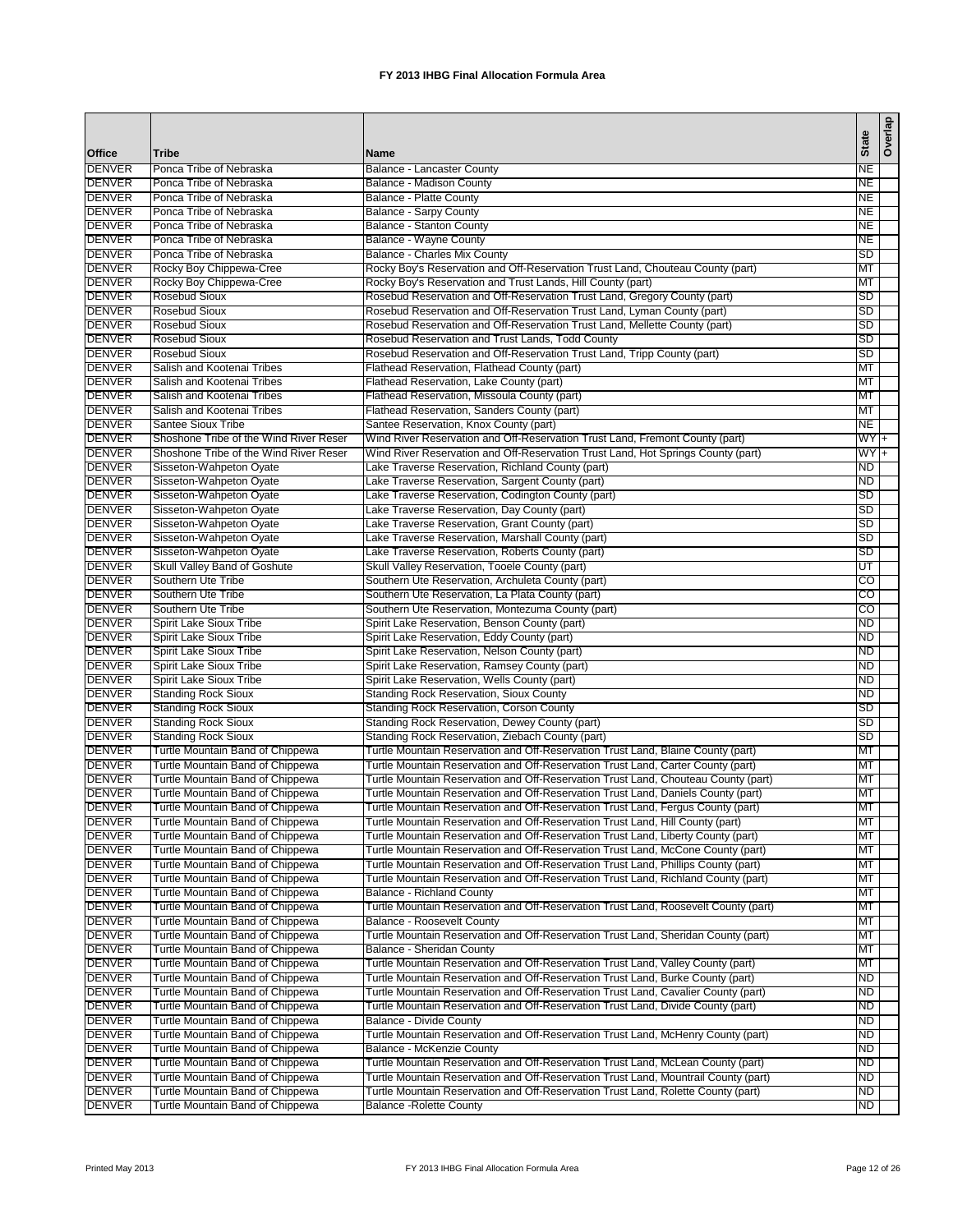|               |                                  |                                                                                     | <b>State</b>    | Overlap        |
|---------------|----------------------------------|-------------------------------------------------------------------------------------|-----------------|----------------|
| <b>Office</b> | <b>Tribe</b>                     | <b>Name</b>                                                                         |                 |                |
| <b>DENVER</b> | Turtle Mountain Band of Chippewa | Turtle Mountain Reservation and Off-Reservation Trust Land, Williams County (part)  | <b>ND</b>       |                |
| <b>DENVER</b> | Turtle Mountain Band of Chippewa | <b>Balance - Williams County</b>                                                    | ND              |                |
| <b>DENVER</b> | Turtle Mountain Band of Chippewa | Turtle Mountain Reservation and Off-Reservation Trust Land, Perkins County (part)   | <b>SD</b>       |                |
| <b>DENVER</b> | Uintah & Ouray Ute Indian Tribe  | Uintah and Ouray Reservation and Off-Reservation Trust Land, Carbon County (part)   | ΙUΤ             |                |
| <b>DENVER</b> | Uintah & Ouray Ute Indian Tribe  | Uintah and Ouray Reservation and Off-Reservation Trust Land, Duchesne County (part) | UT              |                |
| <b>DENVER</b> | Uintah & Ouray Ute Indian Tribe  | Uintah and Ouray Reservation and Off-Reservation Trust Land, Emery County (part)    | ΙUΤ             |                |
| <b>DENVER</b> | Uintah & Ouray Ute Indian Tribe  | Uintah and Ouray Reservation and Off-Reservation Trust Land, Grand County (part)    | ΙUΤ             |                |
| <b>DENVER</b> | Uintah & Ouray Ute Indian Tribe  | Uintah and Ouray Reservation and Off-Reservation Trust Land, Uintah County (part)   | lUТ             |                |
| <b>DENVER</b> | Uintah & Ouray Ute Indian Tribe  | Uintah and Ouray Reservation and Off-Reservation Trust Land, Utah County (part)     | ΙUΤ             |                |
| <b>DENVER</b> | Uintah & Ouray Ute Indian Tribe  | Uintah and Ouray Reservation and Off-Reservation Trust Land, Wasatch County (part)  | ΙUΤ             |                |
| <b>DENVER</b> | <b>Utah Paiute Tribe</b>         | <b>Balance - Beaver County</b>                                                      | <sup>+</sup> LD |                |
| <b>DENVER</b> | Utah Paiute Tribe                | Paiute Reservation, Iron County (part)                                              | $UT +$          |                |
| <b>DENVER</b> | Utah Paiute Tribe                | Balance - Iron County                                                               | $UT +$          |                |
| <b>DENVER</b> | <b>Utah Paiute Tribe</b>         | Paiute Reservation, Millard County (part)                                           | E               | $ + $          |
| <b>DENVER</b> | <b>Utah Paiute Tribe</b>         | <b>Balance - Millard County</b>                                                     | UT              | ाम             |
| <b>DENVER</b> | Utah Paiute Tribe                | Paiute Reservation, Sevier County (part)                                            | $UT +$          |                |
| <b>DENVER</b> | Utah Paiute Tribe                | <b>Balance - Sevier County</b>                                                      | $UT +$          |                |
| <b>DENVER</b> | <b>Utah Paiute Tribe</b>         | Paiute Reservation, Washington County (part)                                        | UT              | $\overline{+}$ |
| <b>DENVER</b> | <b>Utah Paiute Tribe</b>         | Balance - Washington County                                                         | UT I+           |                |
| <b>DENVER</b> | Ute Mountain Tribe               | Ute Mountain Reservation and Off-Reservation Trust Land, La Plata County (part)     | 6               |                |
| <b>DENVER</b> | Ute Mountain Tribe               | Ute Mountain Reservation and Off-Reservation Trust Land, Montezuma County (part)    | CO              |                |
| <b>DENVER</b> | Ute Mountain Tribe               | Ute Mountain Reservation and Off-Reservation Trust Land, San Juan County (part)     | <b>NM</b>       |                |
| <b>DENVER</b> | Ute Mountain Tribe               | Ute Mountain Reservation and Off-Reservation Trust Land, San Juan County (part)     | ΙUΤ             |                |
| <b>DENVER</b> | Winnebago Tribe                  | Winnebago Reservation and Off-Reservation Trust Land, Woodbury County (part)        | IA              |                |
| <b>DENVER</b> | Winnebago Tribe                  | Winnebago Reservation and Off-Reservation Trust Land, Burt County (part)            | NE              |                |
| <b>DENVER</b> | Winnebago Tribe                  | Winnebago Reservation and Off-Reservation Trust Land, Dixon County (part)           | NE              |                |
| <b>DENVER</b> | Winnebago Tribe                  | Winnebago Reservation, Thurston County (part)                                       | NE              |                |
| <b>DENVER</b> | <b>Yankton Sioux</b>             | Yankton Reservation, Charles Mix County (part)                                      | <b>SD</b>       |                |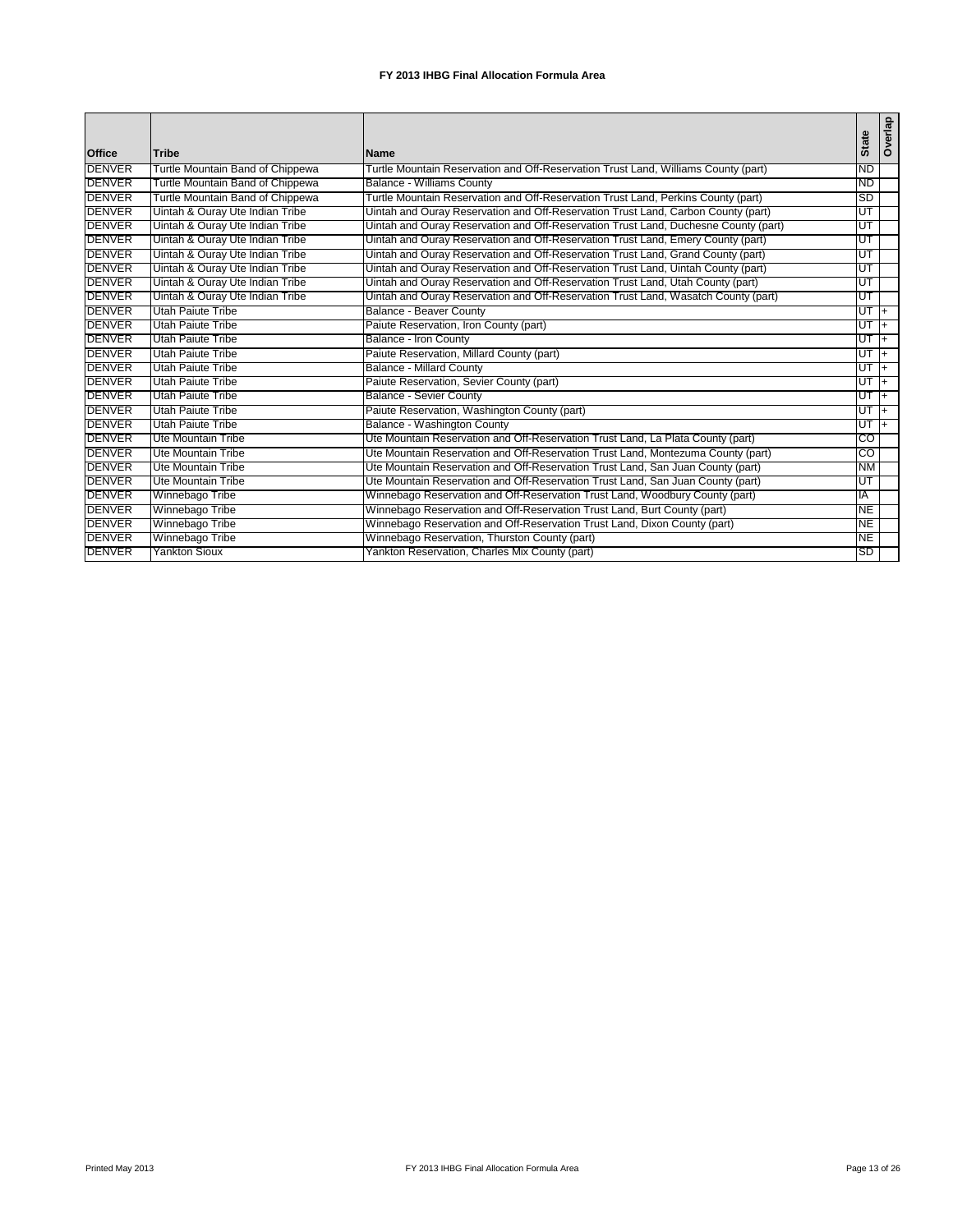|                                                        |                                                                      |                                                                                         |                  | Overlap |
|--------------------------------------------------------|----------------------------------------------------------------------|-----------------------------------------------------------------------------------------|------------------|---------|
| Office                                                 | <b>Tribe</b>                                                         | <b>Name</b>                                                                             | <b>State</b>     |         |
|                                                        | OKLAHOMA Absentee-Shawnee                                            | Citizen Potawatomi Nation-Absentee Shawnee Tribe OTSA, Cleveland County                 | $OK +$           |         |
|                                                        | OKLAHOMA Absentee-Shawnee                                            | <b>Balance-Cleveland County</b>                                                         | OK I+            |         |
|                                                        | OKLAHOMA Absentee-Shawnee                                            | Balance - Lincoln County                                                                | $OK +$           |         |
|                                                        | OKLAHOMA Absentee-Shawnee                                            | Citizen Potawatomi Nation-Absentee Shawnee Tribe OTSA, Oklahoma County                  | OK +             |         |
|                                                        | OKLAHOMA Absentee-Shawnee                                            | Citizen Potawatomi Nation-Absentee Shawnee Tribe OTSA, Pottawatomie County              | OK +             |         |
|                                                        | OKLAHOMA Alabama-Couchatta                                           | Alabama-Coushatta Reservation, Polk County (part)                                       | ТX               |         |
|                                                        | OKLAHOMA Alabama-Quassarte Tribal Town                               | Creek OTSA                                                                              | $OK +$           |         |
|                                                        | OKLAHOMA Apache Tribe                                                | Kiowa-Comanche-Apache-Fort Sill Apache                                                  | $OK +$           |         |
| OKLAHOMA Caddo Tribe<br>OKLAHOMA Caddo Tribe           |                                                                      | Caddo-Wichita-Delaware OTSA, Blaine County<br>Caddo-Wichita-Delaware OTSA, Caddo County | $OK +$<br>$OK +$ |         |
| <b>OKLAHOMA</b> Caddo Tribe                            |                                                                      | Kiowa-Comanche-Apache-Fort Sill Apache-Caddo-Witchita-Delaware, Caddo County            | $OK +$           |         |
| OKLAHOMA Caddo Tribe                                   |                                                                      | Caddo-Wichita-Delaware OTSA, Canadian County                                            | OK  +            |         |
| <b>OKLAHOMA</b> Caddo Tribe                            |                                                                      | Caddo-Wichita-Delaware OTSA, Grady County                                               | $OK +$           |         |
| <b>OKLAHOMA</b> Caddo Tribe                            |                                                                      | Kiowa-Comanche-Apache-Fort Sill Apache-Caddo-Witchita-Delaware, Grady County            | OK +             |         |
|                                                        | <b>OKLAHOMA</b> Cherokee Nation                                      | Cherokee OTSA, Adair County                                                             | OK +             |         |
|                                                        | <b>OKLAHOMA</b> Cherokee Nation                                      | Cherokee OTSA, Cherokee County                                                          | OK  +            |         |
|                                                        | <b>OKLAHOMA</b> Cherokee Nation                                      | Cherokee OTSA, Craig County                                                             | OK  +            |         |
|                                                        | <b>OKLAHOMA</b> Cherokee Nation                                      | Cherokee OTSA, Delaware County                                                          | OK  +            |         |
|                                                        | <b>OKLAHOMA</b> Cherokee Nation<br><b>OKLAHOMA</b> Cherokee Nation   | Cherokee OTSA, McIntosh County<br>Cherokee OTSA, Mayes County                           | OK  +<br>$OK +$  |         |
|                                                        | <b>OKLAHOMA</b> Cherokee Nation                                      | Cherokee OTSA, Muskogee County                                                          | OK I             | $+$     |
|                                                        | <b>OKLAHOMA</b> Cherokee Nation                                      | Cherokee OTSA, Nowata County                                                            | OK +             |         |
|                                                        | <b>OKLAHOMA</b> Cherokee Nation                                      | Cherokee OTSA, Ottawa County                                                            | OK I             | $+$     |
|                                                        | <b>OKLAHOMA</b> Cherokee Nation                                      | Cherokee OTSA, Rogers County                                                            | OK +             |         |
|                                                        | OKLAHOMA Cherokee Nation                                             | Cherokee OTSA, Sequoyah County                                                          | OK +             |         |
|                                                        | <b>OKLAHOMA</b> Cherokee Nation                                      | Cherokee OTSA, Tulsa County                                                             | $OK +$           |         |
|                                                        | OKLAHOMA Cherokee Nation                                             | Cherokee OTSA, Wagoner County                                                           | OK +             |         |
|                                                        | <b>OKLAHOMA</b> Cherokee Nation                                      | Cherokee OTSA, Washington County                                                        | OK +             |         |
|                                                        | OKLAHOMA Cheyenne-Arapaho Tribes                                     | Cheyenne-Arapaho OTSA, Beckham County                                                   | ОК               |         |
|                                                        | OKLAHOMA Cheyenne-Arapaho Tribes                                     | <b>Balance-Beckham County</b>                                                           | ОΚ               |         |
|                                                        | OKLAHOMA Cheyenne-Arapaho Tribes<br>OKLAHOMA Cheyenne-Arapaho Tribes | Cheyenne-Arapaho OTSA, Blaine County<br><b>Balance-Blaine County</b>                    | ОК<br>ОК         |         |
|                                                        | OKLAHOMA Cheyenne-Arapaho Tribes                                     | Cheyenne-Arapaho OTSA, Caddo County                                                     | OK               |         |
|                                                        | OKLAHOMA Cheyenne-Arapaho Tribes                                     | Cheyenne-Arapaho OTSA, Canadian County                                                  | ОК               |         |
|                                                        | OKLAHOMA Cheyenne-Arapaho Tribes                                     | Balance-Canadian County                                                                 | ОΚ               |         |
|                                                        | OKLAHOMA Cheyenne-Arapaho Tribes                                     | Cheyenne-Arapaho OTSA, Custer County                                                    | OK               |         |
|                                                        | OKLAHOMA Cheyenne-Arapaho Tribes                                     | <b>Balance-Custer County</b>                                                            | ОК               |         |
|                                                        | OKLAHOMA Cheyenne-Arapaho Tribes                                     | Cheyenne-Arapaho OTSA, Dewey County                                                     | ОΚ               |         |
|                                                        | OKLAHOMA Cheyenne-Arapaho Tribes                                     | <b>Balance-Dewey County</b>                                                             | ОK               |         |
|                                                        | OKLAHOMA Cheyenne-Arapaho Tribes                                     | Cheyenne-Arapaho OTSA, Ellis County                                                     | ОК               |         |
|                                                        | OKLAHOMA Cheyenne-Arapaho Tribes                                     | Cheyenne-Arapaho OTSA, Kingfisher County                                                | ОК               |         |
|                                                        | OKLAHOMA Cheyenne-Arapaho Tribes<br>OKLAHOMA Cheyenne-Arapaho Tribes | <b>Balance-Kingfisher County</b>                                                        | ОΚ               |         |
|                                                        | OKLAHOMA Cheyenne-Arapaho Tribes                                     | <b>Balance-Major County</b><br>Cheyenne-Arapaho OTSA, Roger Mills County                | ОК<br>ОК         |         |
|                                                        | OKLAHOMA Cheyenne-Arapaho Tribes                                     | <b>Balance-Roger Mills County</b>                                                       | ОΚ               |         |
|                                                        | OKLAHOMA Cheyenne-Arapaho Tribes                                     | Cheyenne-Arapaho OTSA, Washita County                                                   | OK               |         |
|                                                        | OKLAHOMA Cheyenne-Arapaho Tribes                                     | Balance-Washita County                                                                  | ОК               |         |
|                                                        | OKLAHOMA Cheyenne-Arapaho Tribes                                     | <b>Balance-Woodward County</b>                                                          | OK               |         |
| OKLAHOMA Chickasaw                                     |                                                                      | Chickasaw OTSA, Bryan County                                                            | ОК               |         |
| OKLAHOMA Chickasaw                                     |                                                                      | Chickasaw OTSA, Carter County                                                           | ОК               |         |
| OKLAHOMA Chickasaw                                     |                                                                      | Chickasaw OTSA, Cleveland County                                                        | ОK               |         |
| <b>OKLAHOMA</b> Chickasaw                              |                                                                      | Chickasaw OTSA, Garvin County                                                           | ОК               |         |
| OKLAHOMA Chickasaw                                     |                                                                      | Chickasaw OTSA, Grady County<br>Chickasaw OTSA, Jefferson County                        | OK<br>ОK         |         |
| <b>OKLAHOMA</b> Chickasaw<br><b>OKLAHOMA</b> Chickasaw |                                                                      | Chickasaw OTSA, Johnston County                                                         | OK               |         |
| <b>OKLAHOMA</b> Chickasaw                              |                                                                      | Chickasaw OTSA, Love County                                                             | ОК               |         |
| OKLAHOMA Chickasaw                                     |                                                                      | Chickasaw OTSA, McClain County                                                          | ОK               |         |
| <b>OKLAHOMA</b> Chickasaw                              |                                                                      | Chickasaw OTSA, Marshall County                                                         | OK               |         |
| <b>OKLAHOMA Chickasaw</b>                              |                                                                      | Chickasaw OTSA, Murray County                                                           | ОК               |         |
| OKLAHOMA Chickasaw                                     |                                                                      | Chickasaw OTSA, Pontotoc County                                                         | ОК               |         |
| <b>OKLAHOMA</b> Chickasaw                              |                                                                      | Chickasaw OTSA, Stephens County                                                         | ОK               |         |
|                                                        | OKLAHOMA Chitimacha Tribe                                            | Chitimacha Reservation, St. Mary Parish (part)                                          | LA               |         |
|                                                        | OKLAHOMA Chitimacha Tribe                                            | Balance - St. Mary Parish                                                               | LA               |         |
|                                                        | <b>OKLAHOMA</b> Choctaw Nation                                       | Choctaw OTSA, Atoka County                                                              | OK               |         |
|                                                        | <b>OKLAHOMA</b> Choctaw Nation<br><b>OKLAHOMA</b> Choctaw Nation     | Choctaw OTSA, Bryan County<br>Choctaw OTSA, Choctaw County                              | OK<br>OK         |         |
|                                                        | <b>OKLAHOMA</b> Choctaw Nation                                       | Choctaw OTSA, Coal County                                                               | OK               |         |
|                                                        |                                                                      |                                                                                         |                  |         |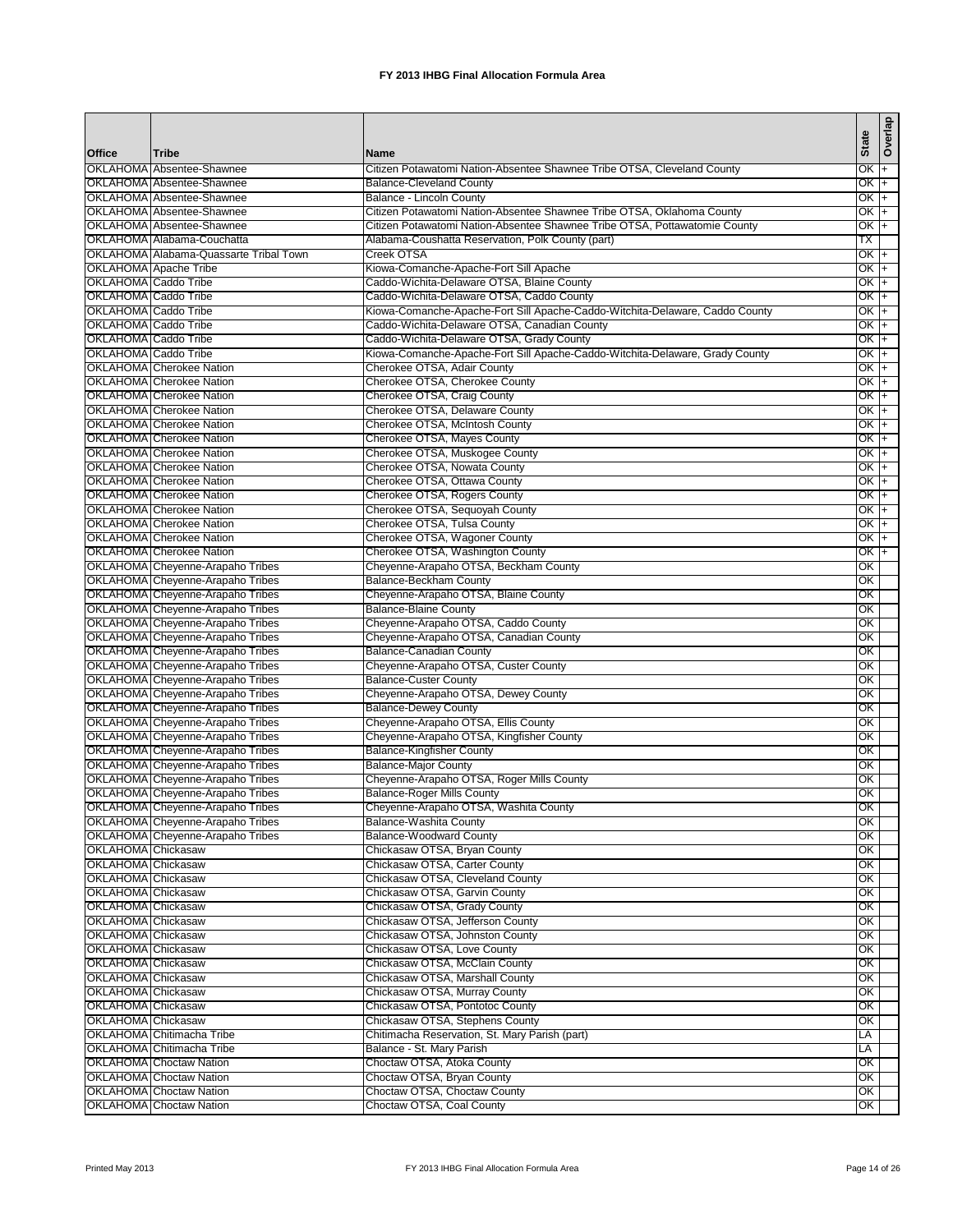|                                              |                                                                  |                                                                           | <b>State</b>    | Overlap |
|----------------------------------------------|------------------------------------------------------------------|---------------------------------------------------------------------------|-----------------|---------|
| Office                                       | <b>Tribe</b>                                                     | Name                                                                      |                 |         |
|                                              | <b>OKLAHOMA Choctaw Nation</b><br><b>OKLAHOMA</b> Choctaw Nation | Choctaw OTSA, Haskell County                                              | ОК<br>OK        |         |
|                                              | <b>OKLAHOMA</b> Choctaw Nation                                   | Choctaw OTSA, Hughes County<br>Choctaw OTSA, Latimer County               | ОК              |         |
|                                              | <b>OKLAHOMA</b> Choctaw Nation                                   | Choctaw OTSA, Le Flore County                                             | ОК              |         |
|                                              | <b>OKLAHOMA</b> Choctaw Nation                                   | Choctaw OTSA, McCurtain County                                            | OK              |         |
|                                              | <b>OKLAHOMA</b> Choctaw Nation                                   | Choctaw OTSA, Pittsburg County                                            | ОК              |         |
|                                              | <b>OKLAHOMA Choctaw Nation</b>                                   | Choctaw OTSA, Pushmataha County                                           | ОК              |         |
|                                              | <b>OKLAHOMA Citizen Band Potawatomi Tribe</b>                    | Citizen Potawatomi Nation-Absentee Shawnee Tribe OTSA                     | OK +            |         |
|                                              | <b>OKLAHOMA Citizen Band Potawatomi Tribe</b>                    | Balance - Lincoln County                                                  | OK +            |         |
|                                              | OKLAHOMA Citizen Band Potawatomi Tribe                           | <b>Balance-Cleveland County</b>                                           | OK I+           |         |
|                                              | <b>OKLAHOMA</b> Citizen Band Potawatomi Tribe                    | Eastern Portion Oklahoma Co                                               | OK 1+           |         |
|                                              | OKLAHOMA Comanche Nation                                         | Kiowa-Comanche-Apache-Fort Sill Apache                                    | $OKT+$          |         |
|                                              | OKLAHOMA Coushatta Tribe                                         | Coushatta Reservation, Allen Parish (part)                                | LA              |         |
|                                              | OKLAHOMA Delaware Nation of West Oklahoma                        | Caddo-Wichita-Delaware OTSA                                               | $OK +$          |         |
|                                              | <b>OKLAHOMA Eastern Shawnee Tribe</b>                            | Eastern Shawnee OTSA, Ottawa County                                       | ОK              |         |
|                                              | <b>OKLAHOMA</b> Fort Sill Apache Tribe                           | Kiowa-Comanche-Apache-Fort Sill Apache                                    | $OK +$          |         |
|                                              | OKLAHOMA lowa Tribe of Kansas and Nebraska                       | lowa Reservation and Off-Reservation Trust Land, Brown County (part)      | κs              |         |
|                                              | OKLAHOMA lowa Tribe of Kansas and Nebraska                       | Balance - Brown County                                                    | ΚS              |         |
|                                              | OKLAHOMA Ilowa Tribe of Kansas and Nebraska                      | lowa Reservation and Off-Reservation Trust Land, Doniphan County (part)   | ΚS              |         |
|                                              | OKLAHOMA lowa Tribe of Kansas and Nebraska                       | Balance - Doniphan County                                                 | ΚS              |         |
|                                              | OKLAHOMA lowa Tribe of Kansas and Nebraska                       | lowa Reservation and Off-Reservation Trust Land, Richardson County (part) | NE.             |         |
|                                              | OKLAHOMA lowa Tribe of Kansas and Nebraska                       | Balance - Richardson County                                               | NE              |         |
|                                              | OKLAHOMA lowa Tribe of Oklahoma                                  | lowa OTSA, Lincoln County                                                 | ОК              |         |
|                                              | OKLAHOMA Ilowa Tribe of Oklahoma                                 | Iowa OTSA, Logan County                                                   | OK              |         |
|                                              | OKLAHOMA lowa Tribe of Oklahoma                                  | lowa OTSA, Oklahoma County                                                | ОК              |         |
|                                              | OKLAHOMA lowa Tribe of Oklahoma                                  | lowa OTSA, Payne County                                                   | ОК              |         |
|                                              | OKLAHOMA Jena Band of Choctaw                                    | Jena Band of Choctaw, Grant Parish (part)                                 | LA              |         |
|                                              | OKLAHOMA IJena Band of Choctaw                                   | Jena Band of Choctaw, La Salle Parish (part)                              | LA              |         |
|                                              | OKLAHOMA Jena Band of Choctaw                                    | Jena Band of Choctaw, Rapides Parish (part)                               | LA              |         |
| <b>OKLAHOMA Kaw Tribe</b>                    |                                                                  | Kaw OTSA, Kay County                                                      | $OKT+$          |         |
|                                              | OKLAHOMA Kialegee Tribal Town                                    | Creek OTSA                                                                | OK  +           |         |
|                                              | OKLAHOMA Kickapoo Tribe                                          | Kickapoo Reservation, Atchison County (part)                              | ΚS              |         |
|                                              | OKLAHOMA Kickapoo Tribe                                          | Kickapoo Reservation, Brown County (part)                                 | KS              |         |
|                                              | OKLAHOMA Kickapoo Tribe                                          | Kickapoo Reservation, Jackson County (part)                               | ΚS              |         |
|                                              | OKLAHOMA Kickapoo Tribe of Oklahoma                              | Kickapoo OTSA, Lincoln County                                             | ОК              |         |
|                                              | OKLAHOMA Kickapoo Tribe of Oklahoma                              | Kickapoo OTSA, Pottawatomie County                                        | ОK              |         |
| OKLAHOMA Kiowa Tribe                         |                                                                  | Kiowa-Comanche-Apache-Fort Sill Apache OTSA, Caddo County                 | OK  +           |         |
| OKLAHOMA Kiowa Tribe                         |                                                                  | Kiowa-Comanche-Apache-Fort Sill Apache OTSA, Comanche County              | OK +            |         |
| OKLAHOMA Kiowa Tribe                         |                                                                  | Kiowa-Comanche-Apache-Fort Sill Apache OTSA, Cotton County                | OK +            |         |
| OKLAHOMA Kiowa Tribe                         |                                                                  | Kiowa-Comanche-Apache-Fort Sill Apache OTSA, Grady County                 | OK +            |         |
| OKLAHOMA Kiowa Tribe                         |                                                                  | Kiowa-Comanche-Apache-Fort Sill Apache OTSA, Greer County                 | OK +            |         |
| <b>OKLAHOMA</b> Kiowa Tribe                  |                                                                  | Kiowa-Comanche-Apache-Fort Sill Apache OTSA, Harmon County                | OK +            |         |
| OKLAHOMA Kiowa Tribe                         |                                                                  | Kiowa-Comanche-Apache-Fort Sill Apache OTSA, Jackson County               | OK  +           |         |
| OKLAHOMA Kiowa Tribe                         |                                                                  | Kiowa-Comanche-Apache-Fort Sill Apache OTSA, Jefferson County             | OK +            |         |
| <b>OKLAHOMA</b> Kiowa Tribe                  |                                                                  | Kiowa-Comanche-Apache-Fort Sill Apache OTSA, Kiowa County                 | $OK +$          |         |
| OKLAHOMA Kiowa Tribe                         |                                                                  | Kiowa-Comanche-Apache-Fort Sill Apache OTSA, Stephens County              | $OK +$          |         |
| OKLAHOMA Kiowa Tribe                         |                                                                  | Kiowa-Comanche-Apache-Fort Sill Apache OTSA, Tillman County               | OK +            |         |
| <b>OKLAHOMA</b> Miami Tribe                  |                                                                  | Miami OTSA, Ottawa County                                                 | $OK +$          |         |
| OKLAHOMA Miami Tribe<br>OKLAHOMA Modoc Tribe |                                                                  | Miami-Peoria Joint use area, Ottawa County                                | OK +            |         |
|                                              | OKLAHOMA Muscogee (Creek) Nation                                 | Modoc OTSA, Ottawa County                                                 | OK              |         |
|                                              | OKLAHOMA Muscogee (Creek) Nation                                 | Creek OTSA, Creek County                                                  | $OK +$          |         |
|                                              | OKLAHOMA Muscogee (Creek) Nation                                 | Creek OTSA, Hughes County<br>Creek OTSA, McIntosh County                  | OK +<br>OK +    |         |
|                                              | OKLAHOMA Muscogee (Creek) Nation                                 | Creek OTSA, Mayes County                                                  | $OK +$          |         |
|                                              | OKLAHOMA Muscogee (Creek) Nation                                 | Creek OTSA, Muskogee County                                               | OK +            |         |
|                                              | OKLAHOMA Muscogee (Creek) Nation                                 | Creek OTSA, Okfuskee County                                               |                 |         |
|                                              | OKLAHOMA Muscogee (Creek) Nation                                 | Creek OTSA, Okmulgee County                                               | OK  +<br>$OK +$ |         |
|                                              | OKLAHOMA Muscogee (Creek) Nation                                 | Creek OTSA, Rogers County                                                 | $OK +$          |         |
|                                              | OKLAHOMA Muscogee (Creek) Nation                                 | Creek-Seminole Joint Area OTSA, Seminole County                           | OK +            |         |
|                                              | OKLAHOMA Muscogee (Creek) Nation                                 | Creek OTSA, Tulsa County                                                  | OK  +           |         |
|                                              | OKLAHOMA Muscogee (Creek) Nation                                 | Creek OTSA, Wagoner County                                                | OK +            |         |
| OKLAHOMA Osage Tribe                         |                                                                  | Osage Reservation, Osage County                                           | ОК              |         |
|                                              | OKLAHOMA Otoe-Missouria Tribe                                    | Otoe-Missouria OTSA, Noble County                                         | ОК              |         |
|                                              | OKLAHOMA Otoe-Missouria Tribe                                    | Otoe-Missouria OTSA, Pawnee County                                        | ОK              |         |
|                                              | OKLAHOMA Ottawa Tribe                                            | Ottawa OTSA, Ottawa County                                                | OK              |         |
|                                              | OKLAHOMA Pawnee Tribe                                            | Pawnee OTSA, Pawnee County                                                | OK              |         |
| <b>OKLAHOMA</b> Peoria Tribe                 |                                                                  | Miami-Peoria Joint use area, Ottawa County                                | $OK +$          |         |
|                                              |                                                                  |                                                                           |                 |         |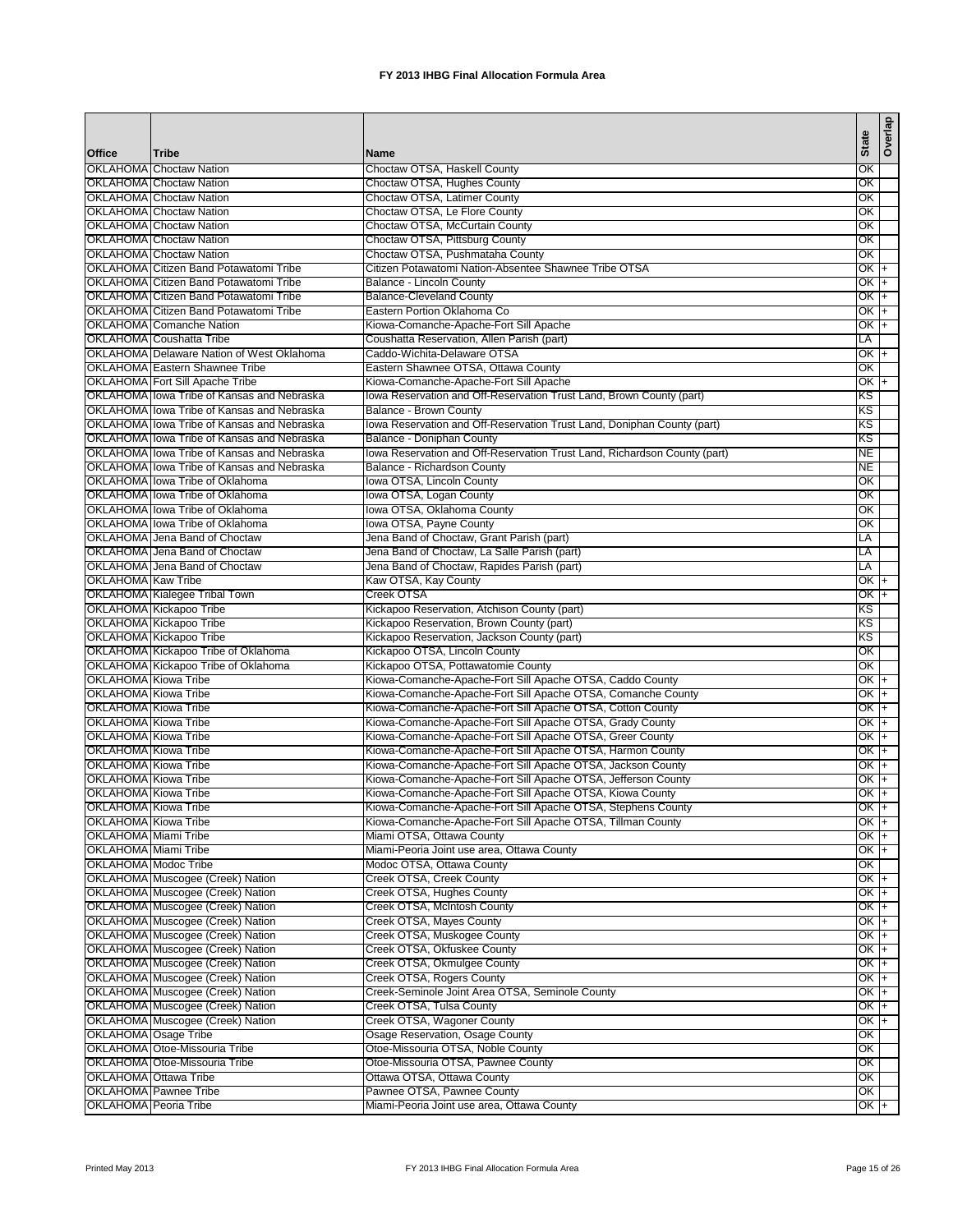|                       |                                         |                                                                                  | <b>State</b>    | Overlap |
|-----------------------|-----------------------------------------|----------------------------------------------------------------------------------|-----------------|---------|
| <b>Office</b>         | Tribe                                   | <b>Name</b>                                                                      |                 |         |
| OKLAHOMA Peoria Tribe |                                         | Peoria OTSA, Ottawa County                                                       | $OK +$          |         |
| OKLAHOMA Ponca Tribe  |                                         | Kaw-Ponca Joint OTSA, Kay County                                                 | $OK +$          |         |
| OKLAHOMA Ponca Tribe  |                                         | Ponca OTSA, Kay County                                                           | OK +            |         |
| OKLAHOMA Ponca Tribe  |                                         | Ponca, Noble County                                                              | OK <sub>+</sub> |         |
|                       | OKLAHOMA Prairie Band of Potawatomi     | Prairie Band Potawatomi Reservation, Jackson County (part)                       | ΚS              |         |
|                       | OKLAHOMA Quapaw Tribe                   | Quapaw OTSA, Ottawa County                                                       | OK              |         |
|                       | OKLAHOMA Sac and Fox of Missouri        | Sac and Fox Reservation and Off-Reservation Trust Land, Brown County (part)      | ΚS              |         |
|                       | OKLAHOMA Sac and Fox of Missouri        | Sac and Fox Reservation and Off-Reservation Trust Land, Richardson County (part) | <b>NE</b>       |         |
|                       | OKLAHOMA Sac and Fox Tribe              | Sac and Fox OTSA, Lincoln County                                                 | OK              |         |
|                       | OKLAHOMA Sac and Fox Tribe              | Sac and Fox OTSA, Payne County                                                   | OK              |         |
|                       | OKLAHOMA Sac and Fox Tribe              | Sac and Fox OTSA, Pottawatomie County                                            | OK              |         |
|                       | OKLAHOMA Seminole Nation                | Seminole OTSA, Seminole County                                                   | OK              |         |
|                       | OKLAHOMA Seneca-Cayuga                  | Seneca-Cayuga OTSA, Delaware County                                              | OK              |         |
|                       | OKLAHOMA Seneca-Cayuga                  | Seneca-Cayuga, Ottawa County                                                     | OK              |         |
| OKLAHOMA Shawnee      |                                         | Minimum Needs                                                                    | OK              |         |
|                       | OKLAHOMA Texas Band of Kickapoo Indians | Kickapoo Reservation, Maverick County (part)                                     | TX              |         |
|                       | OKLAHOMA Texas Band of Kickapoo Indians | <b>Balance - Maverick County</b>                                                 | ТX              |         |
|                       | OKLAHOMA Thlopthlocco Tribal Town       | Creek OTSA                                                                       | OK I+           |         |
|                       | OKLAHOMA Tonkawa Tribe                  | Tonkawa OTSA, Kay County                                                         | OK              |         |
|                       | OKLAHOMA Tunica-Biloxi Tribe            | Tunica-Biloxi Reservation, Avoyelles Parish (part)                               | LA              |         |
|                       | OKLAHOMA Tunica-Biloxi Tribe            | Balance - Avoyelles Parish                                                       | LA              |         |
|                       | OKLAHOMA Tunica-Biloxi Tribe            | Balance - Rapides Parish                                                         | LA              |         |
|                       | OKLAHOMA United Keetoowah               | Cherokee OTSA                                                                    | $OK +$          |         |
|                       | OKLAHOMA Wichita Tribe                  | Caddo-Wichita-Delaware OTSA                                                      | OK I+           |         |
|                       | <b>OKLAHOMA</b> Wyandotte Nation        | Balance - Newton County                                                          | <b>MO</b>       |         |
|                       | OKLAHOMA Wyandotte Nation               | Wyandotte OTSA, Ottawa County                                                    | ОК              |         |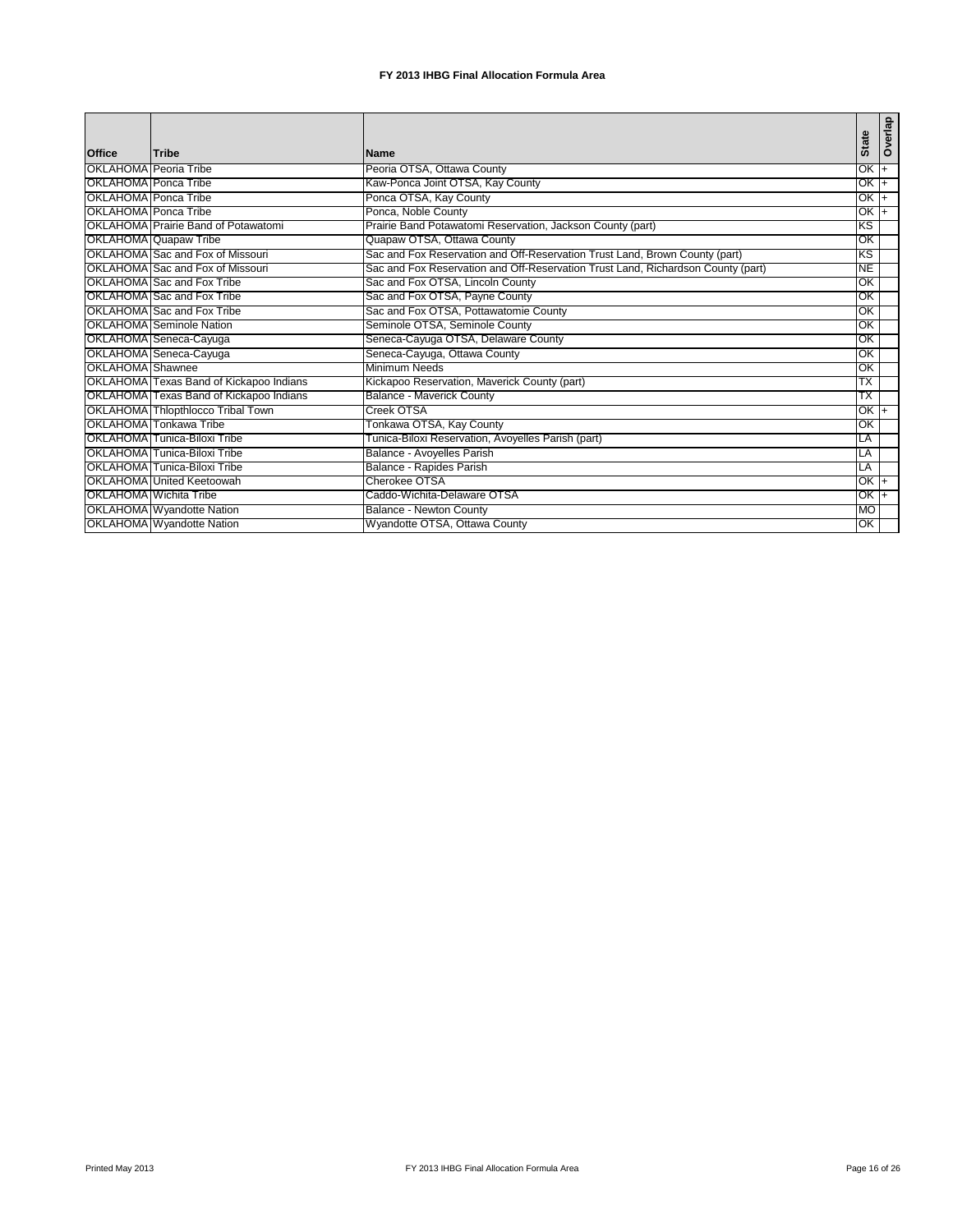| Office                           | Tribe                                            | <b>Name</b>                                                                       | <b>State</b>      | Overlap        |
|----------------------------------|--------------------------------------------------|-----------------------------------------------------------------------------------|-------------------|----------------|
| <b>PHOENIX</b>                   | Acoma Pueblo                                     | Acoma Pueblo and Off-Reservation Trust Land, Catron County (part)                 | NM                |                |
| <b>PHOENIX</b>                   | Acoma Pueblo                                     | Acoma Pueblo and Off-Reservation Trust Land, Cibola County (part)                 | <b>NM</b>         |                |
| <b>PHOENIX</b>                   | Acoma Pueblo                                     | Acoma Pueblo and Off-Reservation Trust Land, Socorro County (part)                | ΝM                |                |
| <b>PHOENIX</b>                   | Agua Caliente Band of Cahuilla                   | Agua Caliente Reservation, Riverside County (part)                                | СA                |                |
| <b>PHOENIX</b>                   | Ak-Chin                                          | Maricopa (Ak Chin) Reservation, Pinal County (part)                               | AZ                |                |
| <b>PHOENIX</b>                   | Alturas Rancheria                                | Alturas Rancheria, Modoc County (part)                                            | СA                |                |
| <b>PHOENIX</b>                   | Auburn Rancheria                                 | Balance - Placer County                                                           | CA                |                |
| <b>PHOENIX</b>                   | Augustine Band of Cahuilla                       | Riverside County (part), Riverside County (part)                                  | CA                |                |
| <b>PHOENIX</b>                   | Barona Group of Capitan Grande                   | Barona Rancheria, San Diego County (part)                                         | CA                |                |
| <b>PHOENIX</b>                   | Berry Creek Rancheria                            | Berry Creek Rancheria and Off-Reservation Trust Land, Butte County (part)         | CA +              |                |
| <b>PHOENIX</b>                   | Berry Creek Rancheria                            | <b>Balance - Butte County</b>                                                     | CA +              |                |
| <b>PHOENIX</b>                   | Big Lagoon Rancheria                             | Big Lagoon Rancheria, Humboldt County (part)                                      | CA                |                |
| <b>PHOENIX</b>                   | <b>Big Pine Band</b>                             | Big Pine Reservation, Inyo County (part)                                          | CA                |                |
| <b>PHOENIX</b><br><b>PHOENIX</b> | Big Sandy Rancheria<br>Big Sandy Rancheria       | Big Sandy Rancheria, Fresno County (part)<br>Balance - Fresno                     | CA +<br>CA +      |                |
| <b>PHOENIX</b>                   | Big Sandy Rancheria                              | <b>Balance - Kings County</b>                                                     | CA +              |                |
| <b>PHOENIX</b>                   | Big Sandy Rancheria                              | <b>Balance Madera County</b>                                                      | CA                | $+$            |
| <b>PHOENIX</b>                   | <b>Big Valley Rancheria</b>                      | Big Valley Rancheria, Lake County (part)                                          | СA                | $+$            |
| <b>PHOENIX</b>                   | <b>Big Valley Rancheria</b>                      | Balance - Lake County                                                             | CA +              |                |
| <b>PHOENIX</b>                   | <b>Blue Lake Rancheria</b>                       | Blue Lake Rancheria, Humboldt County (part)                                       | CА                |                |
| <b>PHOENIX</b>                   | <b>Bridgeport Paiute Indian Colony</b>           | Bridgeport Reservation, Mono County (part)                                        | CA                |                |
| <b>PHOENIX</b>                   | Buena Vista Rancheria                            | <b>Balance - Amador County</b>                                                    | CA +              |                |
| <b>PHOENIX</b>                   | Cabazon Band                                     | Cabazon Reservation, Riverside County (part)                                      | СA                |                |
| <b>PHOENIX</b>                   | Cahuilla Band                                    | Cahuilla Reservation, Riverside County (part)                                     | CA                |                |
| <b>PHOENIX</b>                   | California Valley Miwok Tribe                    | Calaveras County, Calaveras County                                                | CA                |                |
| <b>PHOENIX</b>                   | Campo Band                                       | Campo Reservation, San Diego County (part)                                        | СA                |                |
| <b>PHOENIX</b>                   | Cedarville Rancheria                             | Cedarville Rancheria, Modoc County (part)                                         | СA                |                |
| <b>PHOENIX</b>                   | Chemehuevi                                       | Chemehuevi Reservation, San Bernardino County (part)                              | CA                |                |
| <b>PHOENIX</b>                   | Chicken Ranch Rancheria                          | Tuolumne County (part), Tuolumne County (part)                                    | СA                |                |
| <b>PHOENIX</b>                   | Chico Rancheria                                  | Mechoopda, Butte County (part)                                                    | CA                | $\overline{+}$ |
| <b>PHOENIX</b>                   | Chico Rancheria                                  | Balance - Butte County                                                            | CA                | l+             |
| <b>PHOENIX</b>                   | Cloverdale Rancheria                             | Balance - Sonoma County                                                           | CA                | l+             |
| <b>PHOENIX</b>                   | Cochiti Pueblo                                   | Cochiti Pueblo, Sandoval County (part)                                            | <b>NM</b>         |                |
| <b>PHOENIX</b>                   | Cochiti Pueblo                                   | Cochiti Pueblo, Santa Fe County (part)                                            | <b>NM</b>         |                |
| <b>PHOENIX</b>                   | Cocopah Tribe                                    | Cocopah Reservation, Yuma County (part)                                           | AZ                |                |
| <b>PHOENIX</b>                   | Cold Springs Rancheria                           | Cold Springs Rancheria, Fresno County (part)                                      | CA                |                |
| <b>PHOENIX</b>                   | Colorado River Indian Tribes                     | Colorado River Reservation, La Paz County (part)                                  | ΑZ                |                |
| <b>PHOENIX</b>                   | Colorado River Indian Tribes                     | Colorado River Reservation, Riverside County (part)                               | CA                |                |
| <b>PHOENIX</b>                   | Colorado River Indian Tribes<br>Colusa Rancheria | Colorado River Reservation, San Bernardino County (part)                          | CA                |                |
| <b>PHOENIX</b><br>PHOENIX        | Cortina Rancheria                                | Colusa Rancheria, Colusa County (part)<br>Cortina Rancheria, Colusa County (part) | СA<br>CA +        |                |
| <b>PHOENIX</b>                   | Cortina Rancheria                                | Yolo County (part)                                                                | СA                | $+$            |
| <b>PHOENIX</b>                   | Coyote Valley Band                               | Coyote Valley Reservation, Mendocino County (part)                                | CA I+             |                |
| <b>PHOENIX</b>                   | Coyote Valley Band                               | Balance - Mendocino County                                                        | СA                | $\overline{+}$ |
| <b>PHOENIX</b>                   | Coyote Valley Band                               | Balance - Sonoma County                                                           | СA                | $+$            |
| <b>PHOENIX</b>                   | Death Valley Timba-Sha                           | Balance - Inyo County                                                             | CA                |                |
| <b>PHOENIX</b>                   | Dry Creek Rancheria                              | Dry Creek Rancheria, Sonoma County (part)                                         | $CA +$            |                |
| <b>PHOENIX</b>                   | Dry Creek Rancheria                              | Balance - Sonoma County                                                           | CA +              |                |
| <b>PHOENIX</b>                   | Duck Valley Shoshone-Paiute                      | Balance - Ada County                                                              | ID                | $ + $          |
| <b>PHOENIX</b>                   | Duck Valley Shoshone-Paiute                      | Balance - Canyon County                                                           | ID                | $\overline{+}$ |
| <b>PHOENIX</b>                   | Duck Valley Shoshone-Paiute                      | Balance - Elmore County                                                           | ID                | $ + $          |
| <b>PHOENIX</b>                   | Duck Valley Shoshone-Paiute                      | Duck Valley Reservation, Owyhee County (part)                                     | ID                | l+             |
| <b>PHOENIX</b>                   | Duck Valley Shoshone-Paiute                      | Balance - Owyhee County                                                           | Đ                 | ŀ+             |
| <b>PHOENIX</b>                   | Duck Valley Shoshone-Paiute                      | Duck Valley Reservation, Elko County (part)                                       | $NVI +$           |                |
| <b>PHOENIX</b>                   | Duck Valley Shoshone-Paiute                      | Balance - Elko County                                                             | $NVI +$           |                |
| <b>PHOENIX</b>                   | Duck Valley Shoshone-Paiute                      | Balance - Eureka County                                                           | $NVI +$           |                |
| <b>PHOENIX</b>                   | Duck Valley Shoshone-Paiute                      | Community of Winnemucca                                                           | $N\overline{V}$ + |                |
| <b>PHOENIX</b>                   | Duck Valley Shoshone-Paiute                      | Balance - Lander County                                                           | $NV +$            |                |
| <b>PHOENIX</b>                   | Duck Valley Shoshone-Paiute                      | Balance - Nye County                                                              | NV +              |                |
| <b>PHOENIX</b>                   | Duck Valley Shoshone-Paiute                      | Balance - White Pine County                                                       | NV +              |                |
| <b>PHOENIX</b>                   | Duck Valley Shoshone-Paiute                      | <b>Balance - Tooele County</b>                                                    | UT  +             |                |
| <b>PHOENIX</b>                   | Duckwater Shoshone                               | Balance - Ada County                                                              | ID                | $\overline{+}$ |
| <b>PHOENIX</b>                   | Duckwater Shoshone                               | Balance - Canyon County                                                           | Đ                 | $\overline{+}$ |
| <b>PHOENIX</b>                   | Duckwater Shoshone                               | <b>Balance - Elmore County</b>                                                    | ID                | $ + $          |
| <b>PHOENIX</b>                   | Duckwater Shoshone                               | Balance - Owyhee County                                                           | Đ                 | $ + $          |
| <b>PHOENIX</b>                   | Duckwater Shoshone                               | Balance - Elko County                                                             | $NVI +$           |                |
| <b>PHOENIX</b>                   | Duckwater Shoshone                               | Balance - Eureka County                                                           | $NVI +$           |                |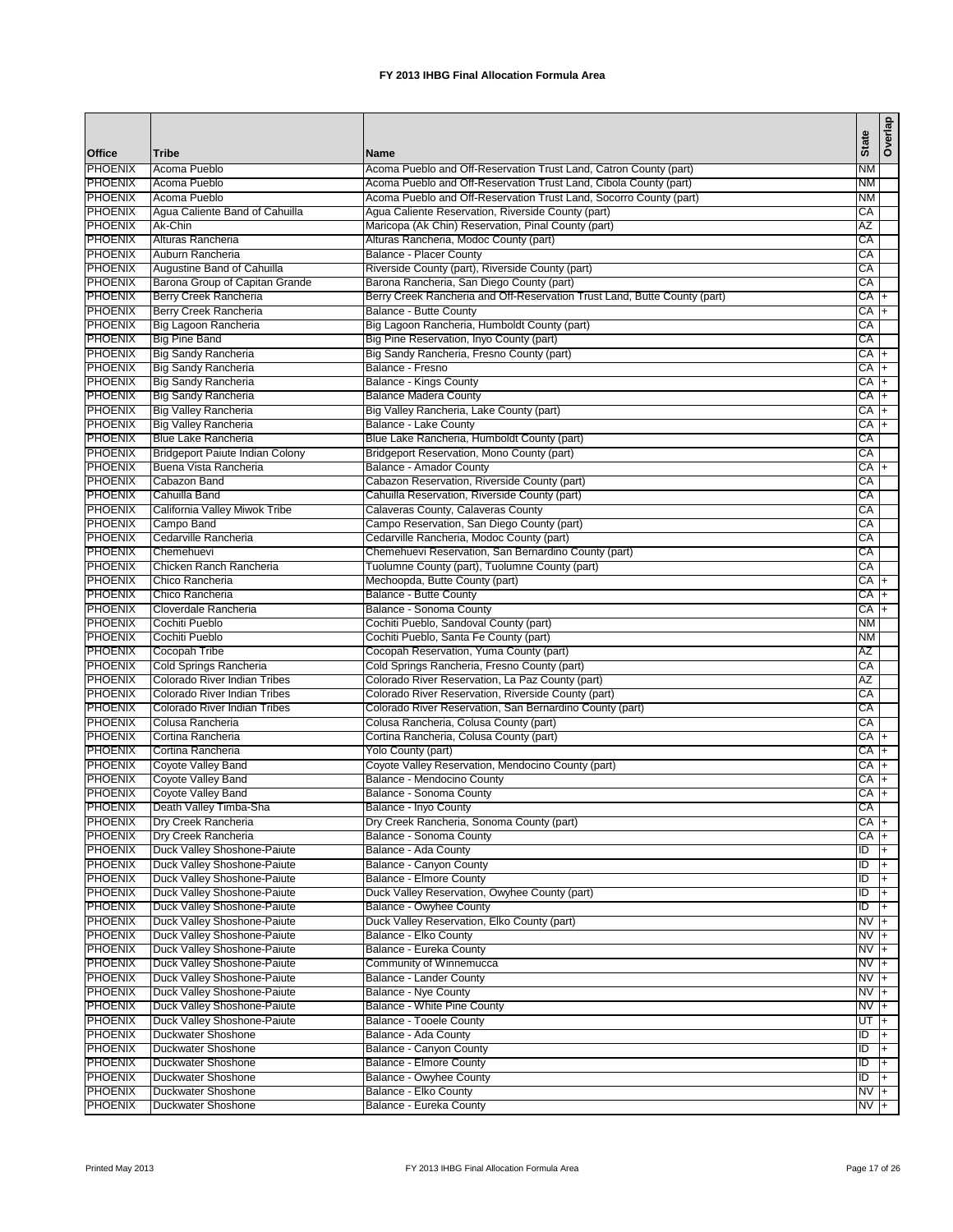|                                  |                                                                          |                                                                                                        |                   | Overlap              |
|----------------------------------|--------------------------------------------------------------------------|--------------------------------------------------------------------------------------------------------|-------------------|----------------------|
| <b>Office</b>                    | <b>Tribe</b>                                                             | <b>Name</b>                                                                                            | <b>State</b>      |                      |
| <b>PHOENIX</b>                   | Duckwater Shoshone                                                       | Community of Winnemucca                                                                                | $NVI +$           |                      |
| <b>PHOENIX</b>                   | <b>Duckwater Shoshone</b>                                                | Balance - Lander County                                                                                | $NV +$            |                      |
| <b>PHOENIX</b>                   | <b>Duckwater Shoshone</b>                                                | Duckwater Reservation, Nye County (part)                                                               | $NVI +$           |                      |
| <b>PHOENIX</b><br><b>PHOENIX</b> | <b>Duckwater Shoshone</b><br><b>Duckwater Shoshone</b>                   | Balance - White Pine County<br>Balance - Tooele County                                                 | NV<br>UT          | ŀ+<br>$+$            |
| <b>PHOENIX</b>                   | Elk Valley Rancheria                                                     | Elk Valley Rancheria, Del Norte County (part)                                                          | СA                |                      |
| <b>PHOENIX</b>                   | <b>Ely Shoshone</b>                                                      | Balance - Ada County                                                                                   | Đ                 | $+$                  |
| <b>PHOENIX</b>                   | <b>Ely Shoshone</b>                                                      | Balance - Canyon County                                                                                | ID                | $+$                  |
| <b>PHOENIX</b>                   | <b>Ely Shoshone</b>                                                      | Balance - Elmore County                                                                                | ID                | $+$                  |
| <b>PHOENIX</b>                   | <b>Ely Shoshone</b>                                                      | <b>Balance - Owyhee County</b>                                                                         | ID                | $+$                  |
| <b>PHOENIX</b>                   | <b>Ely Shoshone</b>                                                      | Balance - Elko County                                                                                  | N <sub>V</sub>    | $\overline{+}$       |
| <b>PHOENIX</b>                   | <b>Ely Shoshone</b>                                                      | Balance - Eureka County                                                                                | $\overline{N}V$ + |                      |
| <b>PHOENIX</b>                   | <b>Ely Shoshone</b>                                                      | Community of Winnemucca                                                                                | NV.               | $ + $                |
| <b>PHOENIX</b>                   | <b>Ely Shoshone</b>                                                      | Balance - Lander County                                                                                | NV.               | I+                   |
| <b>PHOENIX</b>                   | <b>Ely Shoshone</b>                                                      | Balance - Nye County                                                                                   | NV                | l+                   |
| <b>PHOENIX</b><br><b>PHOENIX</b> | <b>Ely Shoshone</b><br><b>Ely Shoshone</b>                               | Ely Reservation, White Pine County (part)<br>Balance - White Pine County                               | NV<br>NV          | l+<br>$\overline{+}$ |
| <b>PHOENIX</b>                   | <b>Ely Shoshone</b>                                                      | Balance - Tooele County                                                                                | UT                | l+                   |
| <b>PHOENIX</b>                   | Enterprise Rancheria                                                     | Enterprise Rancheria, Butte County (part)                                                              | CA +              |                      |
| <b>PHOENIX</b>                   | Enterprise Rancheria                                                     | <b>Balance - Butte County</b>                                                                          | СA                | $+$                  |
| <b>PHOENIX</b>                   | Ewiiaapaayp Band of Kumeyaay                                             | San Diego County (part), San Diego County (part)                                                       | СA                |                      |
| <b>PHOENIX</b>                   | Fallon Paiute-Shoshone                                                   | Fallon Paiute-Shoshone Colony, Churchill County (part)                                                 | NV                |                      |
| <b>PHOENIX</b>                   | Fallon Paiute-Shoshone                                                   | Fallon Paiute-Shoshone Reservation and Off-Reservation Trust Land, Churchill County (part)             | NV                |                      |
| <b>PHOENIX</b>                   | <b>Fort Bidwell</b>                                                      | Fort Bidwell Reservation, Modoc County (part)                                                          | $CA +$            |                      |
| <b>PHOENIX</b>                   | <b>Fort Bidwell</b>                                                      | Balance - Klamath County                                                                               | $OR +$            |                      |
| <b>PHOENIX</b>                   | <b>Fort Bidwell</b>                                                      | Balance - Lake County                                                                                  | OR +              |                      |
| <b>PHOENIX</b>                   | Fort Independence                                                        | Fort Independence Reservation, Inyo County (part)                                                      | СA                |                      |
| <b>PHOENIX</b><br><b>PHOENIX</b> | Fort McDermitt Paiute and Shoshone<br>Fort McDermitt Paiute and Shoshone | <b>Balance - Churchill County</b>                                                                      | $NVI +$           |                      |
| <b>PHOENIX</b>                   | Fort McDermitt Paiute and Shoshone                                       | Balance - Clark County<br><b>Balance - Douglas County</b>                                              | NV<br>NV          | I+<br>$+$            |
| <b>PHOENIX</b>                   | Fort McDermitt Paiute and Shoshone                                       | Balance - Esmeralda County                                                                             | NV                | $ +$                 |
| <b>PHOENIX</b>                   | Fort McDermitt Paiute and Shoshone                                       | Fort McDermitt Reservation, Humboldt County (part)                                                     | NV                | $+$                  |
| <b>PHOENIX</b>                   | Fort McDermitt Paiute and Shoshone                                       | Balance - Humboldt County                                                                              | NV                | l+                   |
| <b>PHOENIX</b>                   | Fort McDermitt Paiute and Shoshone                                       | Balance - Lyon County                                                                                  | NV                | $+$                  |
| <b>PHOENIX</b>                   | Fort McDermitt Paiute and Shoshone                                       | <b>Balance - Mineral County</b>                                                                        | NV                | $\overline{+}$       |
| <b>PHOENIX</b>                   | Fort McDermitt Paiute and Shoshone                                       | Balance - Nye County                                                                                   | N <sub>V</sub>    | $+$                  |
| <b>PHOENIX</b>                   | Fort McDermitt Paiute and Shoshone                                       | <b>Balance - Pershing County</b>                                                                       | $NVI +$           |                      |
| <b>PHOENIX</b>                   | Fort McDermitt Paiute and Shoshone                                       | <b>Balance - Storey County</b>                                                                         | NV                | l+                   |
| <b>PHOENIX</b>                   | Fort McDermitt Paiute and Shoshone                                       | Balance - Washoe County                                                                                | <b>NV</b>         | I+                   |
| <b>PHOENIX</b><br><b>PHOENIX</b> | Fort McDermitt Paiute and Shoshone<br>Fort McDermitt Paiute and Shoshone | Balance - Carson City                                                                                  | NV                | $\overline{+}$       |
| <b>PHOENIX</b>                   | Fort McDowell Yavapai Nation                                             | Fort McDermitt Reservation, Malheur County (part)<br>Fort McDowell Reservation, Maricopa County (part) | OR  +<br>AZ       |                      |
| <b>PHOENIX</b>                   | Fort Mojave Tribe                                                        | Fort Mojave Reservation and Off-Reservation Trust Land, Mohave County (part)                           | ΑZ                |                      |
| <b>PHOENIX</b>                   | Fort Mojave Tribe                                                        | Fort Mojave Reservation and Off-Reservation Trust Land, San Bernardino County (part)                   | СA                |                      |
| <b>PHOENIX</b>                   | Fort Mojave Tribe                                                        | Fort Mojave Reservation and Off-Reservation Trust Land, Clark County (part)                            | ΝV                |                      |
| <b>PHOENIX</b>                   | <b>Gila River</b>                                                        | Gila River Reservation, Maricopa County (part)                                                         | AZ                |                      |
| <b>PHOENIX</b>                   | Gila River                                                               | Gila River Reservation, Pinal County (part)                                                            | ΑZ                |                      |
| <b>PHOENIX</b>                   | Graton Rancheria                                                         | Balance - Marin County                                                                                 | $CA +$            |                      |
| <b>PHOENIX</b>                   | Graton Rancheria                                                         | <b>Balance - Sonoma County</b>                                                                         | $CA +$            |                      |
| <b>PHOENIX</b>                   | Greenville Rancheria                                                     | Greenville Rancheria, Plumas County (part)                                                             | $CA +$            |                      |
| <b>PHOENIX</b><br><b>PHOENIX</b> | Greenville Rancheria                                                     | <b>Balance - Plumas County</b>                                                                         | CA +              |                      |
| <b>PHOENIX</b>                   | Greenville Rancheria<br>Greenville Rancheria                             | <b>Balance - Sutter County</b><br>Balance - Tehama County                                              | CA I+<br>CA +     |                      |
| <b>PHOENIX</b>                   | Greenville Rancheria                                                     | Balance - Yuba County                                                                                  | CA +              |                      |
| <b>PHOENIX</b>                   | Grindstone Rancheria                                                     | Grindstone Rancheria, Glenn County (part)                                                              | СA                |                      |
| <b>PHOENIX</b>                   | Grindstone Rancheria                                                     | Balance - Glenn County                                                                                 | CA                |                      |
| <b>PHOENIX</b>                   | Guidiville Rancheria                                                     | Guidiville Rancheria & Balance-Mendocino, Mendocino County (part)                                      | CA                |                      |
| <b>PHOENIX</b>                   | Havasupai                                                                | Havasupai Reservation, Coconino County (part)                                                          | AZ                |                      |
| <b>PHOENIX</b>                   | <b>Hoopa Valley</b>                                                      | Hoopa Valley Reservation, Humboldt County (part)                                                       | CA                |                      |
| <b>PHOENIX</b>                   | Hopi                                                                     | Hopi Reservation and Off-Reservation Trust Land, Coconino County (part)                                | $AZ +$            |                      |
| <b>PHOENIX</b>                   | Hopi                                                                     | Communities of Flagstaff, Grand Canyon and Page                                                        | AZ                | l+                   |
| <b>PHOENIX</b>                   | Hopi                                                                     | Hopi Reservation and Off-Reservation Trust Land, Navajo County (part)                                  | $AZ +$            |                      |
| <b>PHOENIX</b>                   | Hopi                                                                     | Communities of Winslow and Holbrook                                                                    | $AZ +$            |                      |
| <b>PHOENIX</b><br><b>PHOENIX</b> | <b>Hopland Rancheria</b><br><b>Hopland Rancheria</b>                     | Hopland Rancheria & Bal-Mendocino, Mendocino County (part)<br>Balance - Sonoma Co                      | CA +<br>CA +      |                      |
| <b>PHOENIX</b>                   | Hualapai                                                                 | Hualapai Reservation and Trust Lands, Coconino County (part)                                           | AZ                |                      |
| <b>PHOENIX</b>                   | Hualapai                                                                 | Hualapai Reservation and Trust Lands, Mohave County (part)                                             | AZ                |                      |
|                                  |                                                                          |                                                                                                        |                   |                      |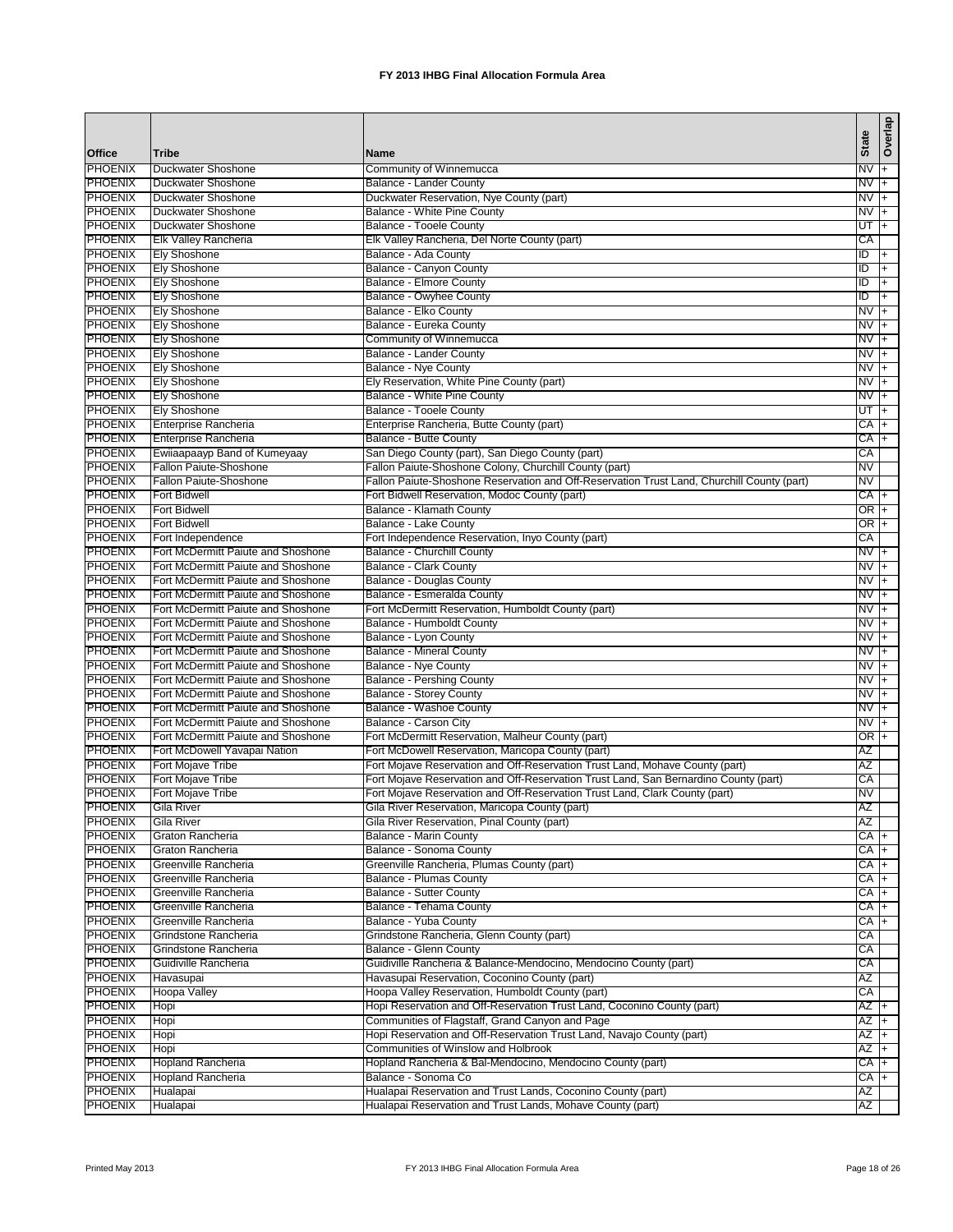|                                  |                                                |                                                                                         | <b>State</b>      | Overlap        |
|----------------------------------|------------------------------------------------|-----------------------------------------------------------------------------------------|-------------------|----------------|
| Office                           | <b>Tribe</b>                                   | Name                                                                                    |                   |                |
| <b>PHOENIX</b>                   | Hualapai                                       | Hualapai Reservation and Trust Lands, Yavapai County (part)                             | ΑZ                |                |
| <b>PHOENIX</b>                   | Inaja Band                                     | San Diego County (part), San Diego County (part)                                        | CA                |                |
| <b>PHOENIX</b>                   | Ione Band of Miwok Indians<br>Isleta Pueblo    | Balance - Amador County                                                                 | CA +              |                |
| <b>PHOENIX</b><br><b>PHOENIX</b> | <b>Isleta Pueblo</b>                           | Isleta Pueblo, Bernalillo County (part)                                                 | NΜ                |                |
| <b>PHOENIX</b>                   | Isleta Pueblo                                  | Isleta Pueblo, Torrance County (part)<br>Isleta Pueblo, Valencia County (part)          | <b>NM</b><br>NM   |                |
| <b>PHOENIX</b>                   | Jackson Rancheria                              | Amador County (part), Amador County (part)                                              | CA                |                |
| <b>PHOENIX</b>                   | Jamul Indian Village                           | Jamul Indian Village, San Diego County (part)                                           | CA                |                |
| <b>PHOENIX</b>                   | Jemez Pueblo                                   | Jemez Pueblo, Sandoval County (part)                                                    | <b>NM</b>         |                |
| <b>PHOENIX</b>                   | Jicarilla Reservation                          | Jicarilla Apache Reservation, Rio Arriba County (part)                                  | NM                |                |
| <b>PHOENIX</b>                   | Jicarilla Reservation                          | Jicarilla Apache Reservation, Sandoval County (part)                                    | <b>NM</b>         |                |
| <b>PHOENIX</b>                   | Kaibab Band of Paiute                          | Kaibab Reservation, Coconino County (part)                                              | AZ +              |                |
| <b>PHOENIX</b>                   | Kaibab Band of Paiute                          | Fredonia                                                                                | AZ                | T+             |
| <b>PHOENIX</b>                   | Kaibab Band of Paiute                          | Kaibab Reservation, Mohave County (part)                                                | AZ                | l+             |
| <b>PHOENIX</b>                   | Kaibab Band of Paiute                          | Cedar City                                                                              | UT                | l+             |
| <b>PHOENIX</b>                   | Kaibab Band of Paiute                          | Kanab                                                                                   | UT                | ŀ+             |
| <b>PHOENIX</b>                   | Kaibab Band of Paiute                          | St. George                                                                              | UT                | Ŧ              |
| <b>PHOENIX</b>                   | Karuk                                          | Karuk Reservation and Off-Reservation Trust Land, Humboldt County (part)                | СA                | l+             |
| <b>PHOENIX</b>                   | Karuk                                          | Karuk Reservation and Off-Reservation Trust Land, Siskiyou County (part)                | CA I+             |                |
| <b>PHOENIX</b>                   | Karuk                                          | Balance - Humbolt County                                                                | CA                | l+             |
| <b>PHOENIX</b>                   | Karuk                                          | Balance - Siskiyou County                                                               | СA                | l+             |
| <b>PHOENIX</b>                   | La Jolla Band                                  | La Jolla Reservation, San Diego County (part)                                           | СA                |                |
| <b>PHOENIX</b>                   | La Posta Band                                  | La Posta Reservation, San Diego County (part)                                           | CA                |                |
| <b>PHOENIX</b>                   | Laguna Pueblo                                  | Laguna Pueblo and Off-Reservation Trust Land, Bernalillo County (part)                  | <b>NM</b>         |                |
| <b>PHOENIX</b>                   | Laguna Pueblo                                  | Laguna Pueblo and Off-Reservation Trust Land, Cibola County (part)                      | <b>NM</b>         |                |
| <b>PHOENIX</b>                   | Laguna Pueblo                                  | Laguna Pueblo and Off-Reservation Trust Land, Sandoval County (part)                    | <b>NM</b>         |                |
| <b>PHOENIX</b><br><b>PHOENIX</b> | Laguna Pueblo<br>Las Vegas Colony              | Laguna Pueblo and Off-Reservation Trust Land, Valencia County (part)                    | <b>NM</b><br>NV   |                |
| <b>PHOENIX</b>                   | Laytonville Rancheria                          | Las Vegas Colony, Clark County (part)<br>Laytonville Rancheria, Mendocino County (part) | CA +              |                |
| <b>PHOENIX</b>                   | Laytonville Rancheria                          | Balance - Mendocino County                                                              | CA +              |                |
| <b>PHOENIX</b>                   | Lone Pine Paiute-Shoshone                      | Lone Pine Reservation, Inyo County (part)                                               | CA                |                |
| <b>PHOENIX</b>                   | Lone Pine Paiute-Shoshone                      | Balance - Mono County                                                                   | CA                |                |
| <b>PHOENIX</b>                   | Los Coyotes Band of Cahuilla                   | Los Coyotes Reservation, San Diego County (part)                                        | CA                |                |
| <b>PHOENIX</b>                   | Lovelock Colony                                | <b>Balance - Churchill County</b>                                                       | $NVI +$           |                |
| <b>PHOENIX</b>                   | Lovelock Colony                                | Balance - Clark County                                                                  | NV                | l+             |
| <b>PHOENIX</b>                   | <b>Lovelock Colony</b>                         | <b>Balance - Douglas County</b>                                                         | NV                | $+$            |
| <b>PHOENIX</b>                   | <b>Lovelock Colony</b>                         | Balance - Esmeralda County                                                              | NV                | ŀ+             |
| <b>PHOENIX</b>                   | <b>Lovelock Colony</b>                         | Balance - Humboldt County                                                               | NV                | $\overline{+}$ |
| <b>PHOENIX</b>                   | <b>Lovelock Colony</b>                         | Balance - Lyon County                                                                   | NV                | l+             |
| <b>PHOENIX</b>                   | Lovelock Colony                                | <b>Balance - Mineral County</b>                                                         | NV                | Ŧ              |
| <b>PHOENIX</b>                   | Lovelock Colony                                | Balance - Nye County                                                                    | NV                | $+$            |
| <b>PHOENIX</b>                   | <b>Lovelock Colony</b>                         | Lovelock Colony, Pershing County (part)                                                 | <b>NV</b>         | $+$            |
| <b>PHOENIX</b>                   | Lovelock Colony                                | <b>Balance - Pershing County</b>                                                        | NV                | I+             |
| <b>PHOENIX</b>                   | <b>Lovelock Colony</b>                         | <b>Balance - Storey County</b>                                                          | NV.               | $+$            |
| <b>PHOENIX</b>                   | Lovelock Colony                                | Balance - Washoe County                                                                 | NV                | I+             |
| <b>PHOENIX</b><br><b>PHOENIX</b> | <b>Lovelock Colony</b><br>Lower Lake Rancheria | Balance - Carson City<br>Balance - Sonoma County                                        | $NVI +$<br>$CA +$ |                |
| <b>PHOENIX</b>                   | Lytton Rancheria of California                 | Balance - Sonoma County                                                                 | $CA +$            |                |
| <b>PHOENIX</b>                   | Manchester Point Arena Rancheria               | Manchester Point Rancheria, Mendocino County (part)                                     | CA <sub>T</sub>   |                |
| <b>PHOENIX</b>                   | Manchester Point Arena Rancheria               | Balance - Mendocino County                                                              | CA <sub>T</sub>   |                |
| <b>PHOENIX</b>                   | Manzanita Band                                 | Manzanita Reservation, San Diego County (part)                                          | СA                |                |
| <b>PHOENIX</b>                   | Mesa Grande Band                               | Mesa Grande Reservation, San Diego County (part)                                        | CA                |                |
| <b>PHOENIX</b>                   | <b>Mescalero Reservation</b>                   | Mescalero Reservation, Lincoln County (part)                                            | NM                |                |
| <b>PHOENIX</b>                   | <b>Mescalero Reservation</b>                   | Mescalero Reservation, Otero County (part)                                              | NM                |                |
| <b>PHOENIX</b>                   | Middletown Rancheria                           | Middletown Rancheria, Lake County (part)                                                | CA +              |                |
| <b>PHOENIX</b>                   | Middletown Rancheria                           | Balance - Lake County                                                                   | $CA +$            |                |
| <b>PHOENIX</b>                   | Moapa Band of Paiute                           | Moapa River Reservation, Clark County (part)                                            | NV                |                |
| <b>PHOENIX</b>                   | Mooretown Rancheria                            | Mooretown Rancheria, Butte County (part)                                                | $CA +$            |                |
| <b>PHOENIX</b>                   | Mooretown Rancheria                            | Balance - Butte County                                                                  | CA +              |                |
| <b>PHOENIX</b>                   | Morongo Band of Cahuilla                       | Morongo Reservation, Riverside County (part)                                            | СA                |                |
| <b>PHOENIX</b>                   | Nambe Pueblo                                   | Nambe Pueblo and Off-Reservation Trust Land, Santa Fe County (part)                     | NM                |                |
| <b>PHOENIX</b>                   | Navajo Nation                                  | Navajo Nation Reservation and Off-Reservation Trust Land, Apache County (part)          | AZ                |                |
| <b>PHOENIX</b>                   | Navajo Nation                                  | Navajo Nation Reservation and Off-Reservation Trust Land, Coconino County (part)        | ΑZ                |                |
| <b>PHOENIX</b>                   | Navajo Nation                                  | Navajo Nation Reservation and Off-Reservation Trust Land, Navajo County (part)          | AZ                |                |
| <b>PHOENIX</b>                   | Navajo Nation                                  | Navajo Nation Reservation and Off-Reservation Trust Land, Bernalillo County (part)      | NM                |                |
| <b>PHOENIX</b>                   | Navajo Nation                                  | Navajo Nation Reservation and Off-Reservation Trust Land, Cibola County (part)          | NM                |                |
| <b>PHOENIX</b>                   | Navajo Nation                                  | Navajo Nation Reservation and Off-Reservation Trust Land, McKinley County (part)        | <b>NM</b>         |                |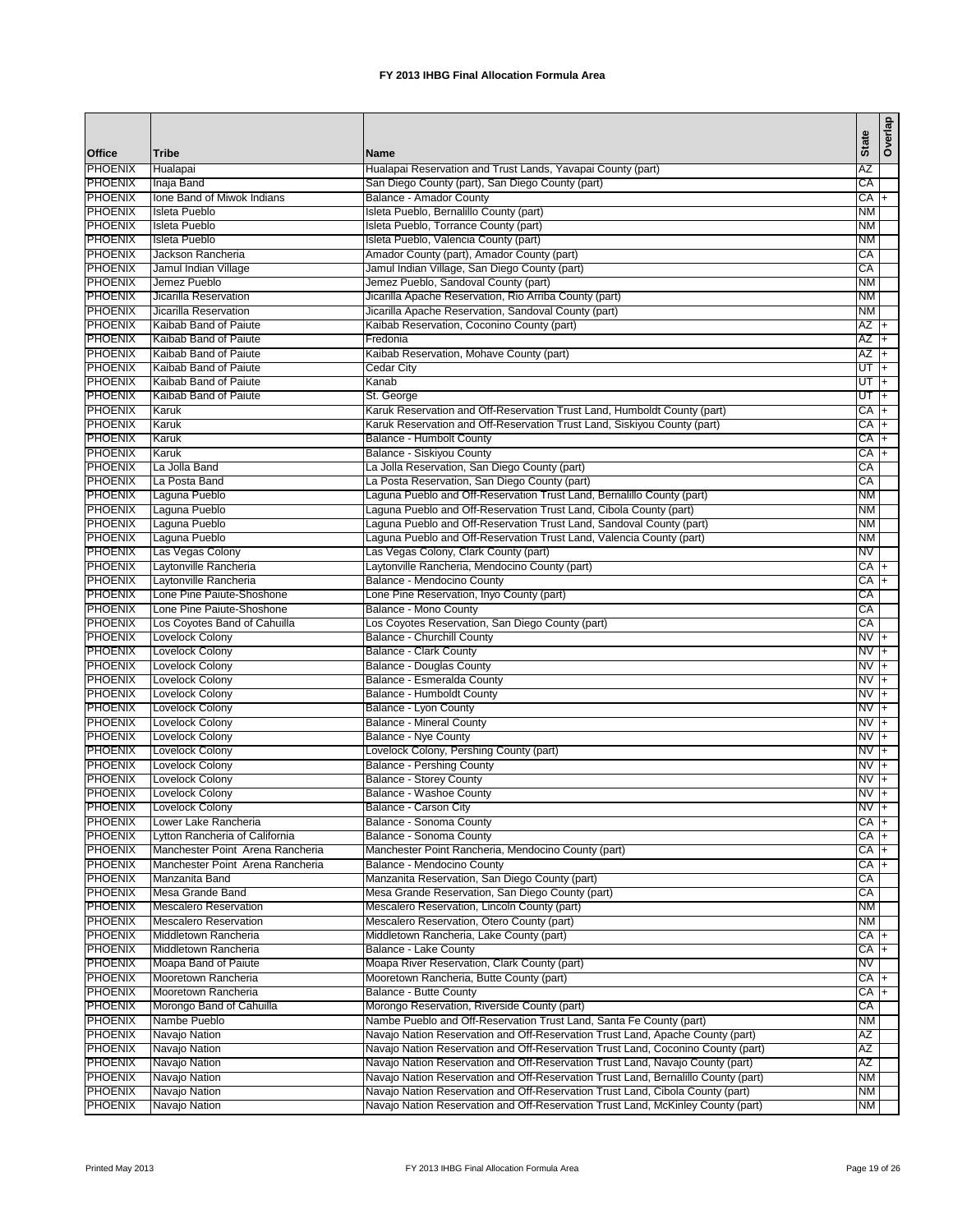|                                  |                                                             |                                                                                    |                   | Overlap        |
|----------------------------------|-------------------------------------------------------------|------------------------------------------------------------------------------------|-------------------|----------------|
| Office                           | <b>Tribe</b>                                                | <b>Name</b>                                                                        | <b>State</b>      |                |
| <b>PHOENIX</b>                   | Navajo Nation                                               | Navajo Nation Reservation and Off-Reservation Trust Land, Rio Arriba County (part) | <b>NM</b>         |                |
| <b>PHOENIX</b>                   | Navajo Nation                                               | Navajo Nation Reservation and Off-Reservation Trust Land, Sandoval County (part)   | <b>NM</b>         |                |
| <b>PHOENIX</b>                   | Navajo Nation                                               | Navajo Nation Reservation and Off-Reservation Trust Land, San Juan County (part)   | NM                |                |
| <b>PHOENIX</b>                   | Navajo Nation                                               | Navajo Nation Reservation and Off-Reservation Trust Land, Socorro County (part)    | NM                |                |
| <b>PHOENIX</b>                   | Navajo Nation                                               | Navajo Nation Reservation and Off-Reservation Trust Land, San Juan County (part)   | UT                |                |
| <b>PHOENIX</b>                   | North Fork Rancheria                                        | <b>Balance Fresno</b>                                                              | $CA +$            |                |
| <b>PHOENIX</b>                   | North Fork Rancheria                                        | North Fork Rancheria, Madera County (part)                                         | CA +              |                |
| <b>PHOENIX</b><br><b>PHOENIX</b> | North Fork Rancheria                                        | <b>Balance Madera County</b><br><b>Balance Mariposa</b>                            | CA +<br>CA +      |                |
| <b>PHOENIX</b>                   | North Fork Rancheria<br>Ohkay Owingeh (was San Juan Pueblo) | San Juan Pueblo, Rio Arriba County (part)                                          | ΝM                |                |
| <b>PHOENIX</b>                   | Ohkay Owingeh (was San Juan Pueblo)                         | Balance - Rio Arriba County                                                        | <b>NM</b>         |                |
| <b>PHOENIX</b>                   | Paiute-Shoshone of Bishop Colony                            | Bishop Rancheria, Inyo County (part)                                               | СA                |                |
| <b>PHOENIX</b>                   | Pala Band                                                   | Pala Reservation, San Diego County (part)                                          | СA                |                |
| <b>PHOENIX</b>                   | Pascua Yaqui Tribe                                          | Guadalupe Town, Maricopa County (part)                                             | ΑZ                |                |
| <b>PHOENIX</b>                   | Pascua Yaqui Tribe                                          | Pascua Yaqui Reservation, Pima County (part)                                       | ΑZ                |                |
| <b>PHOENIX</b>                   | Pascua Yaqui Tribe                                          | So. Tuscon, Old Pascua Village and Yoem Pueblo                                     | AΖ                |                |
| <b>PHOENIX</b>                   | Paskenta Band of Nomlaki Indian                             | Balance - Tehama County                                                            | CA +              |                |
| <b>PHOENIX</b>                   | Pauma Band                                                  | Pauma and Yuima Reservation, San Diego County (part)                               | CA                |                |
| <b>PHOENIX</b>                   | Pechanga Band                                               | Pechanga Reservation, Riverside County (part)                                      | CA                |                |
| <b>PHOENIX</b>                   | Picayune Rancheria                                          | Balance - Fresno County                                                            | $CA +$            |                |
| <b>PHOENIX</b>                   | Picayune Rancheria                                          | Picayune Rancheria, Madera County (part)                                           | СA                | $\overline{+}$ |
| <b>PHOENIX</b>                   | Picayune Rancheria                                          | Balance - Madera County                                                            | CA                | I+             |
| <b>PHOENIX</b>                   | Picayune Rancheria                                          | Balance - Mariposa County                                                          | СA                | $\overline{+}$ |
| PHOENIX                          | <b>Picuris Pueblo</b>                                       | Picuris Pueblo, Taos County (part)                                                 | <b>NM</b>         |                |
| <b>PHOENIX</b>                   | Pinoleville Rancheria                                       | Pinoleville Rancheria, Mendocino County (part)                                     | CA +              |                |
| <b>PHOENIX</b>                   | Pinoleville Rancheria                                       | Balance - Mendocino County                                                         | CA +              |                |
| <b>PHOENIX</b>                   | <b>Pit River Tribe</b>                                      | Likely Rancheria, Modoc County (part)                                              | $CA +$            |                |
| <b>PHOENIX</b><br><b>PHOENIX</b> | <b>Pit River Tribe</b>                                      | Lookout Rancheria, Modoc County (part)                                             | $CA +$            |                |
| <b>PHOENIX</b>                   | <b>Pit River Tribe</b><br><b>Pit River Tribe</b>            | XL Ranch, Modoc County (part)<br>Balance - Modoc County                            | CA +<br>CA +      |                |
| <b>PHOENIX</b>                   | <b>Pit River Tribe</b>                                      | Big Bend Rancheria, Shasta County (part)                                           | $CA +$            |                |
| <b>PHOENIX</b>                   | <b>Pit River Tribe</b>                                      | Montgomery Creek Rancheria, Shasta County (part)                                   | CA  +             |                |
| <b>PHOENIX</b>                   | <b>Pit River Tribe</b>                                      | Pit River Trust Lands, Shasta County (part)                                        | CA +              |                |
| <b>PHOENIX</b>                   | <b>Pit River Tribe</b>                                      | Roaring Creek Rancheria, Shasta County (part)                                      | CA +              |                |
| <b>PHOENIX</b>                   | <b>Pit River Tribe</b>                                      | Balance - Shasta County                                                            | CA I+             |                |
| <b>PHOENIX</b>                   | Pojoaque Pueblo                                             | Pojoaque Pueblo, Santa Fe County (part)                                            | <b>NM</b>         |                |
| <b>PHOENIX</b>                   | Potter Valley Rancheria                                     | Balance - Mendocino County                                                         | CA I+             |                |
| <b>PHOENIX</b>                   | <b>Pyramid Lake Paiute</b>                                  | Balance - Churchill County                                                         | NV                | $\overline{+}$ |
| <b>PHOENIX</b>                   | <b>Pyramid Lake Paiute</b>                                  | <b>Balance - Clark County</b>                                                      | NV                | $ + $          |
| <b>PHOENIX</b>                   | <b>Pyramid Lake Paiute</b>                                  | <b>Balance - Douglas County</b>                                                    | NV                | Ŧ              |
| <b>PHOENIX</b>                   | <b>Pyramid Lake Paiute</b>                                  | Balance - Esmeralda County                                                         | NV                | $+$            |
| <b>PHOENIX</b>                   | <b>Pyramid Lake Paiute</b>                                  | Balance - Humboldt County                                                          | NV                | $+$            |
| <b>PHOENIX</b>                   | <b>Pyramid Lake Paiute</b>                                  | Pyramid Lake Reservation, Lyon County (part)                                       | $NVI +$           |                |
| <b>PHOENIX</b>                   | <b>Pyramid Lake Paiute</b>                                  | Balance - Lyon County                                                              | NV.               | $+$            |
| <b>PHOENIX</b>                   | <b>Pyramid Lake Paiute</b>                                  | <b>Balance - Mineral County</b>                                                    | NV                | ŀ+             |
| <b>PHOENIX</b>                   | <b>Pyramid Lake Paiute</b>                                  | Balance - Nye County                                                               | $NVI +$           |                |
| <b>PHOENIX</b>                   | <b>Pyramid Lake Paiute</b>                                  | <b>Balance - Pershing County</b>                                                   | $NVI +$           |                |
| <b>PHOENIX</b><br><b>PHOENIX</b> | <b>Pyramid Lake Paiute</b><br><b>Pyramid Lake Paiute</b>    | Pyramid Lake Reservation, Storey County (part)<br>Balance - Storey County          | $NV +$<br>$NVI +$ |                |
| <b>PHOENIX</b>                   | <b>Pyramid Lake Paiute</b>                                  | Pyramid Lake Reservation, Washoe County (part)                                     | $NVI +$           |                |
| <b>PHOENIX</b>                   | <b>Pyramid Lake Paiute</b>                                  | Balance - Washoe County                                                            | $N\overline{V}$ + |                |
| <b>PHOENIX</b>                   | <b>Pyramid Lake Paiute</b>                                  | <b>Balance - Carson City</b>                                                       | NV +              |                |
| <b>PHOENIX</b>                   | <b>Quartz Valley Reservation</b>                            | Quartz Valley Reservation, Siskiyou County (part)                                  | CA +              |                |
| <b>PHOENIX</b>                   | <b>Quartz Valley Reservation</b>                            | Balance - Siskiyou County                                                          | CA +              |                |
| <b>PHOENIX</b>                   | Quechan Tribe                                               | Fort Yuma Reservation, Yuma County (part)                                          | AZ                |                |
| <b>PHOENIX</b>                   | Quechan Tribe                                               | Cities of Gadsen, Roll, San Luis, Somerton, Tacna, Yuma and Welton                 | AZ                |                |
| <b>PHOENIX</b>                   | Quechan Tribe                                               | Fort Yuma Reservation, Imperial County (part)                                      | СA                |                |
| <b>PHOENIX</b>                   | Ramona Band                                                 | Riverside County (part), Riverside County (part)                                   | CA                |                |
| <b>PHOENIX</b>                   | Redding Rancheria                                           | Redding Rancheria, Shasta County (part)                                            | CA +              |                |
| <b>PHOENIX</b>                   | Redding Rancheria                                           | <b>Balance - Shasta County</b>                                                     | CA I+             |                |
| <b>PHOENIX</b>                   | Redwood Valley Rancheria                                    | Redwood Valley Rancheria, Mendocino County (part)                                  | CA +              |                |
| <b>PHOENIX</b>                   | Redwood Valley Rancheria                                    | Balance - Mendocino County                                                         | CA +              |                |
| <b>PHOENIX</b>                   | Redwood Valley Rancheria                                    | Balance - Sonoma Co                                                                | CA +              |                |
| <b>PHOENIX</b>                   | Reno-Sparks Colony                                          | <b>Balance - Churchill County</b>                                                  | $NV +$            |                |
| <b>PHOENIX</b>                   | Reno-Sparks Colony                                          | <b>Balance - Clark County</b>                                                      | NV +              |                |
| <b>PHOENIX</b>                   | Reno-Sparks Colony                                          | <b>Balance - Douglas County</b>                                                    | $NVI +$           |                |
| <b>PHOENIX</b>                   | Reno-Sparks Colony                                          | Balance - Esmeralda County                                                         | $NVI +$           |                |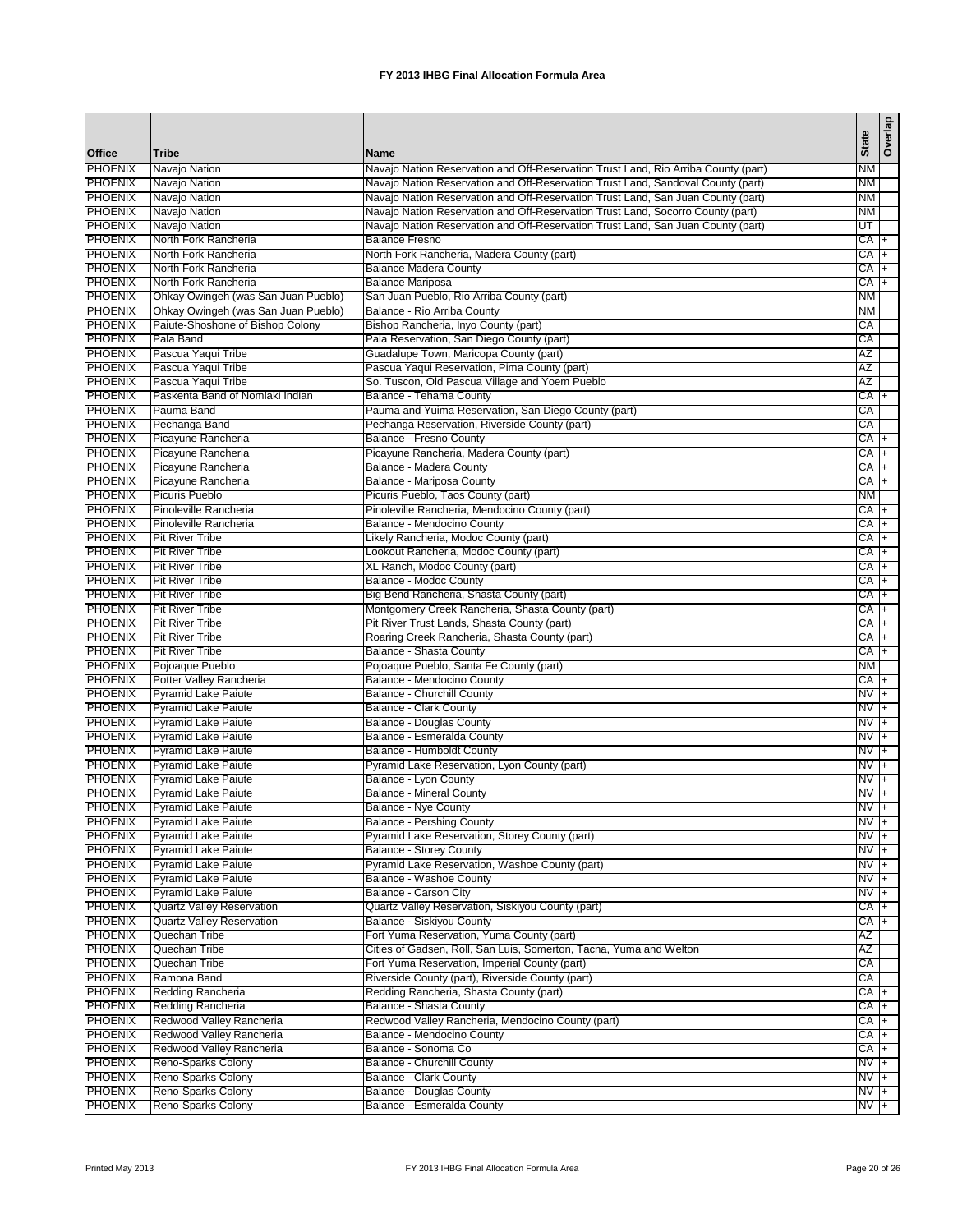|                                  |                                                        |                                                                                                  | <b>State</b>          | Overlap        |
|----------------------------------|--------------------------------------------------------|--------------------------------------------------------------------------------------------------|-----------------------|----------------|
| Office                           | <b>Tribe</b>                                           | <b>Name</b>                                                                                      |                       |                |
| <b>PHOENIX</b>                   | Reno-Sparks Colony                                     | Balance - Humboldt County                                                                        | $NVI +$               |                |
| <b>PHOENIX</b>                   | Reno-Sparks Colony                                     | Balance - Lyon County                                                                            | NV                    | ŀ.             |
| <b>PHOENIX</b><br><b>PHOENIX</b> | Reno-Sparks Colony                                     | <b>Balance - Mineral County</b><br>Balance - Nye County                                          | $NVI +$               |                |
| <b>PHOENIX</b>                   | Reno-Sparks Colony<br>Reno-Sparks Colony               | <b>Balance - Pershing County</b>                                                                 | NV +<br>$\frac{1}{2}$ |                |
| <b>PHOENIX</b>                   | Reno-Sparks Colony                                     | <b>Balance - Storey County</b>                                                                   | NV                    | $ + $          |
| <b>PHOENIX</b>                   | Reno-Sparks Colony                                     | Reno-Sparks Colony, Washoe County (part)                                                         | NV +                  |                |
| <b>PHOENIX</b>                   | Reno-Sparks Colony                                     | Balance - Washoe County                                                                          | NV                    | l+             |
| <b>PHOENIX</b>                   | Reno-Sparks Colony                                     | Balance - Carson City                                                                            | NV +                  |                |
| <b>PHOENIX</b>                   | Resighini Rancheria                                    | Resighini Rancheria, Del Norte County (part)                                                     | СA                    |                |
| <b>PHOENIX</b>                   | <b>Rincon Reservation</b>                              | Rincon Reservation, San Diego County (part)                                                      | CA                    |                |
| <b>PHOENIX</b>                   | Robinson Rancheria                                     | Robinson Rancheria and Off-Reservation Trust Land, Lake County (part)                            | CA +                  |                |
| <b>PHOENIX</b>                   | Robinson Rancheria                                     | Balance - Lake County                                                                            | CA +                  |                |
| <b>PHOENIX</b>                   | Rohnerville Rancheria (Bear River Bd)                  | Rohnerville Rancheria, Humboldt County (part)                                                    | CA                    |                |
| <b>PHOENIX</b>                   | Round Valley Reservation                               | Round Valley Reservation and Off-Reservation Trust Land, Mendocino County (part)                 | СA                    | $+$            |
| <b>PHOENIX</b><br><b>PHOENIX</b> | Round Valley Reservation<br>Round Valley Reservation   | Balance - Mendocino County<br>Balance - Sonoma County                                            | $CA +$<br>CA +        |                |
| <b>PHOENIX</b>                   | Round Valley Reservation                               | Round Valley Reservation and Off-Reservation Trust Land, Trinity County (part)                   | CA                    | I+             |
| <b>PHOENIX</b>                   | Rumsey Rancheria                                       | Rumsey Rancheria, Yolo County (part)                                                             | СA                    | $\overline{+}$ |
| <b>PHOENIX</b>                   | Rumsey Rancheria                                       | Balance - Yolo County                                                                            | СA                    | $\overline{+}$ |
| <b>PHOENIX</b>                   | Salt River Plma-Maricopa                               | Salt River Reservation, Maricopa County (part)                                                   | AZ                    |                |
| <b>PHOENIX</b>                   | San Carlos Apache                                      | San Carlos Reservation, Gila County (part)                                                       | AZ                    |                |
| <b>PHOENIX</b>                   | San Carlos Apache                                      | Cities of Hayden, Winkleman, Globe and Miami                                                     | ΑZ                    |                |
| <b>PHOENIX</b>                   | San Carlos Apache                                      | San Carlos Reservation, Graham County (part)                                                     | ΑZ                    |                |
| <b>PHOENIX</b>                   | San Carlos Apache                                      | Cities of Eden, Thatcher, Pima, Safford and Fort Thomas                                          | ΑZ                    |                |
| <b>PHOENIX</b>                   | San Carlos Apache                                      | City of Showlow                                                                                  | AZ                    |                |
| <b>PHOENIX</b>                   | San Carlos Apache                                      | San Carlos Reservation, Pinal County (part)                                                      | <b>AZ</b>             |                |
| <b>PHOENIX</b>                   | San Carlos Apache                                      | City of Superior                                                                                 | AΖ                    |                |
| <b>PHOENIX</b><br><b>PHOENIX</b> | San Felipe Pueblo                                      | San Felipe Pueblo, Sandoval County (part)                                                        | NM                    |                |
| <b>PHOENIX</b>                   | San Ildefonso Pueblo<br>San Ildefonso Pueblo           | San Ildefonso Pueblo, Sandoval County (part)<br>San Ildefonso Pueblo, Santa Fe County (part)     | NM<br>ΝM              |                |
| <b>PHOENIX</b>                   | San Juan Southern Paiute Tribe                         | Balance - Coconino County                                                                        | AZ +                  |                |
| <b>PHOENIX</b>                   | San Manuel Band                                        | San Manuel Reservation, San Bernardino County (part)                                             | СA                    |                |
| <b>PHOENIX</b>                   | San Pasqual Band                                       | San Pasqual Reservation, San Diego County (part)                                                 | CA                    |                |
| <b>PHOENIX</b>                   | San Rosa Band of Cahuilla                              | Santa Rosa Reservation, Riverside County (part)                                                  | CA                    |                |
| <b>PHOENIX</b>                   | Sandia Pueblo                                          | Sandia Pueblo, Bernalillo County (part)                                                          | <b>NM</b>             |                |
| <b>PHOENIX</b>                   | Sandia Pueblo                                          | Sandia Pueblo, Sandoval County (part)                                                            | ΝM                    |                |
| <b>PHOENIX</b>                   | Santa Ana Pueblo                                       | Santa Ana Pueblo, Sandoval County (part)                                                         | <b>NM</b>             |                |
| <b>PHOENIX</b>                   | Santa Clara Pueblo                                     | Santa Clara Pueblo, Rio Arriba County (part)                                                     | <b>NM</b>             |                |
| <b>PHOENIX</b>                   | Santa Clara Pueblo                                     | Santa Clara Pueblo, Sandoval County (part)                                                       | NM                    |                |
| <b>PHOENIX</b>                   | Santa Clara Pueblo                                     | Santa Clara Pueblo, Santa Fe County (part)                                                       | NM                    |                |
| <b>PHOENIX</b><br><b>PHOENIX</b> | Santa Rosa Rancheria<br>Santa Ynez Band of Chumash     | Santa Rosa Rancheria, Kings County (part)<br>Santa Ynez Reservation, Santa Barbara County (part) | СA                    |                |
| <b>PHOENIX</b>                   | Santa Ysabel Reservation                               | Santa Ysabel Reservation, San Diego County (part)                                                | СA<br>СA              |                |
| <b>PHOENIX</b>                   | Santo Domingo Pueblo                                   | Santo Domingo Pueblo, Sandoval County (part)                                                     | <b>NM</b>             |                |
| <b>PHOENIX</b>                   | Santo Domingo Pueblo                                   | Santo Domingo Pueblo, Santa Fe County (part)                                                     | <b>NM</b>             |                |
| <b>PHOENIX</b>                   | Scotts Valley (Pomo)                                   | Balance - Contra Costa County                                                                    | $CA +$                |                |
| <b>PHOENIX</b>                   | Scotts Valley (Pomo)                                   | Balance - Lake County                                                                            | $CA +$                |                |
| <b>PHOENIX</b>                   | Scotts Valley (Pomo)                                   | Balance - Mendocino County                                                                       | CA +                  |                |
| <b>PHOENIX</b>                   | Scotts Valley (Pomo)                                   | Balance - Sonoma County                                                                          | CA +                  |                |
| <b>PHOENIX</b>                   | Sherwood Valley Rancheria                              | Balance - Lake County                                                                            | $CA +$                |                |
| <b>PHOENIX</b>                   | Sherwood Valley Rancheria                              | Sherwood Valley Rancheria, Mendocino County (part)                                               | $CA +$                |                |
| <b>PHOENIX</b>                   | Sherwood Valley Rancheria                              | Balance - Mendocino County                                                                       | CA +                  |                |
| <b>PHOENIX</b><br><b>PHOENIX</b> | Sherwood Valley Rancheria                              | Balance - Sonoma County                                                                          | CA +                  |                |
| <b>PHOENIX</b>                   | Shingle Springs Rancheria<br>Shingle Springs Rancheria | Shingle Springs Rancheria, El Dorado County (part)<br>Balance - El Dorado County                 | CA<br>CA              |                |
| <b>PHOENIX</b>                   | Smith River Rancheria                                  | Smith River Rancheria, Del Norte County (part)                                                   | $CA +$                |                |
| <b>PHOENIX</b>                   | Smith River Rancheria                                  | Balance - Del Norte County                                                                       | CA +                  |                |
| <b>PHOENIX</b>                   | Smith River Rancheria                                  | Balance - Humboldt County                                                                        | CA  +                 |                |
| <b>PHOENIX</b>                   | Smith River Rancheria                                  | Balance - Coos County                                                                            | OR I+                 |                |
| <b>PHOENIX</b>                   | Smith River Rancheria                                  | <b>Balance - Curry County</b>                                                                    | CA +                  |                |
| <b>PHOENIX</b>                   | Smith River Rancheria                                  | Balance - Josephine County                                                                       | OR +                  |                |
| <b>PHOENIX</b>                   | Soboba Band                                            | Soboba Reservation, Riverside County (part)                                                      | СA                    |                |
| <b>PHOENIX</b>                   | Stewarts Point Rancheria                               | Stewarts Point Rancheria, Sonoma County (part)                                                   | $CA +$                |                |
| <b>PHOENIX</b>                   | Stewarts Point Rancheria                               | Balance - Sonoma County                                                                          | CA +                  |                |
| <b>PHOENIX</b>                   | Sulphur Bank Rancheria                                 | Sulphur Bank Rancheria, Lake County (part)                                                       | CA +                  |                |
| <b>PHOENIX</b>                   | Sulphur Bank Rancheria                                 | <b>Balance - Lake County</b>                                                                     | $CA +$                |                |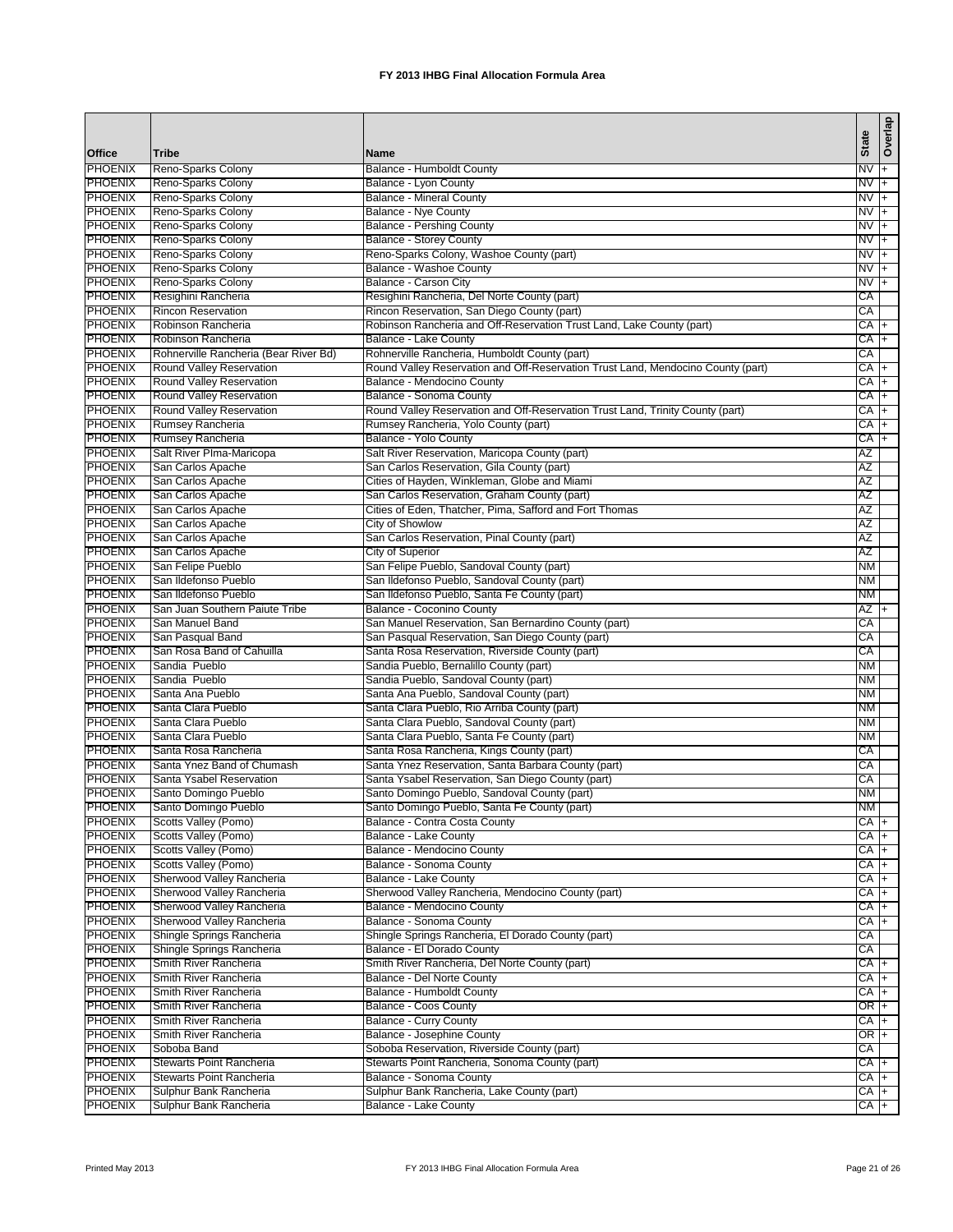| Office                           | <b>Tribe</b>                                                         | <b>Name</b>                                                                                                                       | <b>State</b>      | Overlap        |
|----------------------------------|----------------------------------------------------------------------|-----------------------------------------------------------------------------------------------------------------------------------|-------------------|----------------|
| <b>PHOENIX</b>                   | Summit Lake Paiute Tribe                                             | Summit Lake Reservation, Humboldt County (part)                                                                                   | NV                |                |
| <b>PHOENIX</b>                   | Susanville Rancheria                                                 | Susanville Rancheria, Lassen County (part)                                                                                        | CA                |                |
| <b>PHOENIX</b>                   | Susanville Rancheria                                                 | Balance - Lassen County                                                                                                           | CA                |                |
| <b>PHOENIX</b>                   | Sycuan Band of Kumeyaay Nation                                       | Sycuan Reservation, San Diego County (part)                                                                                       | CA                |                |
| <b>PHOENIX</b>                   | Table Bluff Rancheria, Wiyot Tribe                                   | Table Bluff Reservation and Off-Reservation Trust Land, Humboldt County (part)                                                    | CA                |                |
| <b>PHOENIX</b>                   | Table Mountain Rancheria                                             | Table Mountain Rancheria, Fresno County (part)                                                                                    | CA                |                |
| <b>PHOENIX</b>                   | <b>Taos Pueblo</b>                                                   | Taos Pueblo and Off-Reservation Trust Land, Taos County (part)                                                                    | NΜ                |                |
| <b>PHOENIX</b>                   | <b>Tejon Indian Tribe</b>                                            |                                                                                                                                   | CA                |                |
| <b>PHOENIX</b>                   | Te-Moak                                                              | Elko Colony, Elko County (part)                                                                                                   | NV                |                |
| <b>PHOENIX</b>                   | Te-Moak                                                              | South Fork Reservation and Off-Reservation Trust Land, Elko County (part)                                                         | NV                |                |
| <b>PHOENIX</b>                   | Te-Moak                                                              | Wells Colony, Elko County (part)                                                                                                  | NV                |                |
| <b>PHOENIX</b>                   | Te-Moak                                                              | Battle Mountain Reservation, Lander County (part)                                                                                 | NV                |                |
| <b>PHOENIX</b>                   | <b>Tesuque Pueblo</b>                                                | Tesuque Pueblo and Off-Reservation Trust Land, Santa Fe County (part)                                                             | <b>NM</b>         |                |
| <b>PHOENIX</b>                   | Tohono O'Odham Nation                                                | Tohono O'odham Reservation and Off-Reservation Trust Land, Maricopa County (part)                                                 | AZ                |                |
| <b>PHOENIX</b>                   | Tohono O'Odham Nation                                                | Tohono O'odham Reservation and Off-Reservation Trust Land, Pima County (part)                                                     | <b>AZ</b>         |                |
| <b>PHOENIX</b>                   | Tohono O'Odham Nation                                                | Tohono O'odham Reservation and Off-Reservation Trust Land, Pinal County (part)                                                    | ΑZ                |                |
| <b>PHOENIX</b>                   | Tonto Apache of Arizona                                              | Payson (Yavapai-Apache) Community, Gila County (part)                                                                             | AΖ                |                |
| <b>PHOENIX</b><br><b>PHOENIX</b> | Torres-Martinez Band of Cahuilla<br>Torres-Martinez Band of Cahuilla | Torres-Martinez Reservation, Imperial County (part)                                                                               | CA<br>СA          |                |
| <b>PHOENIX</b>                   | <b>Trinidad Rancheria</b>                                            | Torres-Martinez Reservation, Riverside County (part)<br>Trinidad Rancheria and Off-Reservation Trust Land, Humboldt County (part) | CA                |                |
| <b>PHOENIX</b>                   | Tule River Indian Tribe                                              | Tule River Reservation, Tulare County (part)                                                                                      | CA                |                |
| <b>PHOENIX</b>                   | Tule River Indian Tribe                                              | <b>Balance - Tulare County</b>                                                                                                    | СA                |                |
| <b>PHOENIX</b>                   | Tuolumne Band of Me-Wuk Indians                                      | Tuolumne Rancheria and Off-Reservation Trust Land, Tuolumne County (part)                                                         | CA                |                |
| <b>PHOENIX</b>                   | Tuolumne Band of Me-Wuk Indians                                      | Balance - Tuolumne County                                                                                                         | СA                |                |
| <b>PHOENIX</b>                   | <b>Twenty Nine Palms Band</b>                                        | Riverside County (part), Riverside County (part)                                                                                  | CA                |                |
| <b>PHOENIX</b>                   | <b>Twenty Nine Palms Band</b>                                        | San Bernardino County (part), San Bernardino County (part)                                                                        | CA                |                |
| <b>PHOENIX</b>                   | Upper Lake Rancheria (Habematolel Pomo                               | Upper Lake Rancheria, Lake County (part)                                                                                          | СA                | $\overline{+}$ |
| <b>PHOENIX</b>                   | Upper Lake Rancheria (Habematolel Pomo                               | Balance - Lake County                                                                                                             | CA +              |                |
| <b>PHOENIX</b>                   | Utu Utu Gwaiti Paiute                                                | Benton Paiute Reservation, Mono County (part)                                                                                     | CA                |                |
| <b>PHOENIX</b>                   | Viejas Group of Capitan Grande                                       | Viejas Rancheria, San Diego County (part)                                                                                         | CA                |                |
| <b>PHOENIX</b>                   | <b>Walker River Paiute Tribe</b>                                     | Walker River Reservation, Churchill County (part)                                                                                 | $NVI +$           |                |
| <b>PHOENIX</b>                   | <b>Walker River Paiute Tribe</b>                                     | Balance - Churchill County                                                                                                        | NV +              |                |
| <b>PHOENIX</b>                   | <b>Walker River Paiute Tribe</b>                                     | <b>Balance - Clark County</b>                                                                                                     | $NVI +$           |                |
| <b>PHOENIX</b>                   | <b>Walker River Paiute Tribe</b>                                     | <b>Balance - Douglas County</b>                                                                                                   | $NVI +$           |                |
| <b>PHOENIX</b>                   | <b>Walker River Paiute Tribe</b>                                     | Balance - Esmeralda County                                                                                                        | N <sub>V</sub>    |                |
| <b>PHOENIX</b>                   | <b>Walker River Paiute Tribe</b>                                     | Balance - Humboldt County                                                                                                         | $NVI +$           |                |
| <b>PHOENIX</b>                   | <b>Walker River Paiute Tribe</b>                                     | Walker River Reservation, Lyon County (part)                                                                                      | NV                | ŀ+             |
| <b>PHOENIX</b>                   | <b>Walker River Paiute Tribe</b>                                     | Balance - Lyon County                                                                                                             | NV                | l+             |
| <b>PHOENIX</b>                   | <b>Walker River Paiute Tribe</b>                                     | Walker River Reservation, Mineral County (part)                                                                                   | NV                | $+$            |
| <b>PHOENIX</b>                   | <b>Walker River Paiute Tribe</b>                                     | <b>Balance - Mineral County</b>                                                                                                   | NV                | T+             |
| <b>PHOENIX</b>                   | <b>Walker River Paiute Tribe</b>                                     | <b>Balance - Nye County</b>                                                                                                       | NV                | $ + $          |
| <b>PHOENIX</b>                   | <b>Walker River Paiute Tribe</b>                                     | <b>Balance - Pershing County</b>                                                                                                  | NV                | l+             |
| <b>PHOENIX</b><br><b>PHOENIX</b> | <b>Walker River Paiute Tribe</b>                                     | <b>Balance - Storey County</b>                                                                                                    | NV                | l+             |
| <b>PHOENIX</b>                   | <b>Walker River Paiute Tribe</b><br><b>Walker River Paiute Tribe</b> | Balance - Washoe County                                                                                                           | NV                | $+$            |
| PHOENIX                          |                                                                      | Balance - Carson City                                                                                                             | NV                | $+$            |
| <b>PHOENIX</b>                   | <b>Washoe Tribe</b><br><b>Washoe Tribe</b>                           | Woodfords Community, Alpine County (part)<br><b>Balance - Churchill County</b>                                                    | $CA +$<br>$NVI +$ |                |
| <b>PHOENIX</b>                   | <b>Washoe Tribe</b>                                                  | Balance - Clark County                                                                                                            | $NVI +$           |                |
| <b>PHOENIX</b>                   | <b>Washoe Tribe</b>                                                  | Dresslerville Colony, Douglas County (part)                                                                                       | $NVI +$           |                |
| <b>PHOENIX</b>                   | <b>Washoe Tribe</b>                                                  | Stewart Community, Douglas County (part)                                                                                          | $NVI +$           |                |
| <b>PHOENIX</b>                   | <b>Washoe Tribe</b>                                                  | Balance - Douglas County                                                                                                          | $N\bar{V}$ +      |                |
| <b>PHOENIX</b>                   | <b>Washoe Tribe</b>                                                  | Balance - Esmeralda County                                                                                                        | $NVI +$           |                |
| <b>PHOENIX</b>                   | <b>Washoe Tribe</b>                                                  | Balance - Humboldt County                                                                                                         | $NVI +$           |                |
| <b>PHOENIX</b>                   | <b>Washoe Tribe</b>                                                  | Balance - Lyon County                                                                                                             | $NV +$            |                |
| <b>PHOENIX</b>                   | <b>Washoe Tribe</b>                                                  | <b>Balance - Mineral County</b>                                                                                                   | $NVI +$           |                |
| <b>PHOENIX</b>                   | <b>Washoe Tribe</b>                                                  | <b>Balance - Nye County</b>                                                                                                       | $NVI +$           |                |
| <b>PHOENIX</b>                   | <b>Washoe Tribe</b>                                                  | <b>Balance - Pershing County</b>                                                                                                  | $NVI +$           |                |
| <b>PHOENIX</b>                   | <b>Washoe Tribe</b>                                                  | <b>Balance - Storey County</b>                                                                                                    | $NVI +$           |                |
| <b>PHOENIX</b>                   | <b>Washoe Tribe</b>                                                  | Balance - Washoe County                                                                                                           | $NVI +$           |                |
| <b>PHOENIX</b>                   | <b>Washoe Tribe</b>                                                  | Carson Colony, Carson City (part)                                                                                                 | $NVI +$           |                |
| <b>PHOENIX</b>                   | <b>Washoe Tribe</b>                                                  | Stewart Community, Carson City (part)                                                                                             | $NV +$            |                |
| <b>PHOENIX</b>                   | <b>Washoe Tribe</b>                                                  | Balance - Carson City                                                                                                             | NV +              |                |
| <b>PHOENIX</b>                   | White Mountain Apache (Fort Apache)                                  | Fort Apache Reservation, Apache County (part)                                                                                     | ΑZ                |                |
| <b>PHOENIX</b>                   | White Mountain Apache (Fort Apache)                                  | Fort Apache Reservation, Gila County (part)                                                                                       | ΑZ                |                |
| <b>PHOENIX</b>                   | White Mountain Apache (Fort Apache)                                  | Fort Apache Reservation, Navajo County (part)                                                                                     | AΖ                |                |
| <b>PHOENIX</b>                   | Wilton Rancheria                                                     | <b>Newly Recognized Tribe</b>                                                                                                     | CA                |                |
| <b>PHOENIX</b>                   | Winnemucca Colony                                                    | Winnemucca Colony, Humboldt County (part)                                                                                         | NV                |                |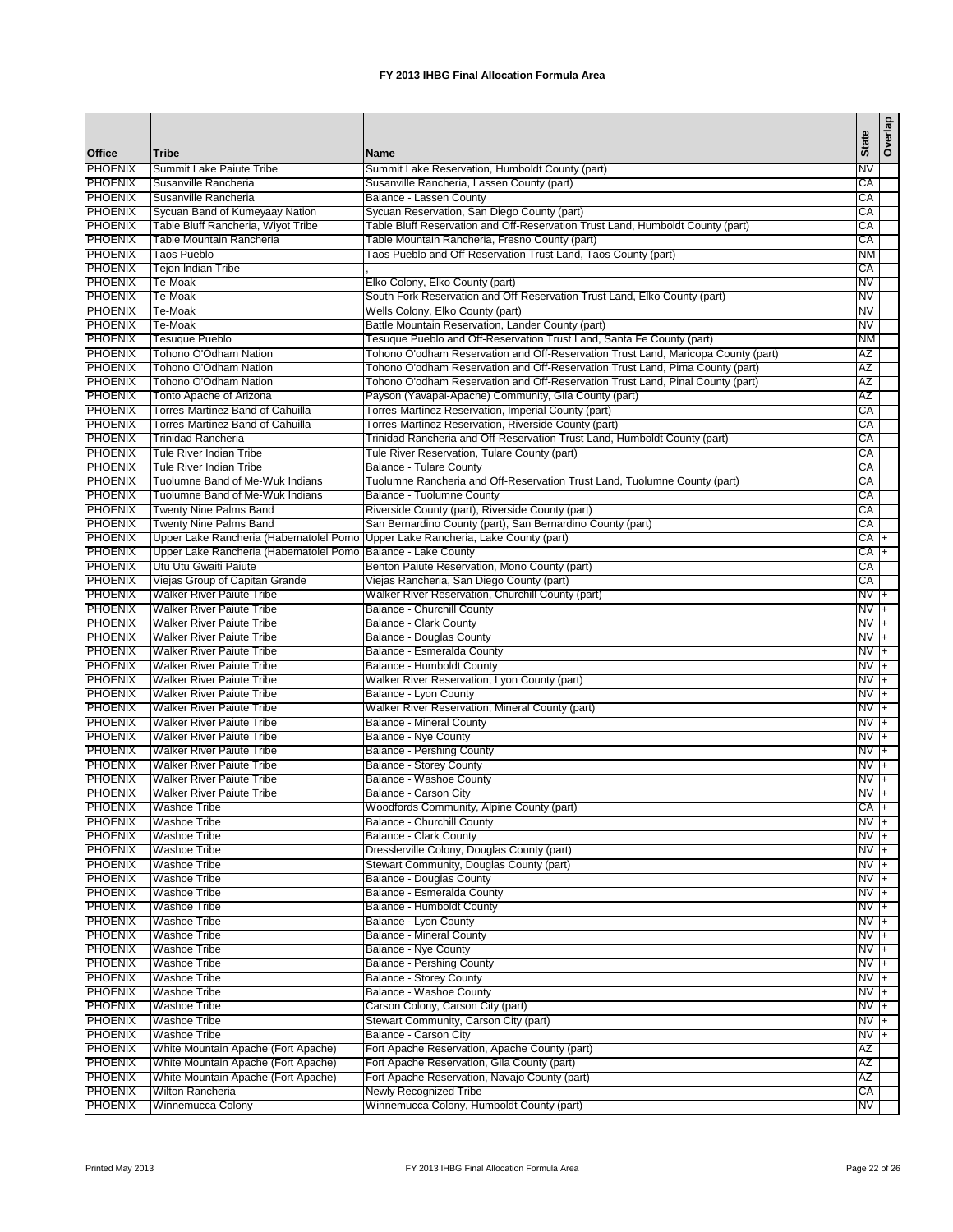|                |                               |                                                                             | <b>State</b> |           | Overlap        |
|----------------|-------------------------------|-----------------------------------------------------------------------------|--------------|-----------|----------------|
| Office         | Tribe                         | <b>Name</b>                                                                 |              |           |                |
| <b>PHOENIX</b> | Yavapai-Apache (Camp Verde)   | Camp Verde Reservation, Yavapai County (part)                               | AZ           |           |                |
| <b>PHOENIX</b> | Yavapai-Prescott              | Yavapai Reservation, Yavapai County (part)                                  | AZ           |           |                |
| <b>PHOENIX</b> | Yerington Paiute Tribe        | <b>Balance - Churchill County</b>                                           |              | $NVI +$   |                |
| <b>PHOENIX</b> | <b>Yerington Paiute Tribe</b> | <b>Balance - Clark County</b>                                               |              | NV        | $+$            |
| <b>PHOENIX</b> | <b>Yerington Paiute Tribe</b> | <b>Balance - Douglas County</b>                                             | NV           |           |                |
| <b>PHOENIX</b> | <b>Yerington Paiute Tribe</b> | Balance - Esmeralda County                                                  |              | NV        | $+$            |
| <b>PHOENIX</b> | <b>Yerington Paiute Tribe</b> | Balance - Humboldt County                                                   | NV           |           | $\overline{+}$ |
| PHOENIX        | <b>Yerington Paiute Tribe</b> | Campbell Ranch, Lyon County (part)                                          | NV           |           | $\ddot{}$      |
| <b>PHOENIX</b> | <b>Yerington Paiute Tribe</b> | Yerington Colony, Lyon County (part)                                        |              | NV        | $\ddot{}$      |
| <b>PHOENIX</b> | <b>Yerington Paiute Tribe</b> | <b>Balance - Lyon County</b>                                                | NV           |           | $\overline{+}$ |
| <b>PHOENIX</b> | <b>Yerington Paiute Tribe</b> | <b>Balance - Mineral County</b>                                             | NV           |           |                |
| <b>PHOENIX</b> | <b>Yerington Paiute Tribe</b> | <b>Balance - Nye County</b>                                                 |              | NV        | $+$            |
| <b>PHOENIX</b> | <b>Yerington Paiute Tribe</b> | <b>Balance - Pershing County</b>                                            | NV           |           | $\overline{+}$ |
| <b>PHOENIX</b> | <b>Yerington Paiute Tribe</b> | <b>Balance - Storey County</b>                                              | NV           |           |                |
| <b>PHOENIX</b> | <b>Yerington Paiute Tribe</b> | <b>Balance - Washoe County</b>                                              | NV           |           | $\ddot{}$      |
| <b>PHOENIX</b> | <b>Yerington Paiute Tribe</b> | Balance - Carson City                                                       | NV           |           | $\overline{+}$ |
| <b>PHOENIX</b> | Yomba Shoshone Tribe          | Balance - Churchill County                                                  | NV           |           | $+$            |
| <b>PHOENIX</b> | Yomba Shoshone Tribe          | <b>Balance - Clark County</b>                                               | NV           |           | $\ddot{}$      |
| <b>PHOENIX</b> | Yomba Shoshone Tribe          | <b>Balance - Douglas County</b>                                             | NV           |           | $\overline{+}$ |
| PHOENIX        | Yomba Shoshone Tribe          | Balance - Esmeralda County                                                  | NV           |           |                |
| <b>PHOENIX</b> | Yomba Shoshone Tribe          | Balance - Humboldt County                                                   | NV           |           | $+$            |
| <b>PHOENIX</b> | Yomba Shoshone Tribe          | <b>Balance - Lyon County</b>                                                | NV           |           | $\overline{+}$ |
| <b>PHOENIX</b> | Yomba Shoshone Tribe          | <b>Balance - Mineral County</b>                                             | NV           |           | $+$            |
| <b>PHOENIX</b> | Yomba Shoshone Tribe          | Yomba Reservation, Nye County (part)                                        | NV           |           | $\ddot{}$      |
| <b>PHOENIX</b> | Yomba Shoshone Tribe          | <b>Balance - Nye County</b>                                                 | NV           |           | $\overline{+}$ |
| <b>PHOENIX</b> | Yomba Shoshone Tribe          | <b>Balance - Pershing County</b>                                            | NV           |           | $+$            |
| <b>PHOENIX</b> | Yomba Shoshone Tribe          | <b>Balance - Storey County</b>                                              | NV           |           | $\ddot{}$      |
| <b>PHOENIX</b> | Yomba Shoshone Tribe          | Balance - Washoe County                                                     | NV           |           | $\overline{+}$ |
| <b>PHOENIX</b> | Yomba Shoshone Tribe          | Balance - Carson City                                                       | NV           |           | $+$            |
| <b>PHOENIX</b> | Ysleta Del Sur                | Ysleta Del Sur Pueblo and Off-Reservation Trust Land, El Paso County (part) | ТX           |           |                |
| <b>PHOENIX</b> | Ysleta Del Sur                | Balance - El Paso County                                                    | ТX           |           |                |
| <b>PHOENIX</b> | Ysleta Del Sur                | <b>Balance - Hudspeth County</b>                                            | ТX           |           |                |
| <b>PHOENIX</b> | <b>Yurok Tribe</b>            | Yurok Reservation, Del Norte County (part)                                  |              | CA        | $+$            |
| <b>PHOENIX</b> | Yurok Tribe                   | Balance - Del Norte County                                                  |              | CA        | $+$            |
| <b>PHOENIX</b> | Yurok Tribe                   | Yurok Reservation, Humboldt County (part)                                   | СA           |           | $\overline{+}$ |
| <b>PHOENIX</b> | <b>Yurok Tribe</b>            | Balance - Humboldt County                                                   | СA           |           |                |
| <b>PHOENIX</b> | Zia Pueblo                    | Zia Pueblo and Off-Reservation Trust Land, Sandoval County (part)           |              | ΝM        |                |
| <b>PHOENIX</b> | Zuni Tribe                    | Zuni Reservation and Off-Reservation Trust Land, Apache County (part)       | ΑZ           |           |                |
| <b>PHOENIX</b> | Zuni Tribe                    | Zuni Reservation and Off-Reservation Trust Land, Catron County (part)       |              | <b>NM</b> |                |
| <b>PHOENIX</b> | Zuni Tribe                    | Zuni Reservation and Off-Reservation Trust Land, Cibola County (part)       |              | ΝM        |                |
| <b>PHOENIX</b> | Zuni Tribe                    | Zuni Reservation and Off-Reservation Trust Land, McKinley County (part)     |              | NΜ        |                |
|                |                               |                                                                             |              |           |                |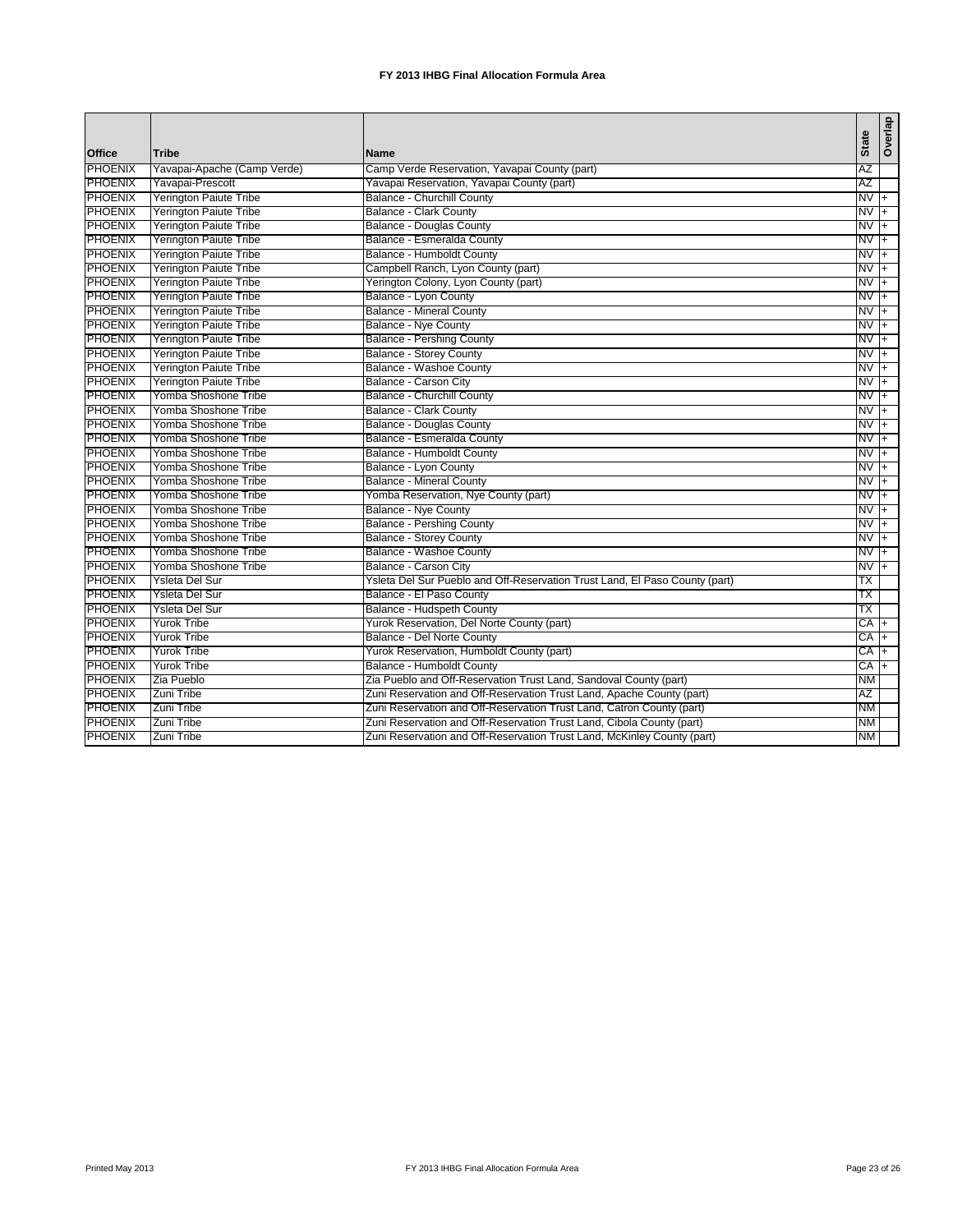|                                  |                                                                                  |                                                                                                                         | <b>State</b>    | Overlap   |
|----------------------------------|----------------------------------------------------------------------------------|-------------------------------------------------------------------------------------------------------------------------|-----------------|-----------|
| Office                           | Tribe                                                                            | Name                                                                                                                    |                 |           |
| <b>SEATTLE</b>                   | <b>Burns-Paiute Colony</b>                                                       | Burns Paiute Colony and Off-Reservation Trust Land, Harney County (part)                                                | OR              |           |
| <b>SEATTLE</b><br><b>SEATTLE</b> | <b>Burns-Paiute Colony</b><br><b>Chehalis Confederated Tribes</b>                | <b>Balance - Harney County</b><br>Chehalis Reservation, Grays Harbor County (part)                                      | OR<br>WA        |           |
| <b>SEATTLE</b>                   | <b>Chehalis Confederated Tribes</b>                                              | Balance - Grays Harbor County                                                                                           | WA              | $\ddot{}$ |
| <b>SEATTLE</b>                   | <b>Chehalis Confederated Tribes</b>                                              | Balance - Mason County                                                                                                  | WA              | $\ddot{}$ |
| <b>SEATTLE</b>                   | <b>Chehalis Confederated Tribes</b>                                              | Chehalis Reservation, Thurston County (part)                                                                            | WA +            |           |
| <b>SEATTLE</b>                   | <b>Chehalis Confederated Tribes</b>                                              | <b>Balance - Thurston County</b>                                                                                        | WA +            |           |
| <b>SEATTLE</b>                   | Coeur D'Alene Tribe                                                              | Coeur d'Alene Reservation, Benewah County (part)                                                                        | ID              |           |
| <b>SEATTLE</b>                   | Coeur D'Alene Tribe                                                              | Coeur d'Alene Reservation, Kootenai County (part)                                                                       | ID              |           |
| <b>SEATTLE</b>                   | <b>Colville Confederated Tribes</b>                                              | Colville Reservation and Off-Reservation Trust Land, Chelan County (part)                                               | WA              |           |
| <b>SEATTLE</b>                   | <b>Colville Confederated Tribes</b>                                              | Balance - Douglas County                                                                                                | WA              |           |
| <b>SEATTLE</b><br><b>SEATTLE</b> | <b>Colville Confederated Tribes</b><br><b>Colville Confederated Tribes</b>       | Colville Reservation and Off-Reservation Trust Land, Ferry County (part)<br>Balance - Ferry County                      | WA<br>WA        |           |
| <b>SEATTLE</b>                   | <b>Colville Confederated Tribes</b>                                              | Colville Reservation and Off-Reservation Trust Land, Okanogan County (part)                                             | WA              |           |
| <b>SEATTLE</b>                   | <b>Colville Confederated Tribes</b>                                              | Balance - Okanogan County                                                                                               | <b>WA</b>       |           |
| <b>SEATTLE</b>                   | <b>Colville Confederated Tribes</b>                                              | <b>Balance - Stevens County</b>                                                                                         | WA              |           |
| <b>SEATTLE</b>                   | Coos Bay Confederated Tribes                                                     | Coos, Lower Umpqua, and Siuslaw Reservation and Off-Reservation Trust Land, Coos County (part)                          | OR              |           |
| <b>SEATTLE</b>                   | Coos Bay Confederated Tribes                                                     | Balance - Coos County                                                                                                   | OR              |           |
| <b>SEATTLE</b>                   | Coos Bay Confederated Tribes                                                     | Coos, Lower Umpqua, and Siuslaw Reservation and Off-Reservation Trust Land, Curry County (part)                         | OR I            | $+$       |
| <b>SEATTLE</b>                   | Coos Bay Confederated Tribes                                                     | <b>Balance - Curry County</b>                                                                                           | CA +            |           |
| <b>SEATTLE</b>                   | Coos Bay Confederated Tribes                                                     | <b>Balance - Douglas County</b>                                                                                         | $OR +$          |           |
| <b>SEATTLE</b><br><b>SEATTLE</b> | Coos Bay Confederated Tribes<br>Coos Bay Confederated Tribes                     | Coos, Lower Umpqua, and Siuslaw Reservation and Off-Reservation Trust Land, Lane County (part)<br>Balance - Lane County | $OR +$<br>OR I+ |           |
| <b>SEATTLE</b>                   | Coos Bay Confederated Tribes                                                     | Balance - Lincoln County                                                                                                | OR I            | $\ddot{}$ |
| <b>SEATTLE</b>                   | Coquille Indian Tribe                                                            | Coquille Reservation and Off-Reservation Trust Land, Coos County (part)                                                 | OR I            | $+$       |
| <b>SEATTLE</b>                   | Coquille Indian Tribe                                                            | Balance - Coos County                                                                                                   | OR I+           |           |
| <b>SEATTLE</b>                   | Coquille Indian Tribe                                                            | Coquille Reservation and Off-Reservation Trust Land,                                                                    | OR +            |           |
| <b>SEATTLE</b>                   | Coquille Indian Tribe                                                            | <b>Balance - Curry County</b>                                                                                           | OR I+           |           |
| <b>SEATTLE</b>                   | Coquille Indian Tribe                                                            | Balance - Douglas County                                                                                                | $OR +$          |           |
| <b>SEATTLE</b>                   | Coquille Indian Tribe                                                            | Balance - Jackson County                                                                                                | $OR +$          |           |
| <b>SEATTLE</b><br><b>SEATTLE</b> | Coquille Indian Tribe                                                            | Balance - Lane County                                                                                                   | $OR +$<br>OR +  |           |
| <b>SEATTLE</b>                   | <b>Cow Creek Tribes</b><br><b>Cow Creek Tribes</b>                               | Balance - Coos County<br><b>Balance - Deschutes County</b>                                                              | $OR +$          |           |
| <b>SEATTLE</b>                   | <b>Cow Creek Tribes</b>                                                          | Cow Creek Reservation, Douglas County (part)                                                                            | OR  +           |           |
| <b>SEATTLE</b>                   | <b>Cow Creek Tribes</b>                                                          | Balance - Douglas County                                                                                                | OR I+           |           |
| <b>SEATTLE</b>                   | <b>Cow Creek Tribes</b>                                                          | Balance - Jackson County                                                                                                | OR  +           |           |
| <b>SEATTLE</b>                   | <b>Cow Creek Tribes</b>                                                          | Balance - Josephine County                                                                                              | OR I+           |           |
| <b>SEATTLE</b>                   | <b>Cow Creek Tribes</b>                                                          | Balance - Klamath County                                                                                                | OR I+           |           |
| <b>SEATTLE</b>                   | <b>Cow Creek Tribes</b>                                                          | Balance - Lane County                                                                                                   | OR I            | $\ddot{}$ |
| <b>SEATTLE</b>                   | <b>Cowlitz Tribe</b>                                                             | Balance - Clark County                                                                                                  | WA              |           |
| <b>SEATTLE</b>                   | <b>Cowlitz Tribe</b>                                                             | <b>Balance - Cowlitz County</b>                                                                                         | WA              |           |
| <b>SEATTLE</b><br><b>SEATTLE</b> | <b>Cowlitz Tribe</b><br>Fort Hall Shoshone-Bannock                               | <b>Balance - Lewis County</b><br>Fort Hall Reservation and Off-Reservation Trust Land, Bannock County (part)            | WA<br>ID        |           |
| <b>SEATTLE</b>                   | Fort Hall Shoshone-Bannock                                                       | Fort Hall Reservation and Off-Reservation Trust Land, Bingham County (part)                                             | ID              |           |
| <b>SEATTLE</b>                   | Fort Hall Shoshone-Bannock                                                       | Fort Hall Reservation and Off-Reservation Trust Land, Caribou County (part)                                             | ID              |           |
| <b>SEATTLE</b>                   | Fort Hall Shoshone-Bannock                                                       | Fort Hall Reservation and Off-Reservation Trust Land, Power County (part)                                               | ID              |           |
| <b>SEATTLE</b>                   | <b>Grand Ronde Confederated Tribes</b>                                           | <b>Balance - Marion County</b>                                                                                          | $OR +$          |           |
| <b>SEATTLE</b>                   | <b>Grand Ronde Confederated Tribes</b>                                           | Balance - Multnomah County                                                                                              | OR +            |           |
| <b>SEATTLE</b>                   | <b>Grand Ronde Confederated Tribes</b>                                           | Grand Ronde Reservation, Polk County (part)                                                                             | $OR +$          |           |
| <b>SEATTLE</b>                   | <b>Grand Ronde Confederated Tribes</b>                                           | Balance - Polk County                                                                                                   | OR  +           |           |
| <b>SEATTLE</b>                   | <b>Grand Ronde Confederated Tribes</b>                                           | Balance - Tillamook County                                                                                              | $OR +$          |           |
| <b>SEATTLE</b><br><b>SEATTLE</b> | <b>Grand Ronde Confederated Tribes</b><br><b>Grand Ronde Confederated Tribes</b> | <b>Balance - Washington County</b><br>Grand Ronde Reservation, Yamhill County (part)                                    | OR  +<br>$OR +$ |           |
| <b>SEATTLE</b>                   | <b>Grand Ronde Confederated Tribes</b>                                           | Balance - Yamhill County                                                                                                | $OR +$          |           |
| <b>SEATTLE</b>                   | Hoh Indian Tribe                                                                 | <b>Balance - Clallam County</b>                                                                                         | $WA +$          |           |
| <b>SEATTLE</b>                   | Hoh Indian Tribe                                                                 | Balance - Grays Harbor County                                                                                           | WA +            |           |
| <b>SEATTLE</b>                   | Hoh Indian Tribe                                                                 | Hoh Reservation, Jefferson County (part)                                                                                | $WA +$          |           |
| <b>SEATTLE</b>                   | Jamestown S'Klallam Tribe                                                        | Jamestown S'Klallam Reservation and Off-Reservation Trust Land, Clallam County (part)                                   | $WA +$          |           |
| <b>SEATTLE</b>                   | Jamestown S'Klallam Tribe                                                        | <b>Balance - Clallam County</b>                                                                                         | WA +            |           |
| <b>SEATTLE</b>                   | Jamestown S'Klallam Tribe                                                        | Balance - Jefferson County                                                                                              | WA +            |           |
| <b>SEATTLE</b>                   | Kalispel Indian Community                                                        | Kalispel Reservation, Pend Oreille County (part)                                                                        | <b>WA</b>       |           |
| <b>SEATTLE</b>                   | Kalispel Indian Community                                                        | Kalispel Reservation, Spokane County (part)                                                                             | WA              |           |
| <b>SEATTLE</b><br><b>SEATTLE</b> | <b>Klamath Tribes</b><br><b>Klamath Tribes</b>                                   | Klamath Reservation, Klamath County (part)<br>Balance - Klamath County                                                  | OR +<br>OR +    |           |
| <b>SEATTLE</b>                   | Kootenai Tribe                                                                   | Kootenai Reservation, Boundary County (part)                                                                            | ĪD              |           |
| <b>SEATTLE</b>                   | Lower Elwha Tribal Community                                                     | Lower Elwha Reservation and Off-Reservation Trust Land, Clallam County (part)                                           | WA +            |           |
| <b>SEATTLE</b>                   | Lower Elwha Tribal Community                                                     | <b>Balance - Clallam County</b>                                                                                         | WA +            |           |
|                                  |                                                                                  |                                                                                                                         |                 |           |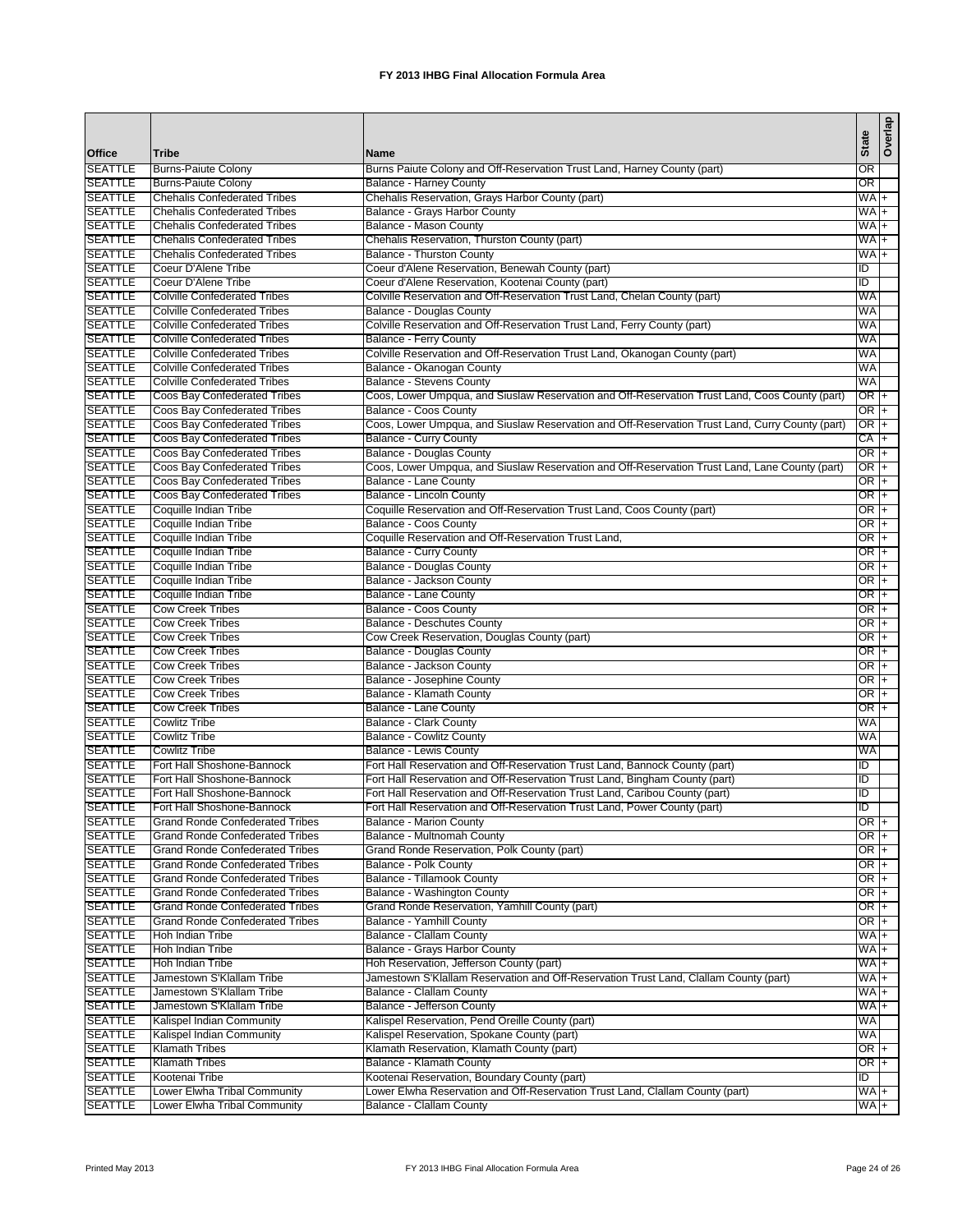|                                  |                                                                        |                                                                                                        | State                              | Overlap |
|----------------------------------|------------------------------------------------------------------------|--------------------------------------------------------------------------------------------------------|------------------------------------|---------|
| Office                           | <b>Tribe</b>                                                           | <b>Name</b>                                                                                            |                                    |         |
| <b>SEATTLE</b>                   | Lummi Tribe                                                            | Lummi Reservation, Whatcom County (part)                                                               | WA +                               |         |
| <b>SEATTLE</b><br><b>SEATTLE</b> | Lummi Tribe<br>Makah Indian Tribe                                      | Whatcom County (part)<br>Makah Reservation, Clallam County (part)                                      | $WA +$<br>WA                       |         |
| <b>SEATTLE</b>                   | Muckleshoot Indian Tribe                                               | Muckleshoot Reservation and Off-Reservation Trust Land, King County (part)                             | WA                                 |         |
| <b>SEATTLE</b>                   | Muckleshoot Indian Tribe                                               | Muckleshoot Reservation and Off-Reservation Trust Land, Pierce County (part)                           | WA                                 |         |
| <b>SEATTLE</b>                   | Nez Perce Tribe                                                        | Nez Perce Reservation, Clearwater County (part)                                                        | ΙD                                 |         |
| <b>SEATTLE</b>                   | Nez Perce Tribe                                                        | Nez Perce Reservation, Idaho County (part)                                                             | ΙD                                 |         |
| <b>SEATTLE</b>                   | Nez Perce Tribe                                                        | Nez Perce Reservation, Lewis County (part)                                                             | ĪD                                 |         |
| <b>SEATTLE</b>                   | Nez Perce Tribe                                                        | Nez Perce Reservation, Nez Perce County (part)                                                         | ID                                 |         |
| <b>SEATTLE</b>                   | Nisqually Indian Community                                             | Nisqually Reservation, Pierce County (part)                                                            | $WA$ +                             |         |
| <b>SEATTLE</b>                   | Nisqually Indian Community                                             | Pierce County (part)                                                                                   | $WA$ +                             |         |
| <b>SEATTLE</b>                   | <b>Nisqually Indian Community</b>                                      | Nisqually Reservation, Thurston County (part)                                                          | WA +                               |         |
| <b>SEATTLE</b>                   | <b>Nisqually Indian Community</b>                                      | <b>Balance - Thurston County</b>                                                                       | WA +                               |         |
| <b>SEATTLE</b><br><b>SEATTLE</b> | Nooksack Tribe<br>Nooksack Tribe                                       | Nooksack Reservation and Off-Reservation Trust Land, Whatcom County (part)<br>Balance - Whatcom County | WA <sub>+</sub><br>WA <sub>+</sub> |         |
| <b>SEATTLE</b>                   | Port Gamble Indian Community                                           | Port Gamble Reservation, Kitsap County (part)                                                          | WA <sub>+</sub>                    |         |
| <b>SEATTLE</b>                   | Port Gamble Indian Community                                           | Balance - Kitsap County                                                                                | WA +                               |         |
| <b>SEATTLE</b>                   | <b>Puyallup Tribe</b>                                                  | Puyallup Reservation and Off-Reservation Trust Land, King County (part)                                | $WA +$                             |         |
| <b>SEATTLE</b>                   | <b>Puyallup Tribe</b>                                                  | Puyallup Reservation and Off-Reservation Trust Land, Pierce County (part)                              | WA +                               |         |
| <b>SEATTLE</b>                   | <b>Puyallup Tribe</b>                                                  | Balance - Pierce County                                                                                | $WA +$                             |         |
| <b>SEATTLE</b>                   | <b>Quileute Tribe</b>                                                  | Quileute Reservation, Clallam County (part)                                                            | <b>WA</b>                          |         |
| <b>SEATTLE</b>                   | <b>Quinault Tribe</b>                                                  | Quinault Reservation, Grays Harbor County (part)                                                       | $WA +$                             |         |
| <b>SEATTLE</b>                   | <b>Quinault Tribe</b>                                                  | Balance - Grays Harbor County                                                                          | WA +                               |         |
| <b>SEATTLE</b>                   | <b>Quinault Tribe</b>                                                  | Quinault Reservation, Jefferson County (part)                                                          | $WA +$                             |         |
| <b>SEATTLE</b>                   | <b>Quinault Tribe</b>                                                  | Balance - Jefferson County                                                                             | WA +                               |         |
| <b>SEATTLE</b>                   | <b>Samish Nation</b>                                                   | <b>Balance - Island County</b>                                                                         | WA +                               |         |
| <b>SEATTLE</b>                   | <b>Samish Nation</b>                                                   | Balance - San Juan County, San Juan County                                                             | $WA +$                             |         |
| <b>SEATTLE</b><br><b>SEATTLE</b> | <b>Samish Nation</b><br><b>Samish Nation</b>                           | Samish, Skagit County (part)<br>Balance - Skagit County                                                | WA +                               |         |
| <b>SEATTLE</b>                   | <b>Samish Nation</b>                                                   | Balance - Snohomish County                                                                             | WA +<br>$WA +$                     |         |
| <b>SEATTLE</b>                   | <b>Samish Nation</b>                                                   | Balance - Whatcom County                                                                               | WA <sub>+</sub>                    |         |
| <b>SEATTLE</b>                   | Sauk-Suiattle Indian Tribe                                             | Balance - King County                                                                                  | WA <sub>+</sub>                    |         |
| <b>SEATTLE</b>                   | Sauk-Suiattle Indian Tribe                                             | <b>Balance - Pierce County</b>                                                                         | $WA +$                             |         |
| <b>SEATTLE</b>                   | Sauk-Suiattle Indian Tribe                                             | Sauk-Suiattle Reservation, Skagit County (part)                                                        | $WA +$                             |         |
| <b>SEATTLE</b>                   | Sauk-Suiattle Indian Tribe                                             | Sauk-Suiattle Reservation, Snohomish County (part)                                                     | WA +                               |         |
| <b>SEATTLE</b>                   | Sauk-Suiattle Indian Tribe                                             | Balance - Snohomish County                                                                             | $WA +$                             |         |
| <b>SEATTLE</b>                   | <b>Shoalwater Bay Tribe</b>                                            | Shoalwater Bay Reservation and Off-Reservation Trust Land, Pacific County (part)                       | WA                                 |         |
| <b>SEATTLE</b>                   | Shoalwater Bay Tribe                                                   | <b>Balance - Pacific County</b>                                                                        | WA                                 |         |
| <b>SEATTLE</b>                   | <b>Siletz Confederated Tribes</b>                                      | <b>Balance - Benton County</b>                                                                         | OR +                               |         |
| <b>SEATTLE</b><br><b>SEATTLE</b> | <b>Siletz Confederated Tribes</b><br><b>Siletz Confederated Tribes</b> | Balance - Clackamas County                                                                             | OR +                               |         |
| <b>SEATTLE</b>                   | <b>Siletz Confederated Tribes</b>                                      | Balance - Lane County<br>Siletz Reservation and Off-Reservation Trust Land, Lincoln County (part)      | OR  +<br>OR  +                     |         |
| <b>SEATTLE</b>                   | <b>Siletz Confederated Tribes</b>                                      | Balance - Lincoln County                                                                               | $OR +$                             |         |
| <b>SEATTLE</b>                   | <b>Siletz Confederated Tribes</b>                                      | Balance - Linn County                                                                                  | OR I+                              |         |
| <b>SEATTLE</b>                   | <b>Siletz Confederated Tribes</b>                                      | <b>Balance - Marion County</b>                                                                         | OR                                 | $+$     |
| <b>SEATTLE</b>                   | <b>Siletz Confederated Tribes</b>                                      | Balance - Multnomah County                                                                             | $OR +$                             |         |
| <b>SEATTLE</b>                   | <b>Siletz Confederated Tribes</b>                                      | <b>Balance - Polk County</b>                                                                           | $OR +$                             |         |
| <b>SEATTLE</b>                   | <b>Siletz Confederated Tribes</b>                                      | Balance - Tillamook County                                                                             | $OR +$                             |         |
| <b>SEATTLE</b>                   | <b>Siletz Confederated Tribes</b>                                      | Balance - Washington County                                                                            | $OR +$                             |         |
| <b>SEATTLE</b>                   | <b>Siletz Confederated Tribes</b>                                      | Balance - Yamhill County                                                                               | $OR +$                             |         |
| <b>SEATTLE</b>                   | Skokomish Indian Tribe                                                 | Skokomish Reservation, Mason County (part)                                                             | WA <sub>+</sub>                    |         |
| <b>SEATTLE</b>                   | Skokomish Indian Tribe                                                 | Balance - Mason County                                                                                 | WA <sub>+</sub>                    |         |
| <b>SEATTLE</b>                   | Snoqualmie                                                             | Balance - King County<br>Balance - Snohomish County                                                    | WA +                               |         |
| <b>SEATTLE</b><br><b>SEATTLE</b> | Snoqualmie<br>Spokane Tribe                                            | Spokane Reservation, Lincoln County (part)                                                             | $WA +$<br>WA                       |         |
| <b>SEATTLE</b>                   | <b>Spokane Tribe</b>                                                   | Balance - Lincoln County                                                                               | WA                                 |         |
| <b>SEATTLE</b>                   | Spokane Tribe                                                          | Balance - Pend Oreille County                                                                          | WA                                 |         |
| <b>SEATTLE</b>                   | Spokane Tribe                                                          | Balance - Spokane County                                                                               | WA                                 |         |
| <b>SEATTLE</b>                   | Spokane Tribe                                                          | Spokane Reservation, Stevens County (part)                                                             | WA                                 |         |
| <b>SEATTLE</b>                   | Squaxin Island Tribe                                                   | Balance - Grays Harbor County                                                                          | $WA +$                             |         |
| <b>SEATTLE</b>                   | Squaxin Island Tribe                                                   | Squaxin Island Reservation and Trust Lands, Mason County (part)                                        | WA <sup>+</sup>                    |         |
| <b>SEATTLE</b>                   | Squaxin Island Tribe                                                   | Balance - Mason County                                                                                 | WA +                               |         |
| <b>SEATTLE</b>                   | Squaxin Island Tribe                                                   | <b>Balance - Thurston County</b>                                                                       | $WA +$                             |         |
| <b>SEATTLE</b>                   | Stillaguamish Tribe                                                    | Stillaguamish Reservation, Snohomish County (part)                                                     | WA <sub>+</sub>                    |         |
| <b>SEATTLE</b>                   | Stillaguamish Tribe                                                    | Balance - Snohomish County                                                                             | WA <sub>+</sub>                    |         |
| <b>SEATTLE</b><br><b>SEATTLE</b> | <b>Suquamish Tribal Council</b><br><b>Suquamish Tribal Council</b>     | <b>Balance - King County</b>                                                                           | $WA +$<br>$WA +$                   |         |
|                                  |                                                                        | Port Madison Reservation, Kitsap County (part)                                                         |                                    |         |